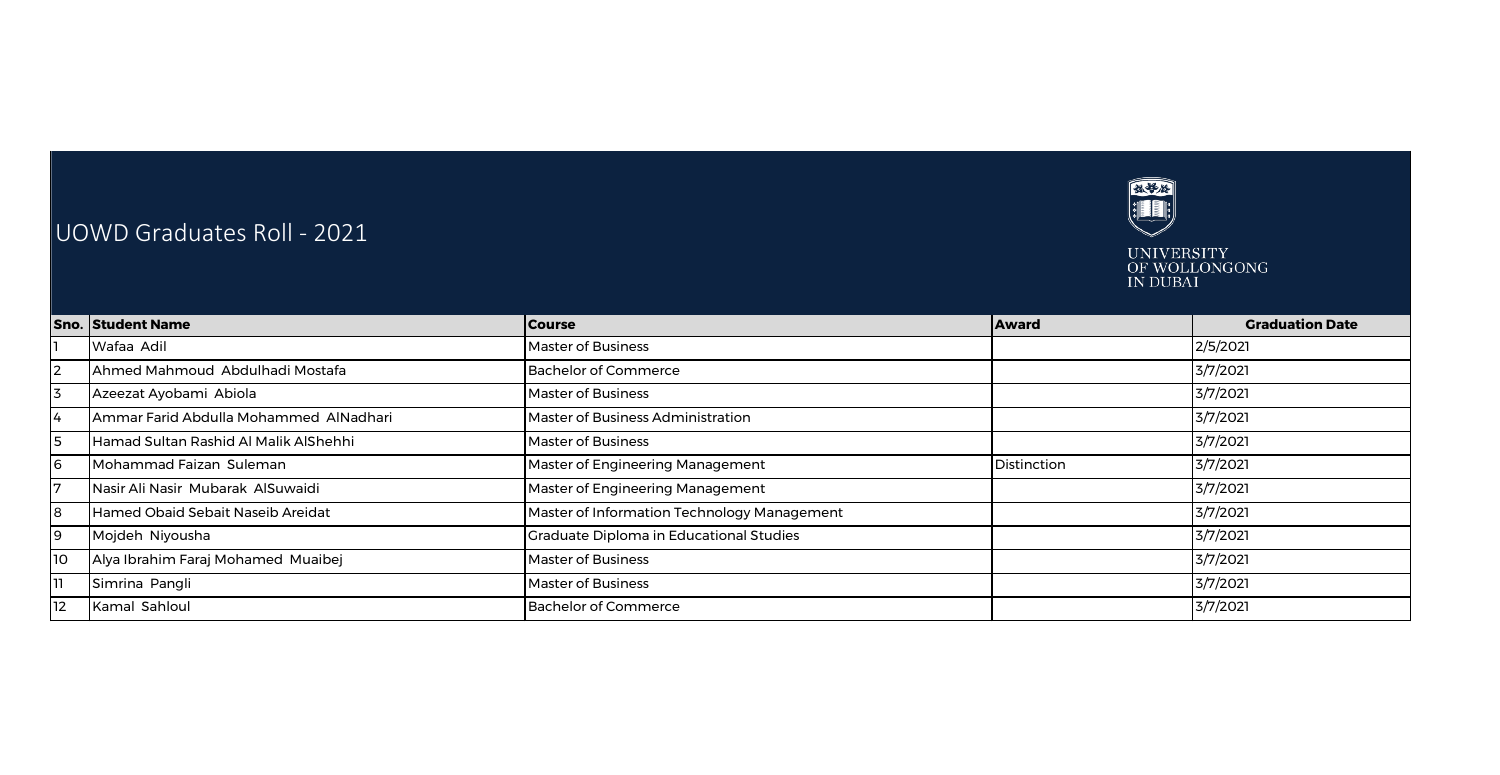| 13 | Ali Waleed Ezzat Ahmed Awadalla               | Bachelor of Computer Science               |             | 3/7/2021 |
|----|-----------------------------------------------|--------------------------------------------|-------------|----------|
| 14 | Jai Lalwani                                   | <b>Bachelor of Business Administration</b> |             | 3/7/2021 |
| 15 | Farhan Sayed                                  | <b>Bachelor of Computer Science</b>        |             | 3/7/2021 |
| 16 | Ajjar Talib                                   | Bachelor of Business Administration        |             | 3/7/2021 |
| 17 | Faiza Rahman                                  | <b>Bachelor of Computer Science</b>        |             | 3/7/2021 |
| 18 | George Ihab Youssef Abdelsayed                | Bachelor of Business Administration        |             | 3/7/2021 |
| 19 | Mahmoud Medhat M Safaralsofyani               | <b>Bachelor of Computer Science</b>        |             | 3/7/2021 |
| 20 | Haya Ahmad Mahmoud Jaber                      | <b>Bachelor of Commerce</b>                |             | 3/7/2021 |
| 21 | Mahmoud Ayman Ibrahim Fouad Elmohtaseb        | Bachelor of Computer Science               |             | 3/7/2021 |
| 22 | Waheed Ibrahim Shahdad                        | <b>Bachelor of Engineering</b>             |             | 3/7/2021 |
| 23 | Sultan Abdalla Mohamed Abdalla Alhosani       | Master of Engineering Asset Management     |             | 3/7/2021 |
| 24 | Sonam Prakash Gangaram                        | <b>Bachelor of Commerce</b>                | Distinction | 3/7/2021 |
| 25 | Hicham Zakariya                               | <b>Master of Business</b>                  |             | 3/7/2021 |
| 26 | Omar Sabbouh                                  | <b>Bachelor of Commerce</b>                |             | 3/7/2021 |
| 27 | Sarah Tariq Abdulfattah Khalil AlShareef      | <b>Bachelor of Commerce</b>                |             | 3/7/2021 |
| 28 | Ismail El Amrani                              | Master of Applied Finance                  |             | 3/7/2021 |
| 29 | Aparna Rajeev                                 | <b>Bachelor of Commerce</b>                | Distinction | 3/7/2021 |
| 30 | Abdulla Hesham Mohamed Rashad Mohamed Mahmoud | <b>Bachelor of Commerce</b>                |             | 3/7/2021 |
| 31 | Yogita Sangtani                               | <b>Bachelor of Commerce</b>                | Distinction | 3/7/2021 |
| 32 | Maha Zoughy                                   | <b>Master of Business</b>                  |             | 3/7/2021 |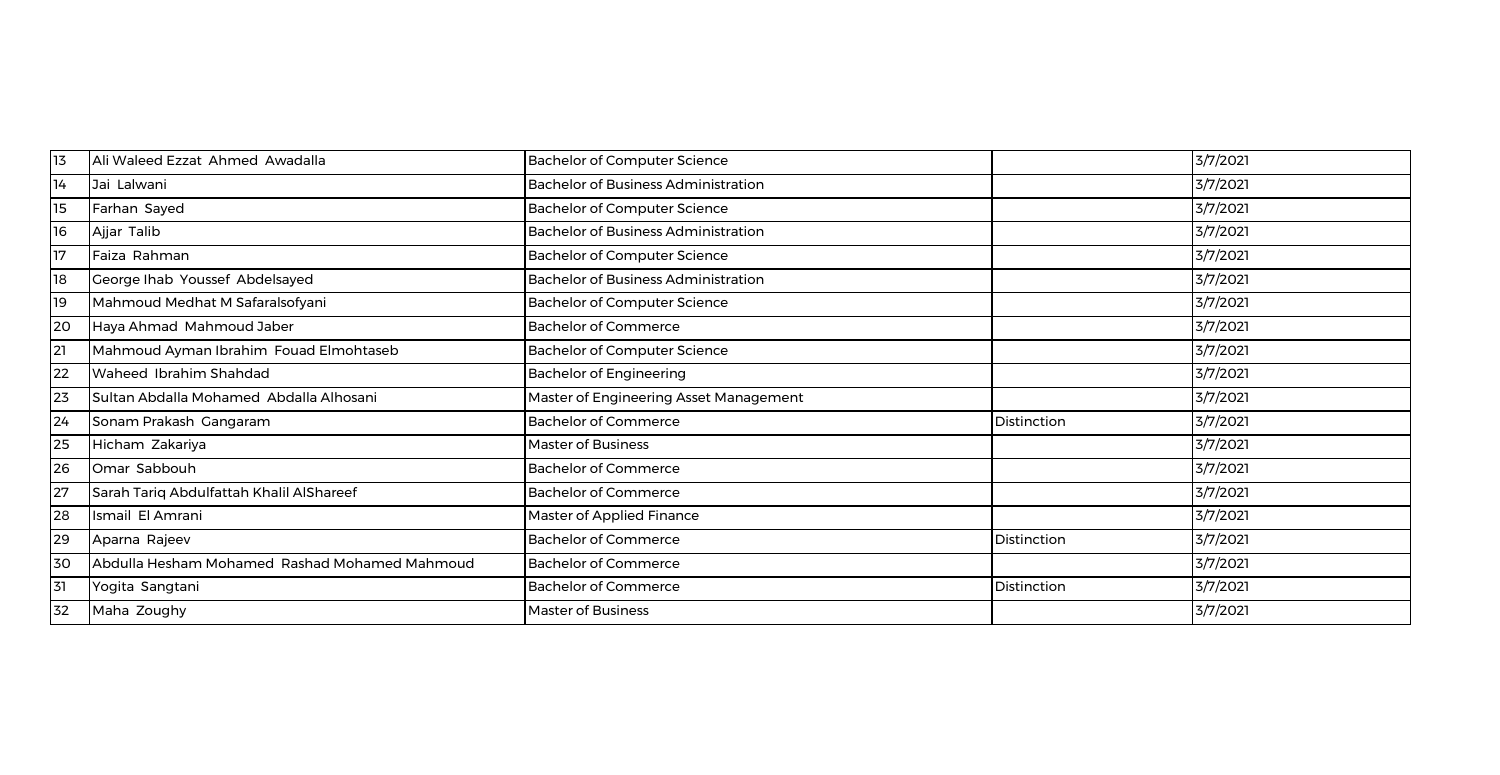| 33 | Hanan Shamsuddin                     | <b>Bachelor of Commerce</b>               | Distinction        | 3/7/2021 |
|----|--------------------------------------|-------------------------------------------|--------------------|----------|
| 34 | Jaafar El Korchi                     | <b>Master of Business</b>                 |                    | 3/7/2021 |
| 35 | Sahil Thakwani                       | <b>Bachelor of Commerce</b>               | Distinction        | 3/7/2021 |
| 36 | Sona Rapheal                         | <b>Bachelor of Commerce</b>               | Distinction        | 3/7/2021 |
| 37 | Amrutha Raj Edayillam                | <b>Bachelor of Commerce</b>               | Distinction        | 3/7/2021 |
| 38 | Ahmed Salim Mohammed Saeed AlNuaimi  | Master of Engineering Management          |                    | 3/7/2021 |
| 39 | Sruthi Prasad                        | <b>Bachelor of Commerce</b>               | <b>Distinction</b> | 3/7/2021 |
| 40 | Juanita Leishma Monteiro             | <b>Bachelor of Commerce</b>               | Distinction        | 3/7/2021 |
| 41 | Arwa Ahmed Mahmoud Ali Abdulhuk      | <b>Bachelor of Computer Science</b>       | Distinction        | 3/7/2021 |
| 42 | Sandra Shaji John                    | <b>Bachelor of Commerce</b>               | Distinction        | 3/7/2021 |
| 43 | Aadil Kabeer                         | <b>Bachelor of Commerce</b>               | Distinction        | 3/7/2021 |
| 44 | Aliya Zeinulla                       | <b>Bachelor of Commerce</b>               | Distinction        | 3/7/2021 |
| 45 | Pon Savita Chelliah                  | <b>Bachelor of Commerce</b>               | Distinction        | 3/7/2021 |
| 46 | Hannah Maryanne Mendonca             | <b>Bachelor of Commerce</b>               | Distinction        | 3/7/2021 |
| 47 | Christal Leona D Souza               | <b>Bachelor of Information Technology</b> | Distinction        | 3/7/2021 |
| 48 | Mariam Ahmed Mohamed Almuls Alnuaimi | Master of Media and Communications        | Distinction        | 3/7/2021 |
| 49 | Hessa Ahmed Mohamed Almuls Alnuaimi  | Master of Media and Communications        | Distinction        | 3/7/2021 |
| 50 | Ralitsa Annrose Sophie Castellino    | <b>Bachelor of Commerce</b>               | Distinction        | 3/7/2021 |
| 51 | Aidyn Sautbekov                      | <b>Bachelor of Commerce</b>               |                    | 3/7/2021 |
| 52 | Humaid Sultan Majid Saif Al-Ali      | Master of Engineering Management          |                    | 3/7/2021 |
|    |                                      |                                           |                    |          |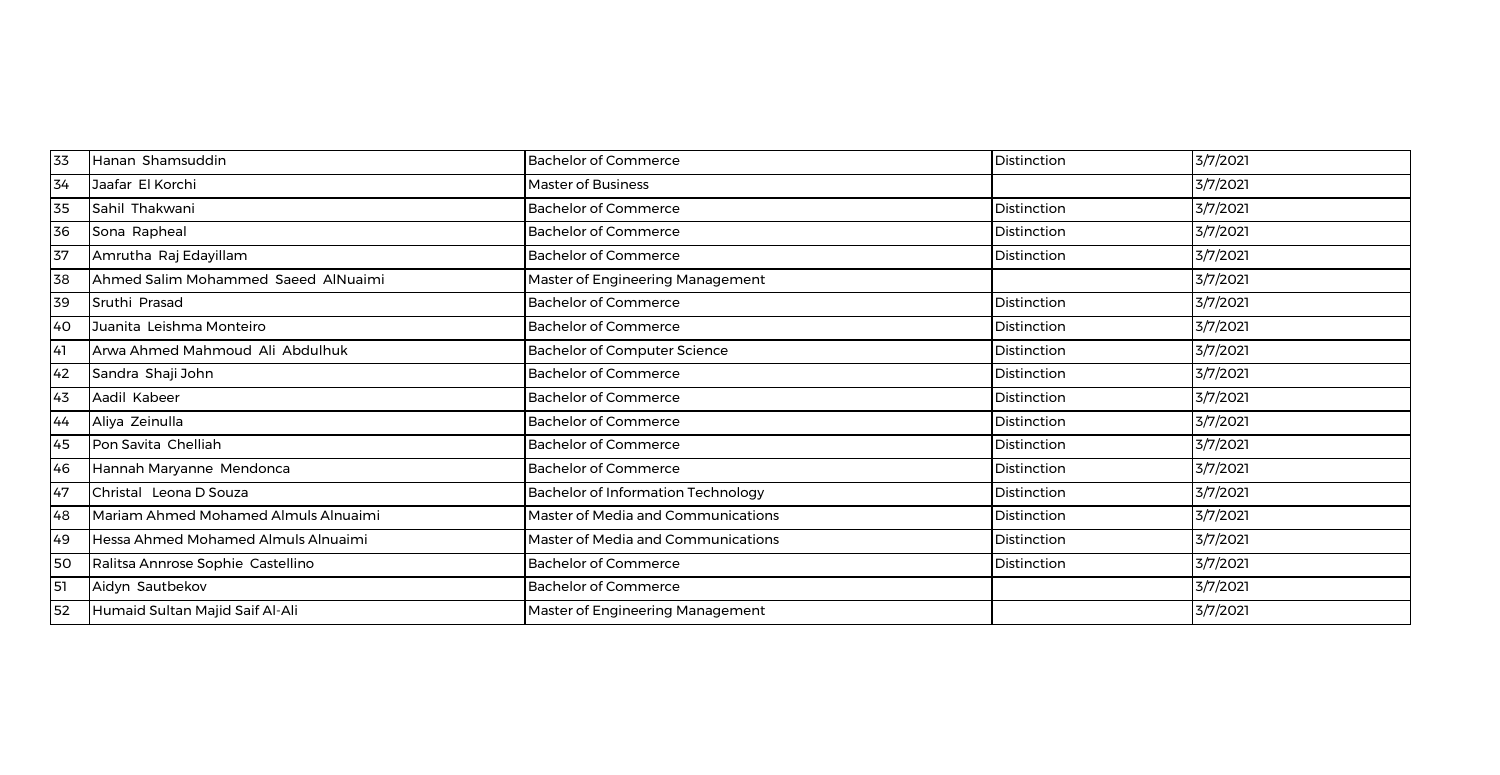| 53 | Shreyank Sharma                                | <b>Bachelor of Commerce</b>                 | Distinction        | 3/7/2021 |
|----|------------------------------------------------|---------------------------------------------|--------------------|----------|
| 54 | Maryam Mohammad Mallah                         | Master of Quality Management                |                    | 3/7/2021 |
| 55 | Dania Abdel Rahman Mahmoud Radaideh            | Master of Media and Communications          |                    | 3/7/2021 |
| 56 | Nabil Naji Surour Juma Durs                    | Master of Information Technology Management |                    | 3/7/2021 |
| 57 | Marwa Sultan Mohammad Rafi Mahmood Bastaki     | Master of Quality Management                | Distinction        | 3/7/2021 |
| 58 | Ibrahim Najeh Kamel Salahat                    | Master of Engineering Management            | Distinction        | 3/7/2021 |
| 59 | Sanae Mejdoubi                                 | Master of Media and Communications          |                    | 3/7/2021 |
| 60 | Hind Bouamri                                   | <b>Master of Business</b>                   |                    | 3/7/2021 |
| 61 | Samira Alaaeldin Youssef Sobeih                | Master of Media and Communications          | <b>Distinction</b> | 3/7/2021 |
| 62 | Ayesha Mohammad Rashid Hussain Al-Ali          | Master of Information Technology Management |                    | 3/7/2021 |
| 63 | Khulood Abdulsamad Mahmoud Ismaeel Alkamali    | Master of Information Technology Management |                    | 3/7/2021 |
| 64 | Preetha Sunil Kumar                            | Master of Quality Management                | Distinction        | 3/7/2021 |
| 65 | Badieh M. Farouk Adi                           | Master of Engineering Management            |                    | 3/7/2021 |
| 66 | Laila Al Akil                                  | Master of Quality Management                |                    | 3/7/2021 |
| 67 | Eman Emadeddin Abu-El-Rub                      | Master of Quality Management                | Distinction        | 3/7/2021 |
| 68 | AlHanoof Yaqoob Saeed Rashed AlSaadi           | Master of International Relations           |                    | 3/7/2021 |
| 69 | Hussein Hakim Falih                            | Master of Engineering Management            |                    | 3/7/2021 |
| 70 | Jawaher Abdulla Mohamed Ahmed AlMheiri         | Master of Business                          |                    | 3/7/2021 |
| 71 | <b>Chalib Saeed Chalib Bin Chalib AlFalasi</b> | Master of Business Administration           |                    | 3/7/2021 |
| 72 | Rami Abou Chakra                               | <b>Master of Business</b>                   | Distinction        | 3/7/2021 |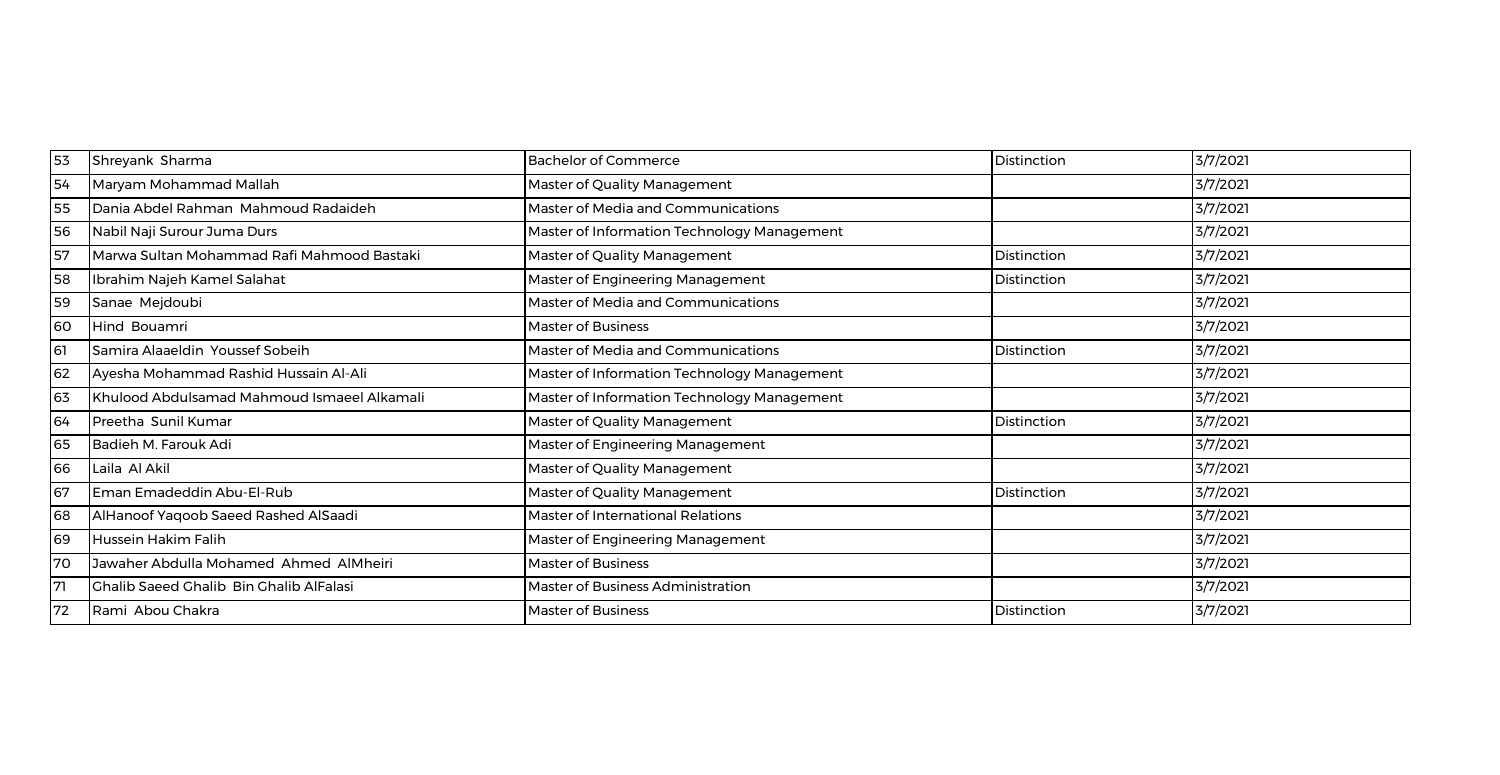| 73 | Lyanne Ehab Abdelmuti Adil Murad          | <b>Master of Business</b>                                 | Distinction | 3/7/2021 |
|----|-------------------------------------------|-----------------------------------------------------------|-------------|----------|
| 74 | Naoufel Tobaji                            | Master of Science (Logistics and Supply Chain Management) |             | 3/7/2021 |
| 75 | Chahd Nadaf                               | Master of Business Administration                         | Distinction | 3/7/2021 |
| 76 | Fatima Zahra El Mouden                    | <b>Master of Business</b>                                 | Distinction | 3/7/2021 |
| 77 | Sarah Aichour                             | Master of Engineering Management                          | Distinction | 3/7/2021 |
| 78 | Kimia Ahmad Joukar                        | Master of Business Administration                         | Distinction | 3/7/2021 |
| 79 | Hamdah Ali Khameis Saeed AlMesmari        | Master of Engineering Management                          |             | 3/7/2021 |
| 80 | Ranin S. H. Abulatifa                     | Master of Engineering Management                          |             | 3/7/2021 |
| 81 | Farah (Moh'd Amin) (Moh'd Alami) Zandaki  | Master of Engineering Management                          |             | 3/7/2021 |
| 82 | Rashed Mohamed Salem AlDhab AlYammahi     | Master of Engineering Management                          |             | 3/7/2021 |
| 83 | Ibrahim Sultan Ali Ibrahim AlMannaee      | Master of Engineering Management                          |             | 3/7/2021 |
| 84 | Khalid Jamal Hassan Yahya Mahyo           | <b>Master of International Relations</b>                  |             | 3/7/2021 |
| 85 | Mohamed Fathelbab Mohamed Hamed Fathelbab | Graduate Certificate in Engineering Asset Management      |             | 3/7/2021 |
| 86 | Jamal Salim Sultan Alaqroubi Alsuwaidi    | Master of Information Technology Management               | Distinction | 3/7/2021 |
| 87 | Hamad Yousif Ahmed Mohamed Almarzooqi     | Master of Engineering Management                          |             | 3/7/2021 |
| 88 | Abdulla Mohammed Khalifa Kajoor AlNuaimi  | Master of International Relations                         | Distinction | 3/7/2021 |
| 89 | Saeed Abdulaziz Abdulla Mohammad Arif     | <b>Master of Business</b>                                 |             | 3/7/2021 |
| 90 | Ali Abdulla Ali Ebrahim AlSaadi           | <b>Master of Business</b>                                 | Distinction | 3/7/2021 |
| 91 | Mohamed Mufid Basha                       | <b>Graduate Certificate in Business</b>                   |             | 3/7/2021 |
| 92 | Rashed Abdeen Mohammad Ahmad AlAbdeen     | <b>Master of Business</b>                                 |             | 3/7/2021 |
|    |                                           |                                                           |             |          |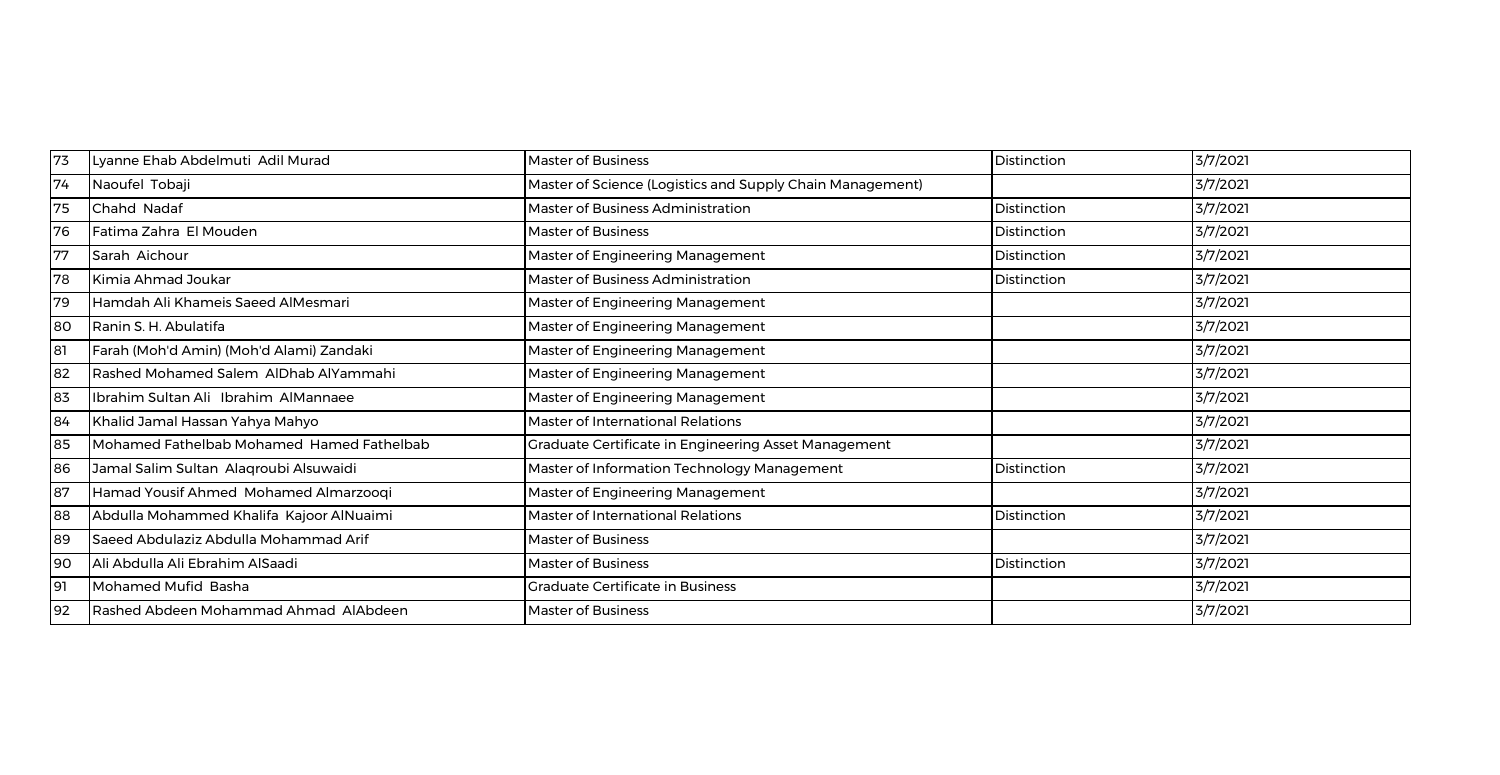| 93         | Soughah Salem Mohamed AlMukasah AlSamahi        | Master of Engineering Asset Management         | Distinction | 3/7/2021  |
|------------|-------------------------------------------------|------------------------------------------------|-------------|-----------|
| 94         | Rayan Hariz                                     | <b>Bachelor of Commerce</b>                    |             | 3/7/2021  |
| 95         | Mariam Ahmad Shahin Hassan                      | Master of Quality Management                   |             | 3/19/2021 |
| 96         | Tea Svehar Bahous                               | <b>Craduate Diploma in Educational Studies</b> |             | 3/19/2021 |
| 97         | Chahoud Chahoud                                 | Bachelor of Computer Science                   |             | 3/19/2021 |
| 98         | Zihao Su                                        | Bachelor of Commerce                           |             | 3/19/2021 |
| 99         | Tanweer Serag Aziz Ramadhan                     | <b>Bachelor of Commerce</b>                    |             | 3/19/2021 |
| 100        | Jennifer Rebecca Michael                        | <b>Master of Business</b>                      |             | 3/19/2021 |
| 101        | Dima Haj Weiss AlSabbagh                        | <b>Master of Business</b>                      |             | 3/19/2021 |
| 102        | Dima Haj Weiss AlSabbagh                        | <b>Bachelor of Commerce</b>                    |             | 3/19/2021 |
| 103        | Mohammad Hazem Al Alwani                        | <b>Bachelor of Business Administration</b>     |             | 3/19/2021 |
| 104        | Eliezer Dunstain Mwaungulu                      | <b>Bachelor of Commerce</b>                    |             | 3/19/2021 |
| 105        | Sajjad Ahmad                                    | Master of Engineering Management               |             | 3/19/2021 |
| 106        | Zeinab Stapic                                   | <b>Master of Business</b>                      |             | 3/19/2021 |
| 107        | Mamdouh Khaled Mamdouh ElNaggar                 | <b>Bachelor of Engineering</b>                 |             | 3/19/2021 |
| 108        | Wahidullah Ehsanullah                           | <b>Bachelor of Business Administration</b>     |             | 3/19/2021 |
| 109        | Sachin Daniel                                   | <b>Master of Business</b>                      |             | 3/19/2021 |
| <b>110</b> | Hafsa Idrees                                    | <b>Bachelor of Business Administration</b>     |             | 3/19/2021 |
| ווו        | Menatallah Essam Fahmy Mohamed Mahmoud ElPrince | <b>Master of Business</b>                      | Distinction | 3/19/2021 |
| 112        | Marwa Ibrahim Murad Ali                         | <b>Master of Business</b>                      |             | 3/19/2021 |
|            |                                                 |                                                |             |           |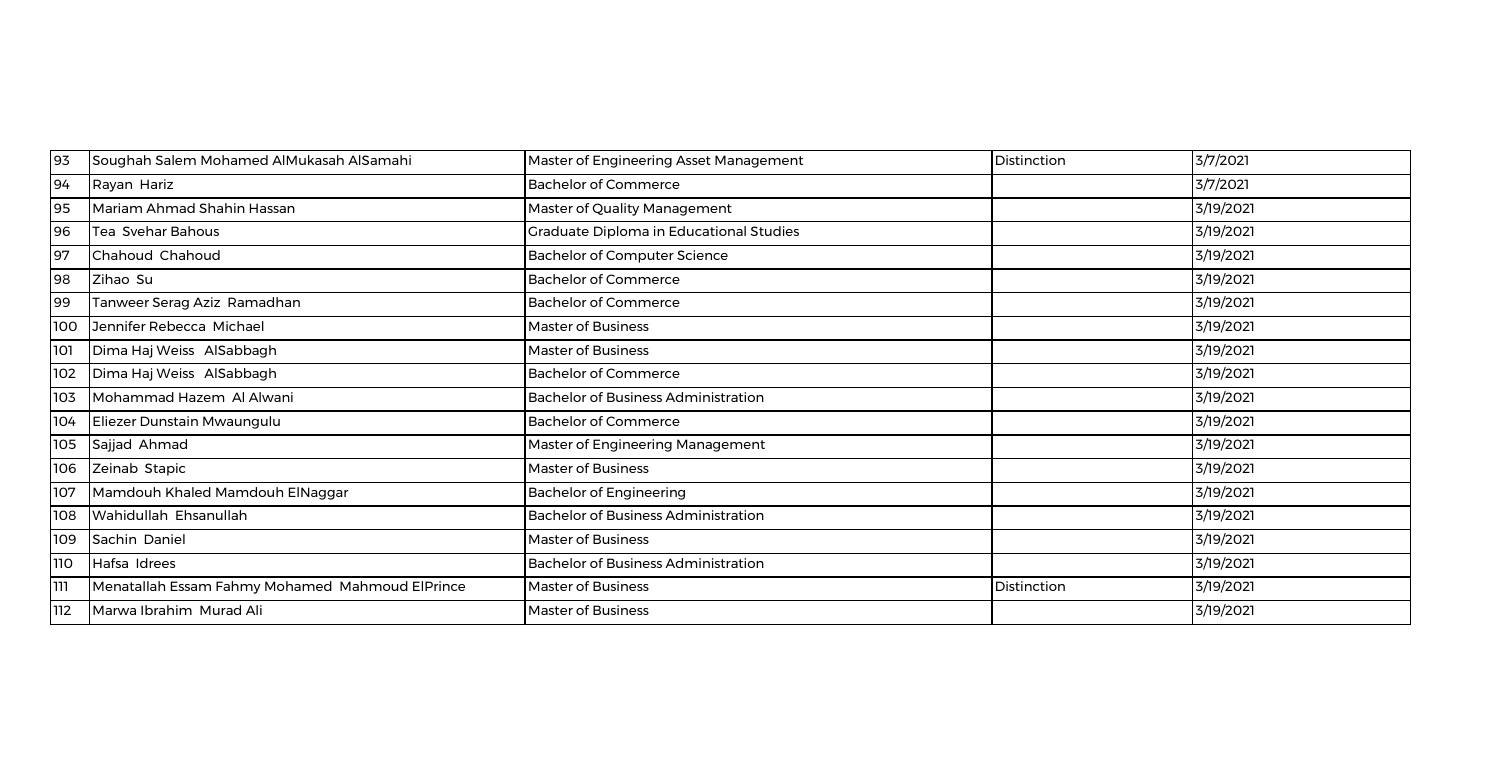| 113 | Shafiul Manam                       | <b>Bachelor of Commerce</b>                |             | 3/19/2021 |
|-----|-------------------------------------|--------------------------------------------|-------------|-----------|
| 114 | Faizan Ahmed                        | <b>Bachelor of Commerce</b>                |             | 3/19/2021 |
| 115 | Melissa Ann Varghese                | Master of Business                         |             | 3/19/2021 |
| 116 | Hamad Akram                         | <b>Bachelor of Business Administration</b> |             | 3/19/2021 |
| 117 | Choughr Arslanian                   | <b>Bachelor of Commerce</b>                |             | 3/19/2021 |
| 118 | Sonia Perwez                        | <b>Master of Business</b>                  | Distinction | 3/19/2021 |
| 119 | Ben George Kuruvilla                | <b>Bachelor of Computer Science</b>        |             | 3/19/2021 |
| 120 | Leander Jerome Furtado              | <b>Bachelor of Commerce</b>                |             | 3/19/2021 |
| 121 | Wael Ahmed Abdella                  | <b>Bachelor of Computer Science</b>        |             | 3/19/2021 |
| 122 | Anvar Sha                           | <b>Bachelor of Commerce</b>                |             | 3/19/2021 |
| 123 | Sainul Abid Pothyil Thotti Parambil | <b>Bachelor of Commerce</b>                |             | 3/19/2021 |
| 124 | Hasher Hamza                        | <b>Bachelor of Commerce</b>                |             | 3/19/2021 |
| 125 | Jitesh Laxman Das                   | <b>Bachelor of Commerce</b>                |             | 3/19/2021 |
| 126 | Pallavi Agarwal                     | <b>Bachelor of Commerce</b>                |             | 3/19/2021 |
| 127 | Nikita Kamal Kirplani               | Master of Business                         | Distinction | 3/19/2021 |
| 128 | Aditya Ajitkumar Nair               | <b>Bachelor of Commerce</b>                |             | 3/19/2021 |
| 129 | Muhammad Azeb Ansari                | <b>Bachelor of Commerce</b>                |             | 3/19/2021 |
| 130 | Omer Hashim Barsi Mohamed Salih     | <b>Bachelor of Engineering</b>             |             | 3/19/2021 |
| 131 | Mayukh Sikdar                       | <b>Bachelor of Commerce</b>                |             | 3/19/2021 |
| 132 | Jason Youssef Shawky Andrawes       | <b>Bachelor of Engineering</b>             |             | 3/19/2021 |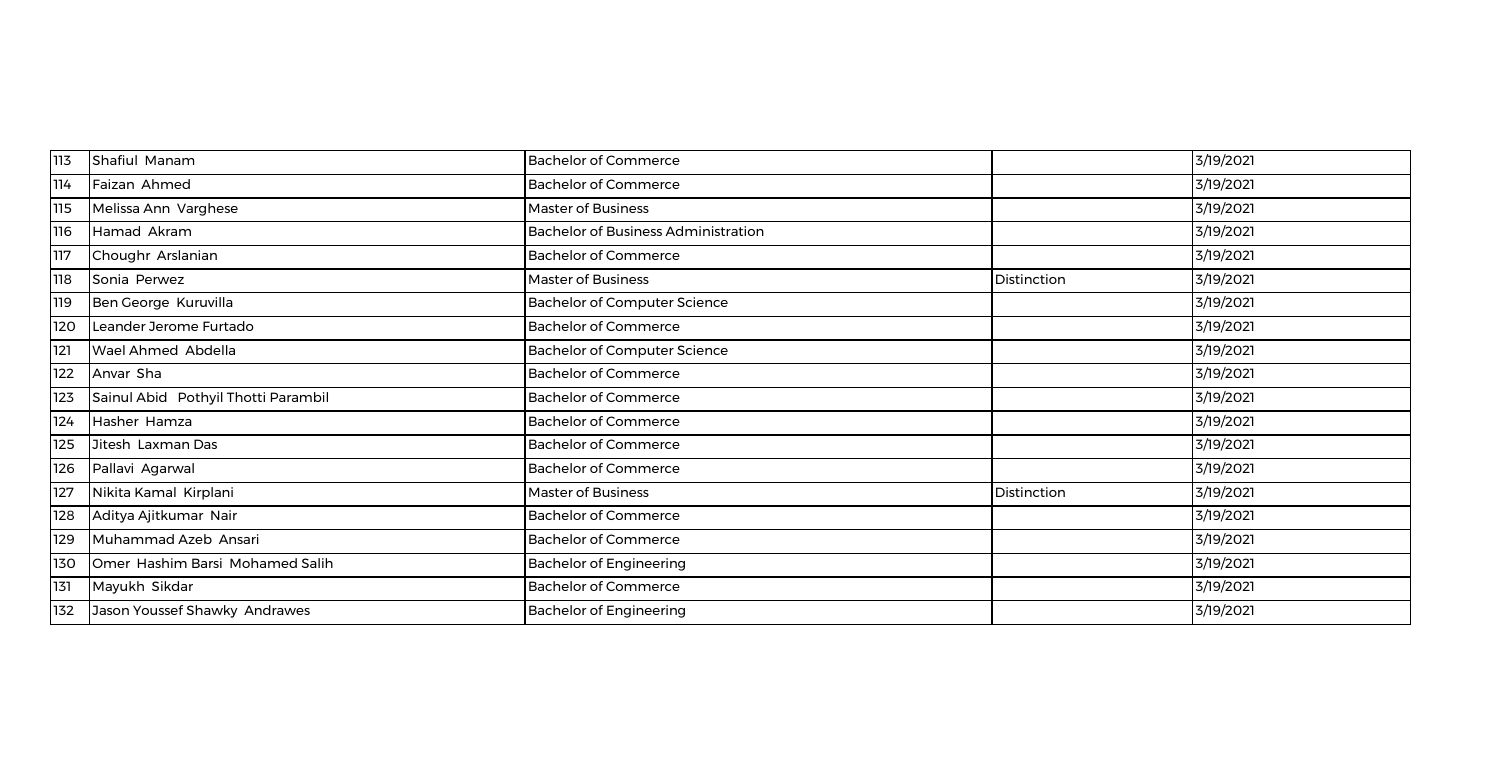| 133 | Wael Mohamed Mohamed Zuhairy              | Master of Business Administration          |             | 3/19/2021 |
|-----|-------------------------------------------|--------------------------------------------|-------------|-----------|
| 134 | Junhui Li                                 | <b>Bachelor of Business Administration</b> |             | 3/19/2021 |
| 135 | Ghalia Alzaim                             | <b>Master of Business</b>                  |             | 3/19/2021 |
| 136 | George Carl El Kazzi                      | <b>Bachelor of Computer Science</b>        |             | 3/19/2021 |
| 137 | Fahad Masood                              | <b>Bachelor of Commerce</b>                |             | 3/19/2021 |
| 138 | Aanya Royce                               | <b>Bachelor of Commerce</b>                |             | 3/19/2021 |
| 139 | Muhammed Roshan                           | <b>Bachelor of Commerce</b>                |             | 3/19/2021 |
| 140 | Mishkum Noor                              | <b>Bachelor of Computer Science</b>        |             | 3/19/2021 |
| 141 | Hanif Sultanul Aripeen                    | <b>Bachelor of Commerce</b>                |             | 3/19/2021 |
| 142 | Areej Muhammad Ali                        | <b>Bachelor of Computer Science</b>        | Distinction | 3/19/2021 |
| 143 | Bibissara Yesselbayeva                    | <b>Bachelor of Commerce</b>                |             | 3/19/2021 |
| 144 | Maryam Mohammed Dheyaa Al-Khashab         | <b>Bachelor of Commerce</b>                |             | 3/19/2021 |
| 145 | Weicheng Wang                             | Master of Business                         |             | 3/19/2021 |
| 146 | Ardra Shibu Archana                       | <b>Bachelor of Commerce</b>                |             | 3/19/2021 |
| 147 | Yaqoutah Abdulla Jumah Abdulla AlDhanhani | Master of Media and Communications         |             | 3/19/2021 |
| 148 | Yijun Zhao                                | Master of Business                         |             | 3/19/2021 |
| 149 | Khushboo Deepak Ramchandani               | <b>Bachelor of Commerce</b>                | Distinction | 3/19/2021 |
| 150 | Idrees Wazirzai                           | <b>Bachelor of Commerce</b>                |             | 3/19/2021 |
| 151 | Muhaaz Muzzafar                           | <b>Bachelor of Computer Science</b>        |             | 3/19/2021 |
| 152 | Junze Chen                                | <b>Bachelor of Commerce</b>                |             | 3/19/2021 |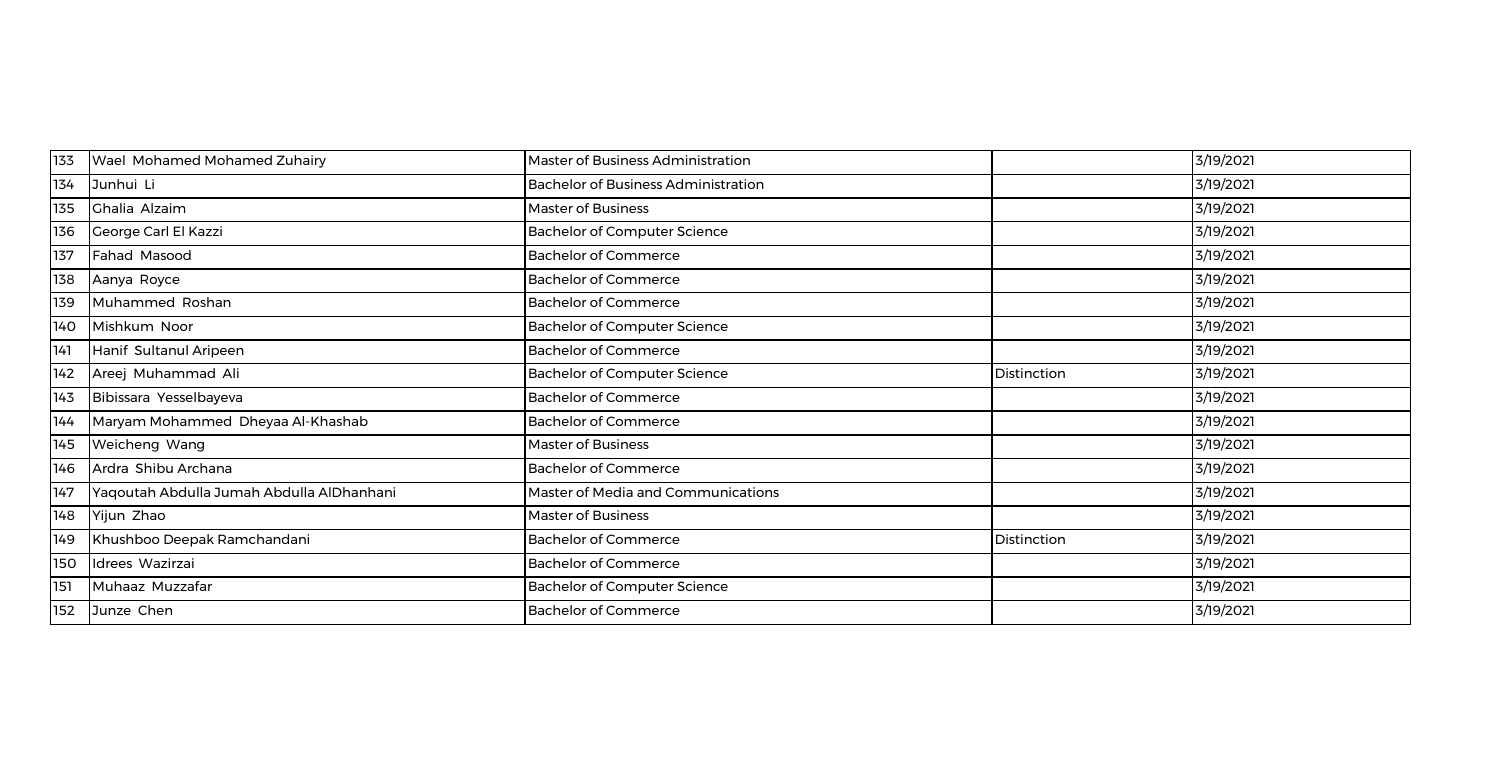| 153 | Livia Tavaluc                   | <b>Master of Business</b>                  |             | 3/19/2021 |
|-----|---------------------------------|--------------------------------------------|-------------|-----------|
| 154 | Heyu Wu                         | <b>Bachelor of Commerce</b>                |             | 3/19/2021 |
| 155 | Hams ElWalid Gamaleldin Mohamed | <b>Master of Business Administration</b>   | Distinction | 3/19/2021 |
| 156 | Mohammad Gholamali Afzali       | <b>Bachelor of Commerce</b>                |             | 3/19/2021 |
| 157 | Hira Imtiaz                     | <b>Bachelor of Commerce</b>                |             | 3/19/2021 |
| 158 | Hala Elhefnawy Hassan Abdelftah | Master of International Relations          |             | 3/19/2021 |
| 159 | Ethan Joseph D'Souza            | <b>Bachelor of Computer Science</b>        |             | 3/19/2021 |
| 160 | Salma Muhammad Abdul Qadir      | <b>Bachelor of Commerce</b>                |             | 3/19/2021 |
| 161 | Mikhail Rogozhnikov             | <b>Bachelor of Commerce</b>                |             | 3/19/2021 |
| 162 | Kavya Prakash Pillai            | <b>Bachelor of Commerce</b>                | Distinction | 3/19/2021 |
| 163 | Mohammad Saber A. Abd Algani    | Master of Engineering Management           |             | 3/19/2021 |
| 164 | Fathima Safa                    | <b>Bachelor of Commerce</b>                |             | 3/19/2021 |
| 165 | Sara Ateeq AlShamsi             | Master of Media and Communications         |             | 3/19/2021 |
| 166 | Kamalpreet Kaur Sohal           | <b>Bachelor of Commerce</b>                | Distinction | 3/19/2021 |
| 167 | Karolina Johanna Jalonen        | <b>Bachelor of Business Administration</b> | Distinction | 3/19/2021 |
| 168 | Aneeta Maria Aby                | <b>Bachelor of Commerce</b>                | Distinction | 3/19/2021 |
| 169 | Lamyaa Benbassou                | <b>Master of Business</b>                  |             | 3/19/2021 |
| 170 | Atta Nazir                      | <b>Bachelor of Commerce</b>                | Distinction | 3/19/2021 |
| 171 | Zhihan Xie                      | <b>Bachelor of Business Administration</b> | Distinction | 3/19/2021 |
| 172 | Karima Issouani                 | <b>Master of Business</b>                  | Distinction | 3/19/2021 |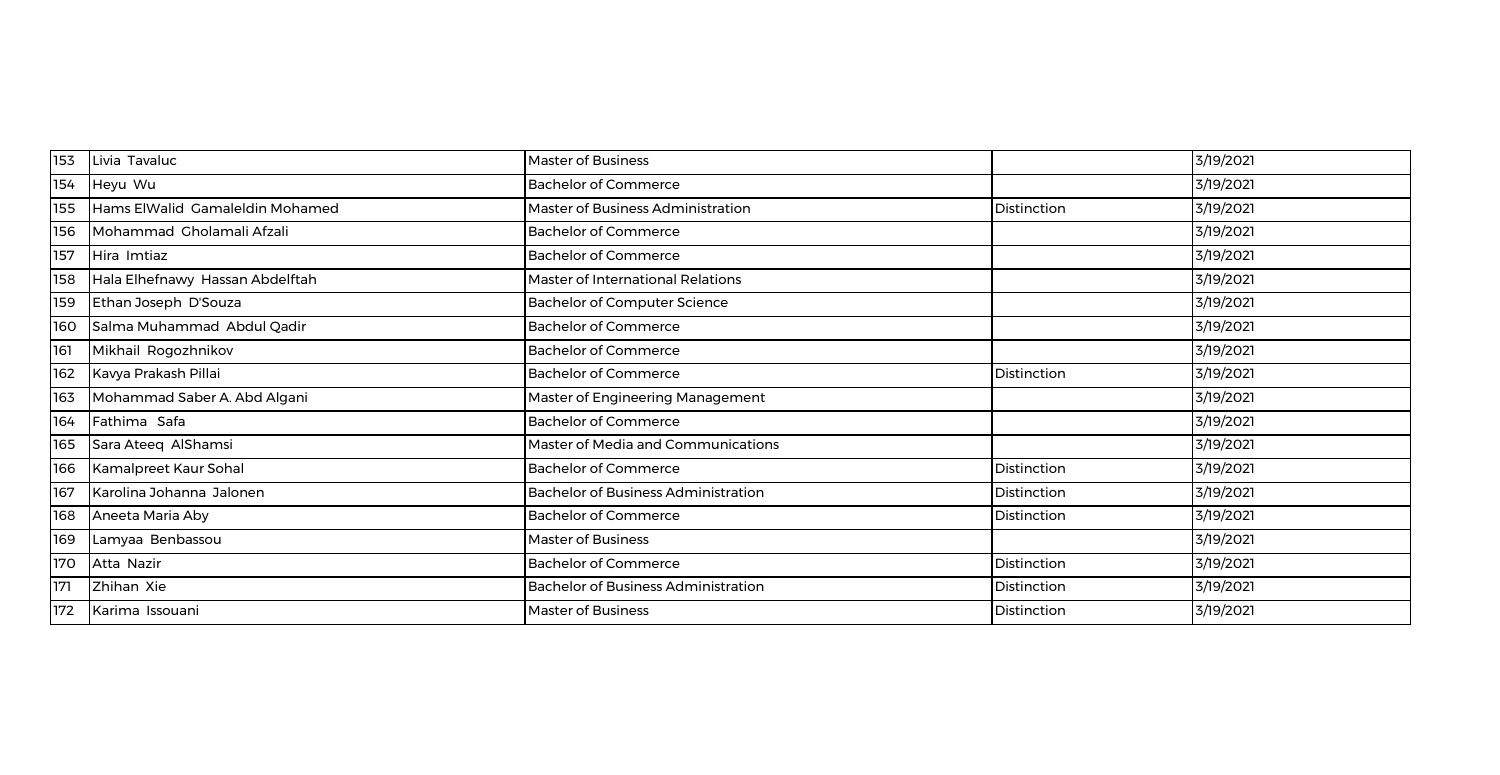| 173 | Larissa Racheal Dsouza           | <b>Bachelor of Commerce</b>                | Distinction        | 3/19/2021 |
|-----|----------------------------------|--------------------------------------------|--------------------|-----------|
| 174 | Arwah Mustafa Mewadawala         | <b>Bachelor of Commerce</b>                | Distinction        | 3/19/2021 |
| 175 | Zobia Abdul Khalique             | <b>Bachelor of Commerce</b>                | Distinction        | 3/19/2021 |
| 176 | Nishi Girdhary Lal               | <b>Bachelor of Commerce</b>                |                    | 3/19/2021 |
| 177 | Rosamaria Manuella Grace D Mello | <b>Bachelor of Commerce</b>                | Distinction        | 3/19/2021 |
| 178 | Rishab Datta                     | <b>Bachelor of Commerce</b>                | <b>Distinction</b> | 3/19/2021 |
| 179 | Sapna Dilipkumar Mulani          | <b>Bachelor of Commerce</b>                | Distinction        | 3/19/2021 |
| 180 | Sara Jabi                        | <b>Bachelor of Commerce</b>                | Distinction        | 3/19/2021 |
| 181 | Amanda Kelly D'souza             | <b>Bachelor of Commerce</b>                | Distinction        | 3/19/2021 |
| 182 | Arsha Treesa                     | <b>Bachelor of Information Technology</b>  |                    | 3/19/2021 |
| 183 | Sami Samer Tarek Fadlallah       | <b>Bachelor of Business Administration</b> |                    | 3/19/2021 |
| 184 | Priyansha Kapoor                 | <b>Bachelor of Commerce</b>                | Distinction        | 3/19/2021 |
| 185 | Sakina Khozema Ali               | <b>Bachelor of Commerce</b>                | Distinction        | 3/19/2021 |
| 186 | Alina Ali Jafri                  | <b>Bachelor of Computer Science</b>        | Distinction        | 3/19/2021 |
| 187 | Harshinee Ramesh Lulla           | <b>Bachelor of Commerce</b>                |                    | 3/19/2021 |
| 188 | Cleona Angela Lobo               | <b>Bachelor of Commerce</b>                | Distinction        | 3/19/2021 |
| 189 | Ghenza Samad                     | Master of Business Administration          |                    | 3/19/2021 |
| 190 | Anaika Rajesh                    | <b>Bachelor of Commerce</b>                | Distinction        | 3/19/2021 |
| 191 | Sayed Ahmed Rahamtallah Ahmed    | Master of Engineering Management           |                    | 3/19/2021 |
| 192 | Kashif Khurshid                  | Master of Business Administration          |                    | 3/19/2021 |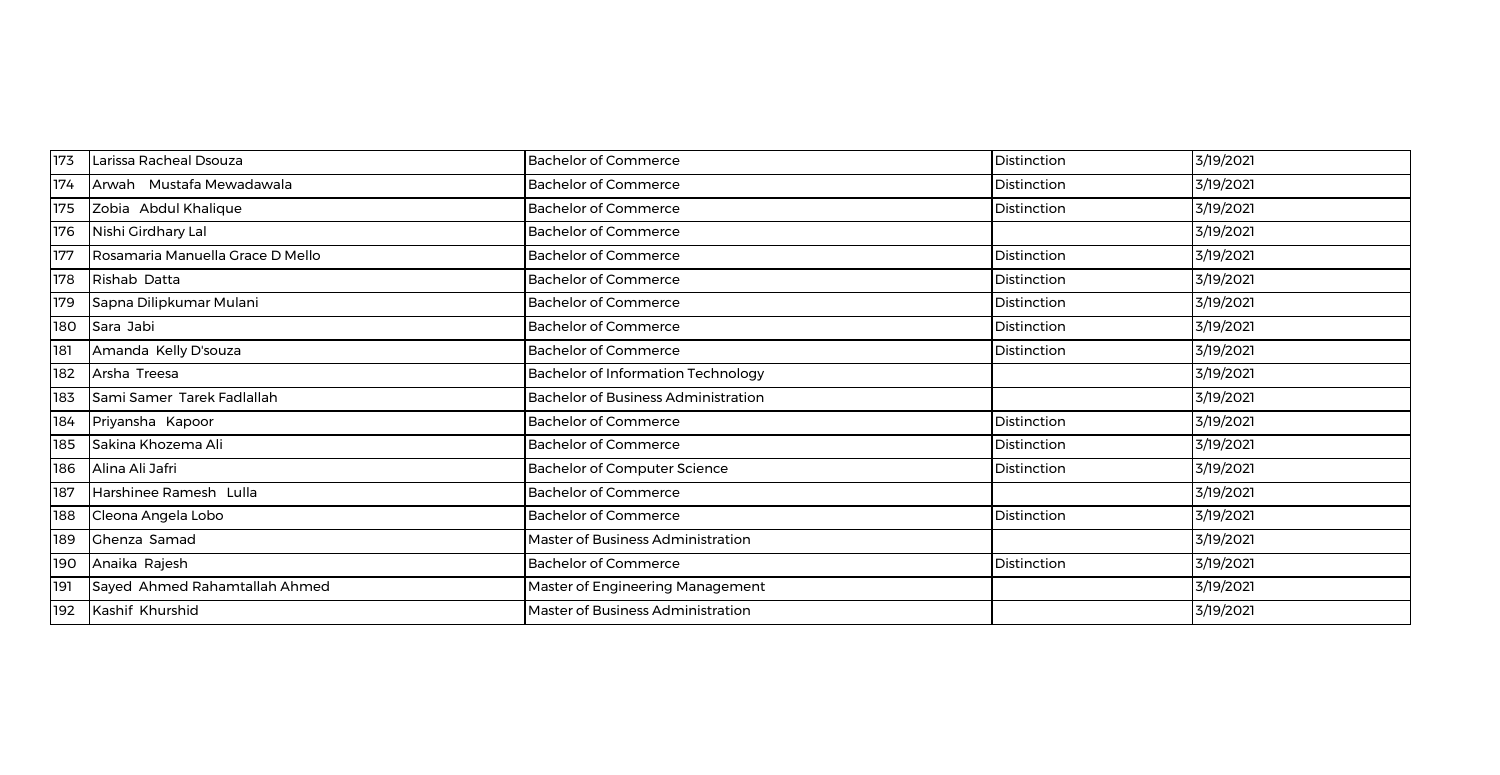| 193 | Nadeem Hussain                   | <b>Bachelor of Commerce</b>                               | Distinction | 3/19/2021 |
|-----|----------------------------------|-----------------------------------------------------------|-------------|-----------|
| 194 | Shafaa Saeed Salem Bamansoor     | Master of Media and Communications                        |             | 3/19/2021 |
| 195 | Premnath Rabindranath            | Master of Business Administration                         |             | 3/19/2021 |
| 196 | Vishal Haridas                   | <b>Bachelor of Computer Science</b>                       | Distinction | 3/19/2021 |
| 197 | Dhruvika Janiani                 | Master of Business                                        | Distinction | 3/19/2021 |
| 198 | Aaditya Raghuprasad              | <b>Bachelor of Computer Science</b>                       | Distinction | 3/19/2021 |
| 199 | Mankhushkaur Sarna               | Master of Business                                        | Distinction | 3/19/2021 |
| 200 | Muniba Mehboob                   | <b>Bachelor of Commerce</b>                               | Distinction | 3/19/2021 |
| 201 | Negin Mashayekhi                 | <b>Bachelor of Business Administration</b>                | Distinction | 3/19/2021 |
| 202 | Riddhima Rajoria                 | <b>Bachelor of Commerce</b>                               |             | 3/19/2021 |
| 203 | Eyhab Tahseen Shafe' AlHunaiti   | Master of Business Administration                         |             | 3/19/2021 |
| 204 | Prasanth Govindaraju             | Master of Science (Logistics and Supply Chain Management) |             | 3/19/2021 |
| 205 | Hanyu Wang                       | <b>Master of Business</b>                                 |             | 3/19/2021 |
| 206 | Oussama Amine                    | Master of Engineering Management                          |             | 3/19/2021 |
| 207 | Zishan Su                        | <b>Bachelor of Commerce</b>                               | Distinction | 3/19/2021 |
| 208 | Hani Ateya Yousef Harsha         | Master of Business Administration                         | Distinction | 3/19/2021 |
| 209 | Anas Alhaj Ibrahim               | Master of Engineering Asset Management                    | Distinction | 3/19/2021 |
| 210 | Yongquan Jiang                   | <b>Master of Business</b>                                 |             | 3/19/2021 |
| 211 | Abdoul Wahab Ibrahim Malam Abdou | <b>Bachelor of Commerce</b>                               |             | 3/19/2021 |
| 212 | Fatema Karwarwala                | <b>Master of Applied Finance</b>                          |             | 3/19/2021 |
|     |                                  |                                                           |             |           |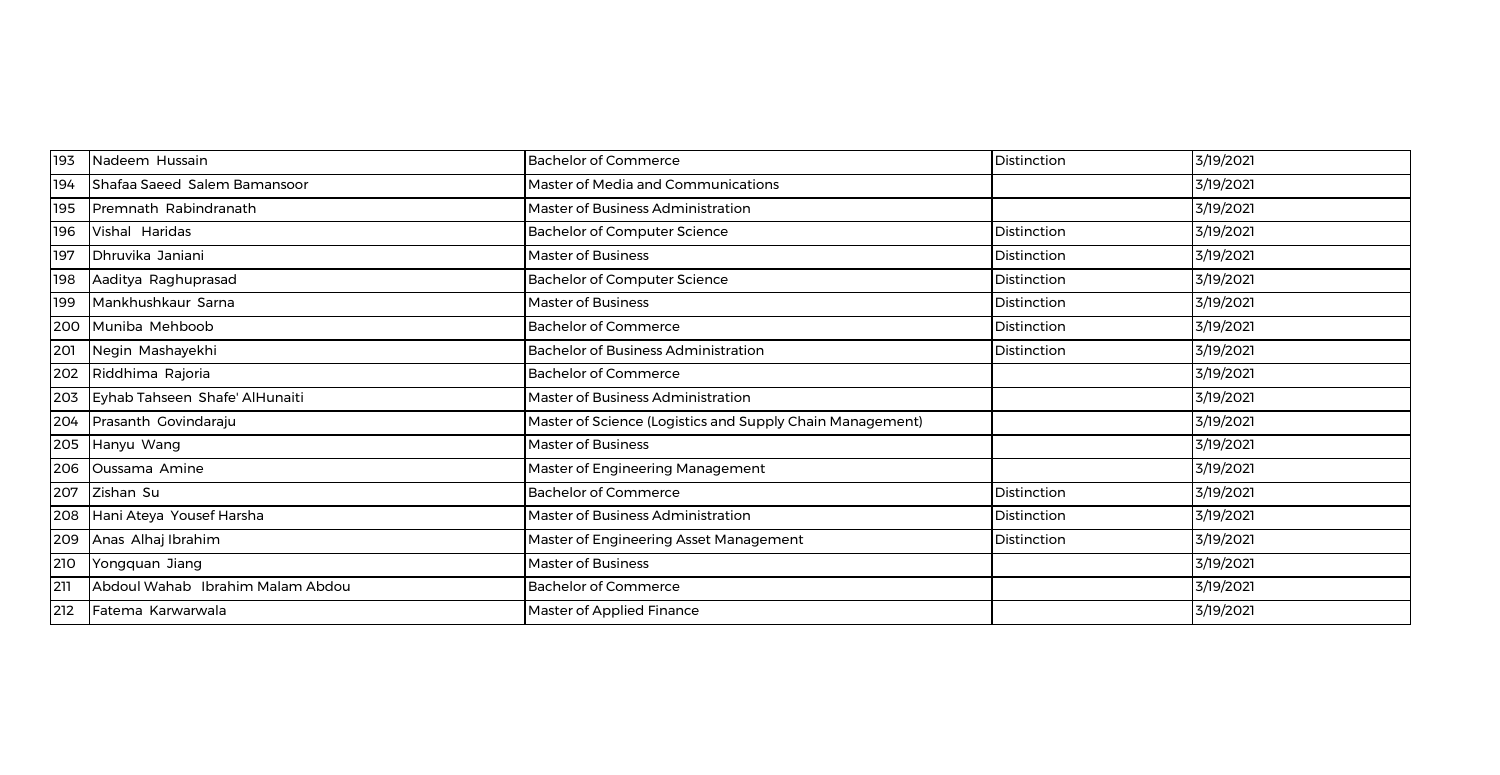| 213 | Ayman Asifahmed Rohile             | <b>Bachelor of Commerce</b>                               |             | 3/19/2021 |
|-----|------------------------------------|-----------------------------------------------------------|-------------|-----------|
| 214 | Vasanth Narayanan                  | Master of Business                                        |             | 3/19/2021 |
| 215 | Ahmed Hassan Mohamed Sadik Mahmoud | Master of Engineering Management                          |             | 3/19/2021 |
| 216 | Janice Jacob Chacko                | Master of Business                                        | Distinction | 3/19/2021 |
| 217 | Preethi Sathyendran Thimmanna      | Master of Business Administration                         | Distinction | 3/19/2021 |
| 218 | Shriya Banerji                     | Master of Media and Communications                        | Distinction | 3/19/2021 |
| 219 | Sushant Sood                       | <b>Master of Business</b>                                 | Distinction | 3/19/2021 |
| 220 | Sabrine Bouaziz                    | <b>Master of Business</b>                                 |             | 3/19/2021 |
| 221 | Al Muthana Mohammad A. El Nusairat | <b>Master of Business</b>                                 |             | 3/19/2021 |
| 222 | Sanket Shivkumar Kathale           | <b>Master of Business</b>                                 |             | 3/19/2021 |
| 223 | Sami Cherkess Al-Rikabi            | <b>Master of Business</b>                                 | Distinction | 3/19/2021 |
| 224 | Mavlyuda Galiyeva                  | Master of Business Administration                         |             | 3/19/2021 |
| 225 | Wanyun Dou                         | Master of Applied Finance                                 | Distinction | 3/19/2021 |
| 226 | Huiyue Sun                         | Master of Applied Finance                                 |             | 3/19/2021 |
| 227 | Prabal Singhal                     | Master of Business                                        |             | 3/19/2021 |
| 228 | Lamyae Jaida                       | <b>Master of Business</b>                                 | Distinction | 3/19/2021 |
| 229 | Suyash Bhagat                      | <b>Bachelor of Business Administration</b>                |             | 3/19/2021 |
| 230 | Sara Benaissa                      | <b>Master of Business</b>                                 |             | 3/19/2021 |
| 231 | Jiahui Chen                        | Master of Science (Logistics and Supply Chain Management) |             | 3/19/2021 |
| 232 | Kawthar Chehab                     | <b>Master of Educational Studies</b>                      |             | 3/19/2021 |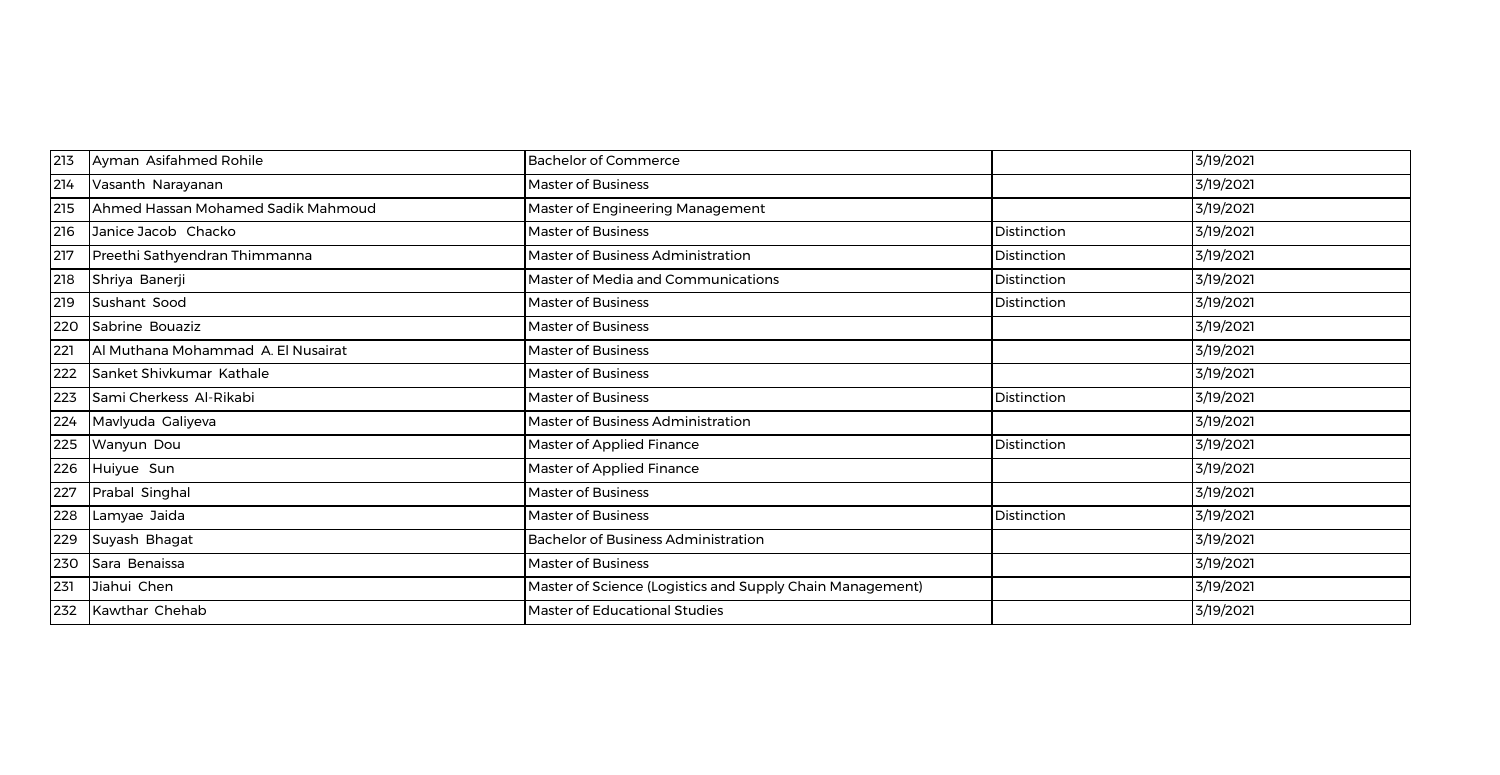| 233 | Danibel Aldaba Boon                   | <b>Master of Business</b>                                 | Distinction | 3/19/2021 |
|-----|---------------------------------------|-----------------------------------------------------------|-------------|-----------|
| 234 | Mezna Rashed Essa AlSerkal Al-Ali     | Master of International Relations                         | Distinction | 3/19/2021 |
| 235 | Rashen Sewpersad                      | Master of Engineering Management                          |             | 3/19/2021 |
| 236 | Sadia Saad Haq                        | Master of Educational Studies                             |             | 3/19/2021 |
| 237 | Alia Adnan Abdulkarim Mohammed Julfar | Master of Media and Communications                        |             | 3/19/2021 |
| 238 | Haardik Kohli                         | Master of Science (Logistics)                             |             | 3/19/2021 |
| 239 | Abdallah Taha El-Khatib               | Master of Business                                        |             | 3/19/2021 |
| 240 | Reda Lesfari                          | <b>Master of Business</b>                                 |             | 3/19/2021 |
| 241 | Imane Bouchouf                        | <b>Master of Business</b>                                 | Distinction | 3/19/2021 |
| 242 | Xiaoxu Chen                           | <b>Master of Educational Studies</b>                      |             | 3/19/2021 |
| 243 | Waseem Nayef Khalayleh                | Master of Business Administration                         |             | 3/19/2021 |
| 244 | Rasha Abdul Khalique                  | Master of Engineering Management                          |             | 3/19/2021 |
| 245 | Nadine El Dada                        | <b>Master of Business</b>                                 | Distinction | 3/19/2021 |
| 246 | Alaa Abdelfatah Elawady Mohamed       | Master of Engineering Management                          |             | 3/19/2021 |
| 247 | Ayah Yousef Abdul Rahman Abdulghafer  | <b>Master of Business</b>                                 | Distinction | 3/19/2021 |
| 248 | Vignesh Nagendra Prasad               | <b>Master of Business</b>                                 |             | 3/19/2021 |
| 249 | Mian Umar Farooq Azam                 | Master of Engineering Management                          |             | 3/19/2021 |
| 250 | Subhansu Singhvi                      | Master of Science (Logistics and Supply Chain Management) | Distinction | 3/19/2021 |
| 251 | Mahak Anand                           | <b>Master of Business</b>                                 |             | 3/19/2021 |
| 252 | <b>Glen Roy Burke</b>                 | Master of Science (Logistics and Supply Chain Management) |             | 3/19/2021 |
|     |                                       |                                                           |             |           |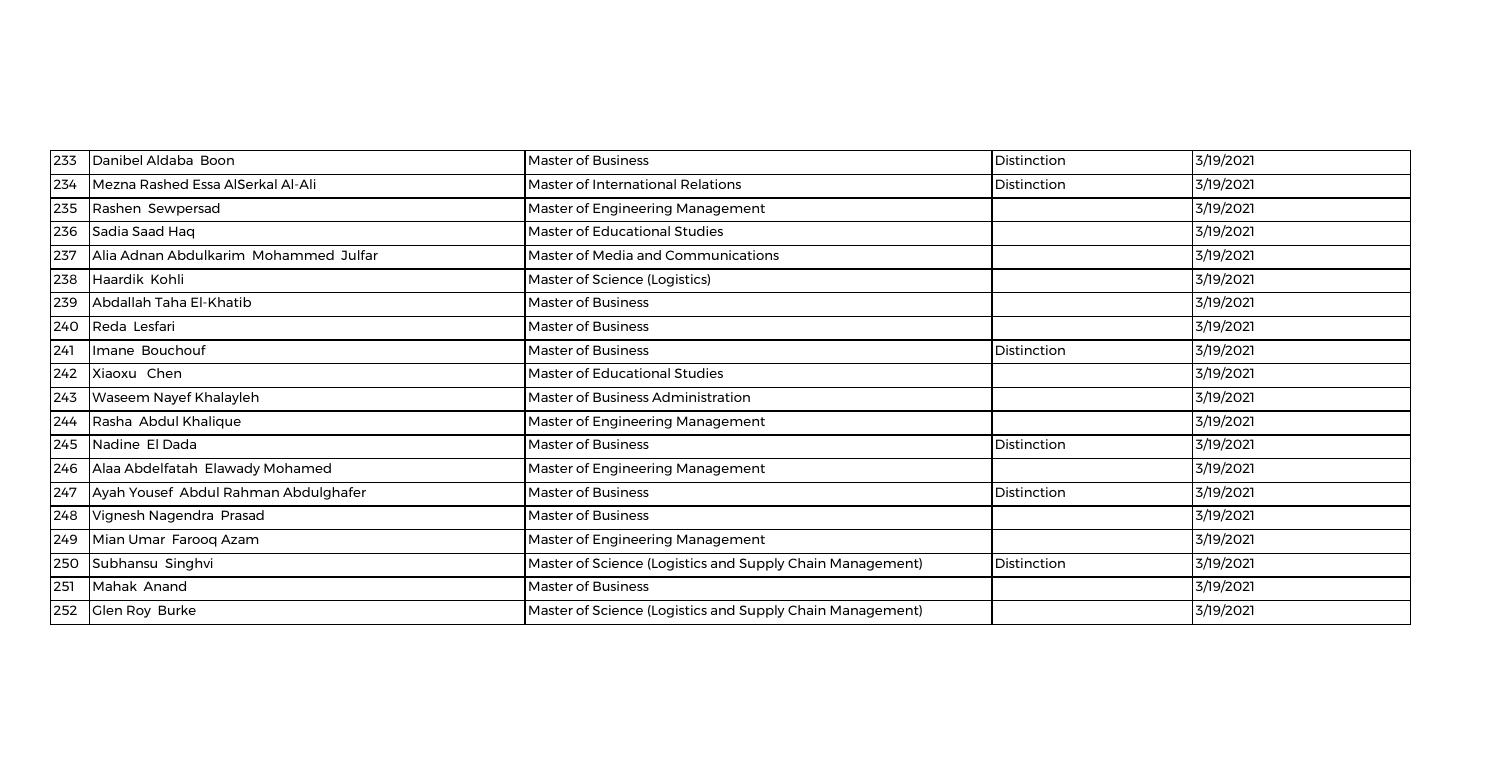| 253 | Linda Haouam                                 | Master of Quality Management      | Distinction | 3/19/2021 |
|-----|----------------------------------------------|-----------------------------------|-------------|-----------|
| 254 | Wenbo Ceng                                   | Master of Engineering Management  |             | 3/19/2021 |
| 255 | Bharath Suresh                               | <b>Master of Business</b>         | Distinction | 3/19/2021 |
| 256 | Sonal Suresh Tanwar                          | <b>Master of Business</b>         | Distinction | 3/19/2021 |
| 257 | Vaishnavi Gupta                              | <b>Master of Business</b>         |             | 3/19/2021 |
| 258 | Raja Muhammad Hamas                          | Master of Engineering Management  | Distinction | 3/19/2021 |
| 259 | Namrata Ajay Shah                            | <b>Master of Business</b>         | Distinction | 3/19/2021 |
| 260 | Jumana Fawzi Rasheed AlAtoom                 | <b>Master of Business</b>         | Distinction | 3/19/2021 |
| 261 | Vishnu Radhakrishnan                         | Master of Business Administration | Distinction | 3/19/2021 |
| 262 | Ramkumar Ravichandran                        | Master of Engineering Management  |             | 3/19/2021 |
| 263 | Rohan Kapoor                                 | Master of Business                |             | 3/19/2021 |
| 264 | Sevvandhi Selvaraj                           | Master of Business Administration |             | 3/19/2021 |
| 265 | Aanchal Singhvi                              | <b>Master of Business</b>         | Distinction | 3/19/2021 |
| 266 | Dima Hreirati                                | <b>Master of Business</b>         |             | 3/19/2021 |
| 267 | Huirong Ma                                   | <b>Master of Business</b>         | Distinction | 3/19/2021 |
| 268 | Xueyun Yao                                   | <b>Master of Business</b>         | Distinction | 3/19/2021 |
| 269 | Weerakoon Thakshila Sarangi Gomis Abeysinghe | <b>Master of Business</b>         |             | 3/19/2021 |
| 270 | Huiling Li                                   | <b>Master of Business</b>         | Distinction | 3/19/2021 |
| 271 | Ali Hassan Hussain Ali AlHosani              | Master of Engineering Management  |             | 3/19/2021 |
| 272 | Jo Anne Theresa Fernandes                    | Graduate Certificate in Marketing |             | 3/19/2021 |
|     |                                              |                                   |             |           |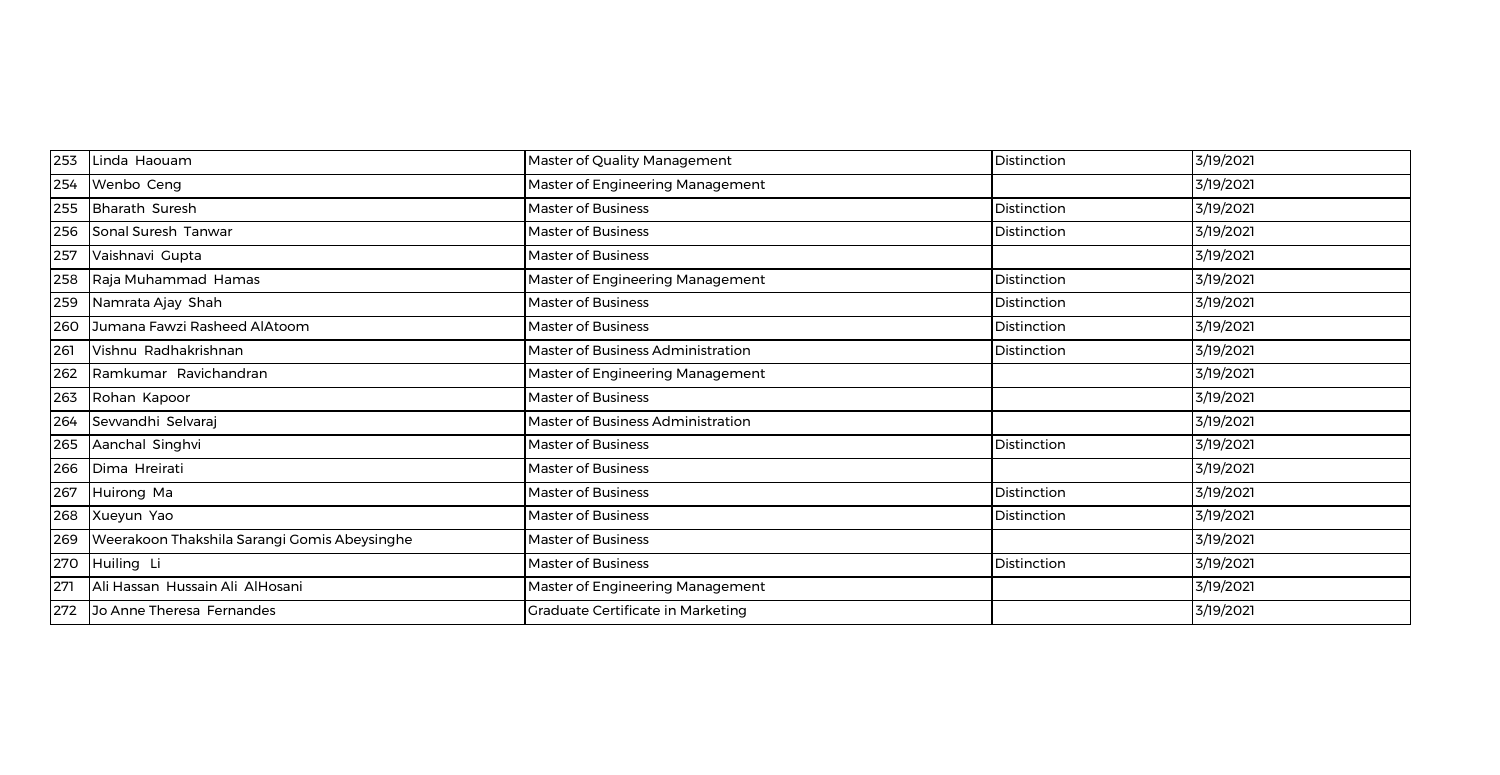| 273 | Alan Varghese Koshy                        | <b>Graduate Certificate in Engineering Asset Management</b> |             | 3/19/2021 |
|-----|--------------------------------------------|-------------------------------------------------------------|-------------|-----------|
| 274 | Rashed Salem Ahmad Kharaitan Almarri       | Doctor of Business Administration                           |             | 5/18/2021 |
| 275 | Fatima Mohamed Ahmed Mohamed Al-Ali        | Doctor of Philosophy in Business                            |             | 5/18/2021 |
| 276 | Mohamed Abdelhameed Mohamed Ismail AlAskar | Doctor of Philosophy in Business                            |             | 5/18/2021 |
| 277 | Masood Iqbal                               | Master of Information Technology Management                 | Distinction | 5/18/2021 |
| 278 | Fady Nagy Naguib Shehata                   | <b>Master of Business</b>                                   |             | 5/18/2021 |
| 279 | Ali Akbar Husain Gulshan                   | <b>Master of Business</b>                                   | Distinction | 5/18/2021 |
| 280 | Abdulwahhab Ahmed Husain Esmaeel AlJasmi   | Master of Engineering Management                            |             | 5/18/2021 |
| 281 | Shadi Ahmed Mahmmud Al-Mahmoud             | <b>Master of Business</b>                                   |             | 5/18/2021 |
| 282 | Shamsa AlSallal Saeed Bin Huwaidi AlFalasi | <b>Master of Business</b>                                   |             | 5/18/2021 |
| 283 | Ahmed Yasser Ramadan Ahmed                 | <b>Bachelor of Commerce</b>                                 |             | 5/18/2021 |
| 284 | Juma Abdulla Juma Abdulla AlFalasi         | Master of Engineering Management                            |             | 5/18/2021 |
| 285 | Aadithya Pradeep                           | <b>Bachelor of Commerce</b>                                 |             | 5/18/2021 |
| 286 | Mayda Faraj                                | <b>Bachelor of Commerce</b>                                 |             | 5/18/2021 |
| 287 | Shambrin Khalid                            | <b>Bachelor of Business Administration</b>                  | Distinction | 5/18/2021 |
| 288 | Nigina Yagnalieva                          | <b>Bachelor of Business Administration</b>                  |             | 5/18/2021 |
| 289 | Aman Deepak Bhatia                         | <b>Bachelor of Commerce</b>                                 | Distinction | 5/18/2021 |
| 290 | Fatma Nahar Jassem Mohammad AlDosari       | <b>Bachelor of Commerce</b>                                 |             | 5/18/2021 |
| 291 | Moaz Mostafa Kassar                        | <b>Bachelor of Engineering</b>                              |             | 5/18/2021 |
| 292 | Varun Vishnuprasad                         | Master of Media and Communications                          |             | 5/18/2021 |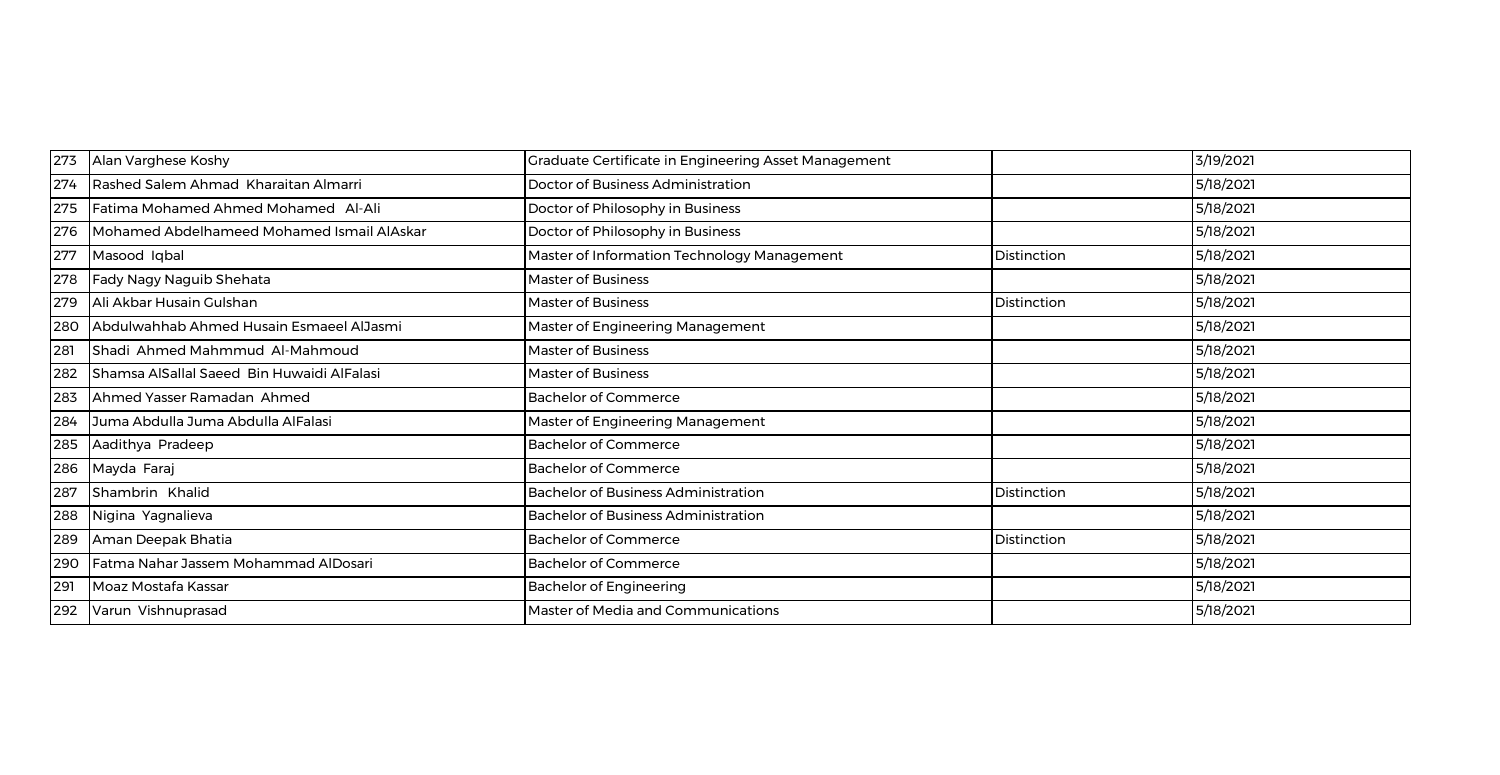| 293 | Obaid Abdullatif Ibrahim Khalifa AlSlaes     | <b>Master of International Relations</b>                  |             | 5/18/2021 |
|-----|----------------------------------------------|-----------------------------------------------------------|-------------|-----------|
| 294 | Hajar Humaid Salem Mubarak AlSuwaidi         | <b>Master of Business</b>                                 |             | 5/18/2021 |
| 295 | Fidel Eriko G. Lim                           | <b>Bachelor of Computer Science</b>                       | Distinction | 5/18/2021 |
| 296 | Yazan Zakaria Mahmoud Hammouri               | <b>Bachelor of Commerce</b>                               |             | 5/18/2021 |
| 297 | Ibrahim AlRefaei                             | Master of Engineering Management                          |             | 5/18/2021 |
| 298 | Zakaria Beghidja                             | <b>Bachelor of Commerce</b>                               |             | 5/18/2021 |
| 299 | Jaanvi Patt                                  | <b>Bachelor of Commerce</b>                               | Distinction | 5/18/2021 |
|     | 300 Amit Harwani                             | <b>Bachelor of Computer Science</b>                       | Distinction | 5/18/2021 |
| 301 | Ibrahim AlTaher AlKhalil                     | <b>Bachelor of Commerce</b>                               |             | 5/18/2021 |
|     | 302 Hisham Khaled Jamal Abdelgader           | <b>Bachelor of Computer Science</b>                       | Distinction | 5/18/2021 |
| 303 | Nimra Gauhar                                 | <b>Bachelor of Computer Science</b>                       | Distinction | 5/18/2021 |
| 304 | Abdalla Saleh Ali Obaid Al-Ali               | Master of Engineering Management                          |             | 5/18/2021 |
| 305 | Asma Majdolin                                | <b>Bachelor of Commerce</b>                               |             | 5/18/2021 |
|     | 306 Hana Adel Marei                          | <b>Bachelor of Business Administration</b>                | Distinction | 5/18/2021 |
| 307 | Latifa Essa Mubarak Essa AlMansoori          | <b>Master of Business</b>                                 |             | 5/18/2021 |
|     | 308 Farah Saliba                             | Master of Engineering Asset Management                    |             | 5/18/2021 |
| 309 | Noor H. A. Al Qadi                           | Master of Quality Management                              | Distinction | 5/18/2021 |
| 310 | Mohamed Diaaeldin Moussa Mohamed Shehabeldin | Master of Science (Logistics and Supply Chain Management) | Distinction | 5/18/2021 |
| 311 | Fatma Salem Saeed Ali Obaidallah             | Master of Engineering Management                          |             | 5/18/2021 |
| 312 | Khalifa Ahmad Ali Mohammed AlShehhi          | <b>Bachelor of Engineering</b>                            |             | 5/18/2021 |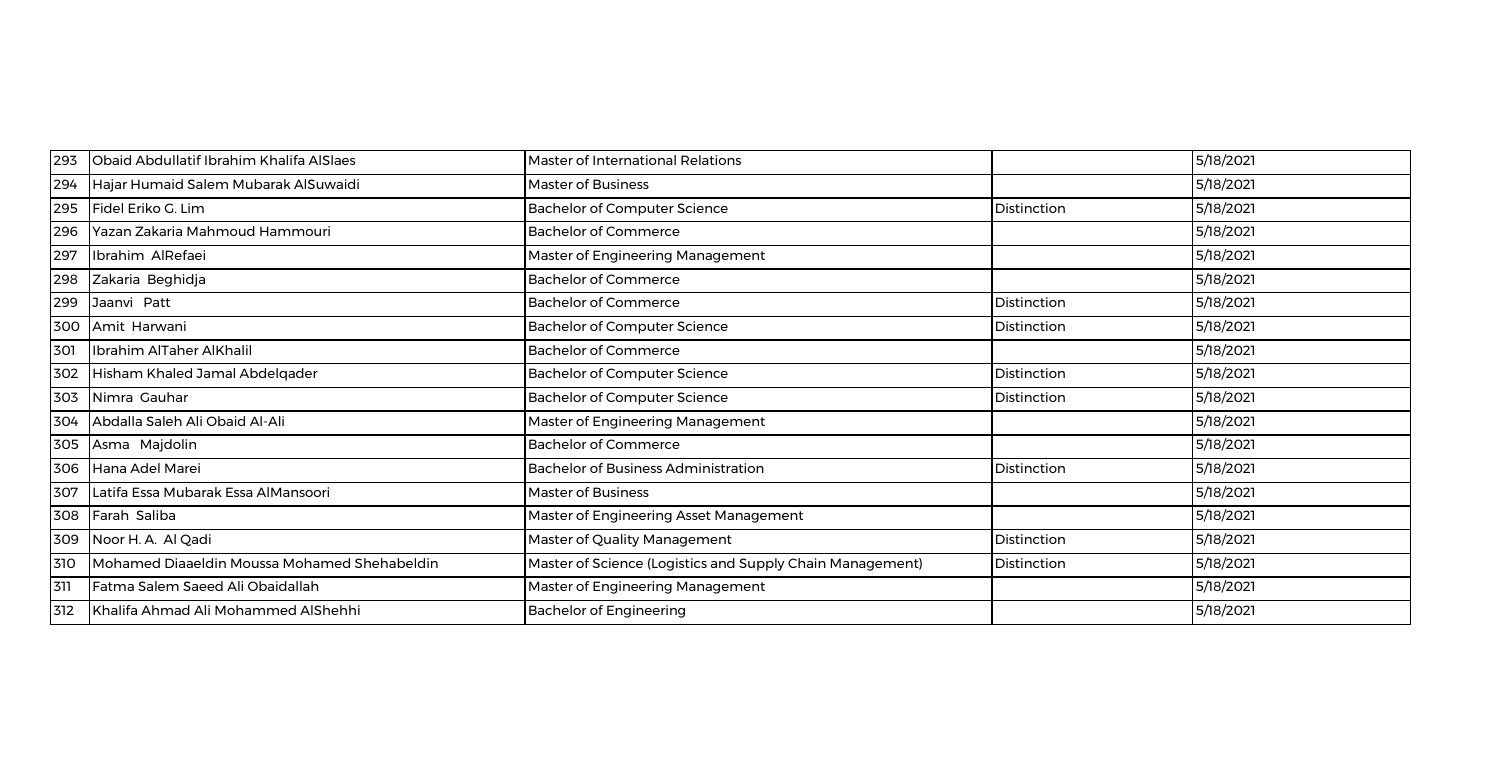| 313 | Ahmed Qourat Easa Moosa AlMahri           | <b>Bachelor of Engineering</b>              |             | 5/18/2021 |
|-----|-------------------------------------------|---------------------------------------------|-------------|-----------|
| 314 | Mohammad Juma Sabt Mubarak AlMheiri       | <b>Master of Business</b>                   |             | 5/18/2021 |
| 315 | Sidrah Ashraf                             | Master of Media and Communications          | Distinction | 5/18/2021 |
| 316 | Hamda Essa Obaid AlRadah AlSuwaidi        | Master of Educational Studies               |             | 5/18/2021 |
| 317 | <b>Sherin Mary Shanley</b>                | <b>Master of Business</b>                   |             | 5/18/2021 |
| 318 | Amna Darwish Hassan Albuqaish Alraeesi    | Master of Engineering Management            |             | 5/18/2021 |
| 319 | Mohannad Maher Fu'ad Haddad               | Master of Information Technology Management |             | 5/18/2021 |
| 320 | Navia Aravind                             | <b>Master of Business</b>                   | Distinction | 5/18/2021 |
| 321 | Sara Ismail AlSaadi                       | Master of Educational Studies               |             | 5/18/2021 |
| 322 | Rami Tareq Al-Jadiri                      | Master of Engineering Management            | Distinction | 5/18/2021 |
| 323 | Aditi Thakur                              | <b>Master of Business</b>                   | Distinction | 5/18/2021 |
| 324 | Shaikha Rashed Mohammed AlMesam AlFalasi  | <b>Master of Business</b>                   | Distinction | 5/18/2021 |
| 325 | Nouf Saeed Ali AlMheiri                   | <b>Master of Business</b>                   | Distinction | 5/18/2021 |
| 326 | Yousuf Mohamed Ebraheim Mohamed AlBlooshi | Master of Information Technology Management |             | 5/18/2021 |
| 327 | Alyaa Jaafar Ghanem Hasan AlMansoori      | Master of International Relations           | Distinction | 5/18/2021 |
| 328 | Noof Essa Mohammad Abdulaziz Alyassi      | Master of Information Technology Management |             | 5/18/2021 |
| 329 | Hamda Ahmad Mubarak Ali AlKaabi           | Master of Information Technology Management |             | 5/18/2021 |
| 330 | Muna Salem Saif Salem                     | Master of Information Technology Management |             | 5/18/2021 |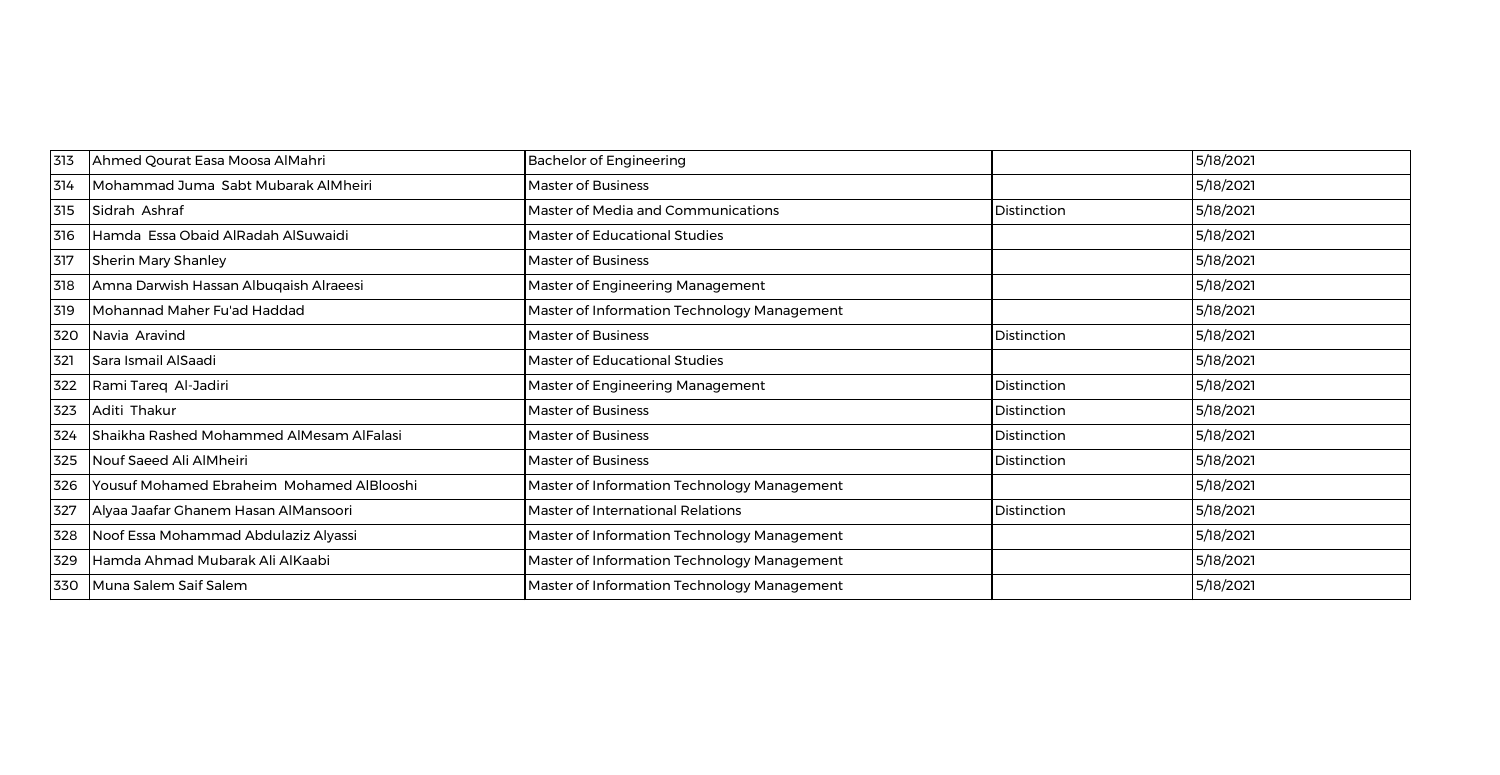| 331 | Ahmad Mohammad Saleh Abdulrahman Mahmood AlJanaah | <b>Master of International Relations</b>             |                    | 5/18/2021 |
|-----|---------------------------------------------------|------------------------------------------------------|--------------------|-----------|
| 332 | Hashel Saeed Hashel Humaid Almheiri               | Master of Engineering Management                     |                    | 5/18/2021 |
| 333 | Ibrahim Zaid Shaib Abu Zanat                      | Master of Engineering Management                     | <b>Distinction</b> | 5/18/2021 |
| 334 | Ayesha Abdulla Husain Ahmed Al-Ali                | <b>Master of Business</b>                            | Distinction        | 5/18/2021 |
| 335 | Alya Khalid Ibrahim Abdulrahim Alkassim           | <b>Master of Business</b>                            |                    | 5/18/2021 |
| 336 | Nesma Omar Abdellatif Aly Ewis                    | Master of Media and Communications                   | <b>Distinction</b> | 5/18/2021 |
| 337 | Elmira Abdulraoof Mohammad Saleh Alavi            | <b>Master of Business</b>                            | <b>Distinction</b> | 5/18/2021 |
| 338 | Salem Jamal Abdalla Mohamed AlShamlan             | Master of Engineering Management                     |                    | 5/18/2021 |
| 339 | Noorhan Ahmed Hany Soliman Ahmed Assal            | Master of Engineering Management                     | Distinction        | 5/18/2021 |
| 340 | Shanaz Begum Feroze                               | Master of Information Technology Management          | Distinction        | 5/18/2021 |
| 341 | Miaad Mohamad Ahmad Abdulrahman Janahi            | <b>Master of Business</b>                            |                    | 5/18/2021 |
| 342 | Alreem Mohamed Ibrahim Khudada Ahmed              | Graduate Certificate in Engineering Asset Management |                    | 5/18/2021 |
| 343 | Maryam Yousef Mohammed Abdulla AlMeraikhi         | Graduate Certificate in Engineering Asset Management |                    | 5/18/2021 |
| 344 | Aisha Eisa Mohamed Hussain Alzarooni              | Graduate Certificate in Engineering Asset Management |                    | 5/18/2021 |
| 345 | Fountain Abani                                    | <b>Bachelor of Information Technology</b>            |                    | 5/28/2021 |
| 346 | Arman Niknafs                                     | <b>Master of Business</b>                            |                    | 5/28/2021 |
| 347 | Paayal Sunil Bulchandani                          | <b>Master of Business</b>                            | Distinction        | 5/28/2021 |
| 348 | Monica Nady Helmy Morcos                          | Master of Information Technology Management          |                    | 5/28/2021 |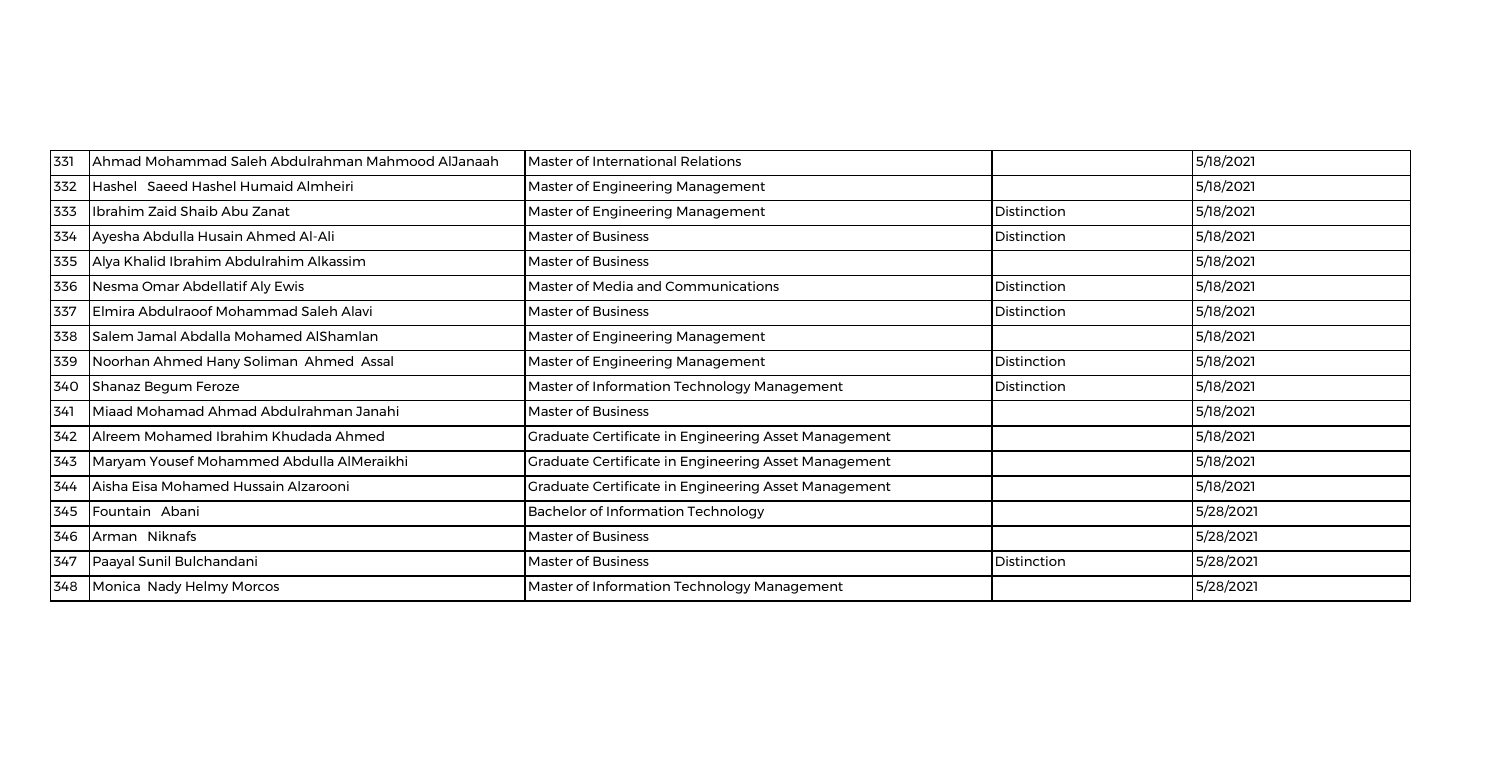| 349 | Arian Iraj Shoaei               | <b>Master of Business</b>          |                    | 5/28/2021 |
|-----|---------------------------------|------------------------------------|--------------------|-----------|
|     | 350 Chaith Ballani              | <b>Master of Business</b>          |                    | 5/28/2021 |
| 351 | Nazanin Ghaisari                | <b>Master of Business</b>          |                    | 5/28/2021 |
| 352 | Mokhtar Khelalfa                | Master of Engineering Management   |                    | 5/28/2021 |
| 353 | Mariam Maiga                    | Master of Engineering Management   |                    | 5/28/2021 |
| 354 | Rula Kara Hamad                 | Master of Media and Communications | <b>Distinction</b> | 5/28/2021 |
| 355 | Ekaterina Parfenteva            | <b>Master of Business</b>          |                    | 5/28/2021 |
|     | 356 Aishwarya Ramachandra Hegde | <b>Bachelor of Commerce</b>        | Distinction        | 5/28/2021 |
| 357 | Rostislav Dyomin                | Master of Applied Finance          |                    | 5/28/2021 |
| 358 | Maisie Rose Sunil               | <b>Bachelor of Commerce</b>        |                    | 5/28/2021 |
| 359 | Rayane Tchantchane              | <b>Bachelor of Engineering</b>     |                    | 5/28/2021 |
|     | 360 Jatin Satwani               | Master of Applied Finance          |                    | 5/28/2021 |
| 361 | Jennifer Kasi Clement           | <b>Master of Business</b>          |                    | 5/28/2021 |
| 362 | Miraziz Salimov                 | <b>Bachelor of Commerce</b>        |                    | 5/28/2021 |
| 363 | Ahmed Baira                     | <b>Master of Business</b>          |                    | 5/28/2021 |
| 364 | Islam Kadyradzhiev              | <b>Bachelor of Commerce</b>        |                    | 5/28/2021 |
| 365 | Truman Adrian Lobato De Faria   | <b>Bachelor of Engineering</b>     |                    | 5/28/2021 |
|     | 366 Bo Tian                     | <b>Bachelor of Engineering</b>     |                    | 5/28/2021 |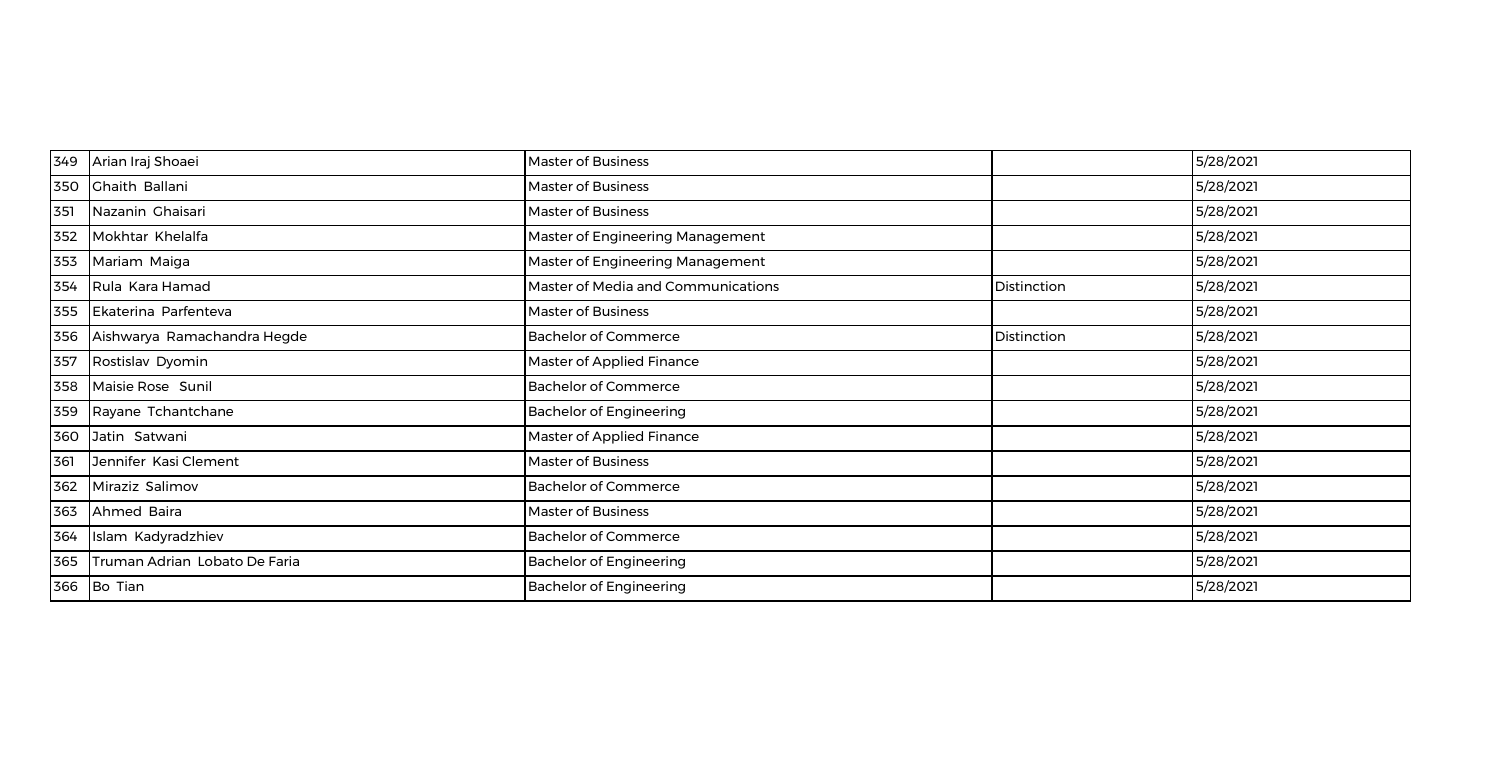| 367 | Anne Lorraine Torres Alejano  | <b>Bachelor of Commerce</b>         |             | 5/28/2021 |
|-----|-------------------------------|-------------------------------------|-------------|-----------|
| 368 | Pratik Mahesh Mehta           | <b>Bachelor of Commerce</b>         |             | 5/28/2021 |
| 369 | Laith Marwan Ahmed Rabah      | Master of Engineering Management    |             | 5/28/2021 |
| 370 | Farhan Ali                    | <b>Bachelor of Commerce</b>         |             | 5/28/2021 |
| 371 | Muhammad Hamza Yousuf         | <b>Bachelor of Commerce</b>         |             | 5/28/2021 |
| 372 | Musab Hassan Muhieldin Mabyae | Master of Business Administration   |             | 5/28/2021 |
| 373 | Meryem Randour                | <b>Master of Business</b>           |             | 5/28/2021 |
| 374 | Muhammad Taha Latif           | <b>Bachelor of Commerce</b>         | Distinction | 5/28/2021 |
| 375 | Abdelrahman Ali Adel Shata    | <b>Bachelor of Engineering</b>      |             | 5/28/2021 |
| 376 | Warisha Haris Khan            | Bachelor of Information Technology  |             | 5/28/2021 |
| 377 | Afaaf Shahid                  | <b>Bachelor of Engineering</b>      |             | 5/28/2021 |
| 378 | Oualid El Meriague            | Master of Media and Communications  | Distinction | 5/28/2021 |
| 379 | Nikhil Biju Koshy             | <b>Bachelor of Commerce</b>         |             | 5/28/2021 |
| 380 | Zhilin Cai                    | <b>Master of Business</b>           |             | 5/28/2021 |
| 381 | Harita Prashant Shukla        | <b>Bachelor of Commerce</b>         | Distinction | 5/28/2021 |
| 382 | Shehryaar Avais Ahmed         | <b>Bachelor of Commerce</b>         |             | 5/28/2021 |
| 383 | Muhammad Hassan Naseer        | <b>Bachelor of Computer Science</b> | Distinction | 5/28/2021 |
| 384 | Shruti Nair                   | <b>Bachelor of Computer Science</b> | Distinction | 5/28/2021 |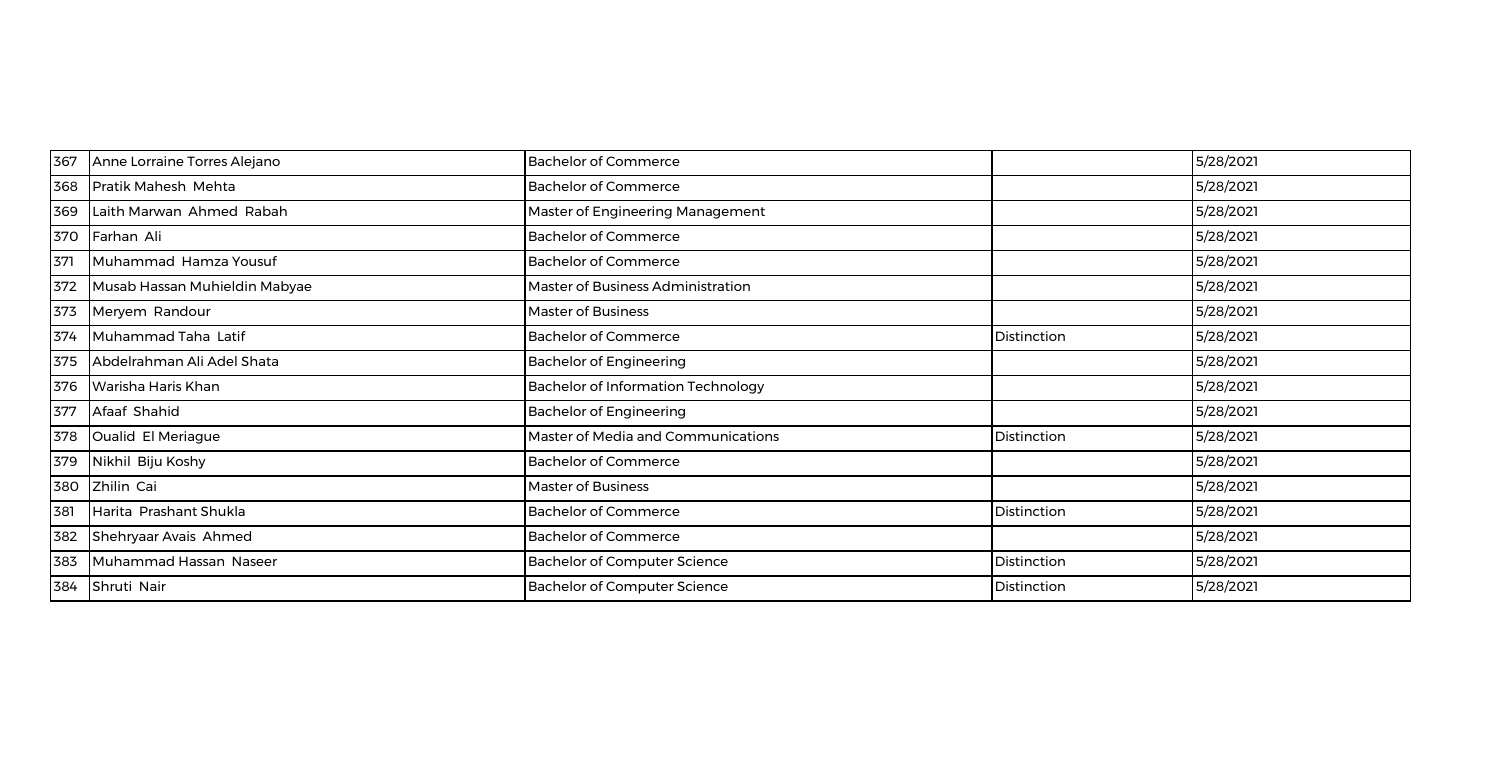| 385 | Himaja Ramesh Kakade                              | <b>Bachelor of Information Technology</b>                 | Distinction | 5/28/2021 |
|-----|---------------------------------------------------|-----------------------------------------------------------|-------------|-----------|
| 386 | Sahita Sharma                                     | <b>Bachelor of Commerce</b>                               | Distinction | 5/28/2021 |
| 387 | Rohnak Manish Sajnani                             | <b>Bachelor of Commerce</b>                               |             | 5/28/2021 |
| 388 | Mariam Sulfiker                                   | <b>Bachelor of Commerce</b>                               |             | 5/28/2021 |
| 389 | Otabek Khasanov                                   | <b>Bachelor of Commerce</b>                               |             | 5/28/2021 |
| 390 | Dhruv Bhavesh Kavathia                            | <b>Bachelor of Commerce</b>                               | Distinction | 5/28/2021 |
| 391 | Devang Hasmukh Pattani                            | <b>Bachelor of Commerce</b>                               | Distinction | 5/28/2021 |
| 392 | Lamiya Salman                                     | <b>Bachelor of Engineering</b>                            |             | 5/28/2021 |
| 393 | Kammieal Rossario                                 | <b>Bachelor of Commerce</b>                               |             | 5/28/2021 |
| 394 | Akhil Ashok                                       | Master of Science (Logistics and Supply Chain Management) | Distinction | 5/28/2021 |
| 395 | Islam Ahmed Ahmed Mohamed                         | Master of Media and Communications                        |             | 5/28/2021 |
| 396 | Abdelrahman Safwat Galaleldin Abdelhakim Elshafey | <b>Bachelor of Computer Science</b>                       | Distinction | 5/28/2021 |
| 397 | Sarah Al Kfiri                                    | <b>Master of Business</b>                                 |             | 5/28/2021 |
| 398 | Ramratan Athreya                                  | <b>Bachelor of Commerce</b>                               |             | 5/28/2021 |
| 399 | Ademola Stephen Makinwa                           | <b>Graduate Certificate in Business</b>                   |             | 5/28/2021 |
| 400 | Tongjiang Liu                                     | <b>Master of Business</b>                                 |             | 5/28/2021 |
| 401 | Anasse Darfaoui                                   | Master of Information Technology Management               |             | 5/28/2021 |
| 402 | Dina El Baba                                      | Master of Engineering Management                          |             | 5/28/2021 |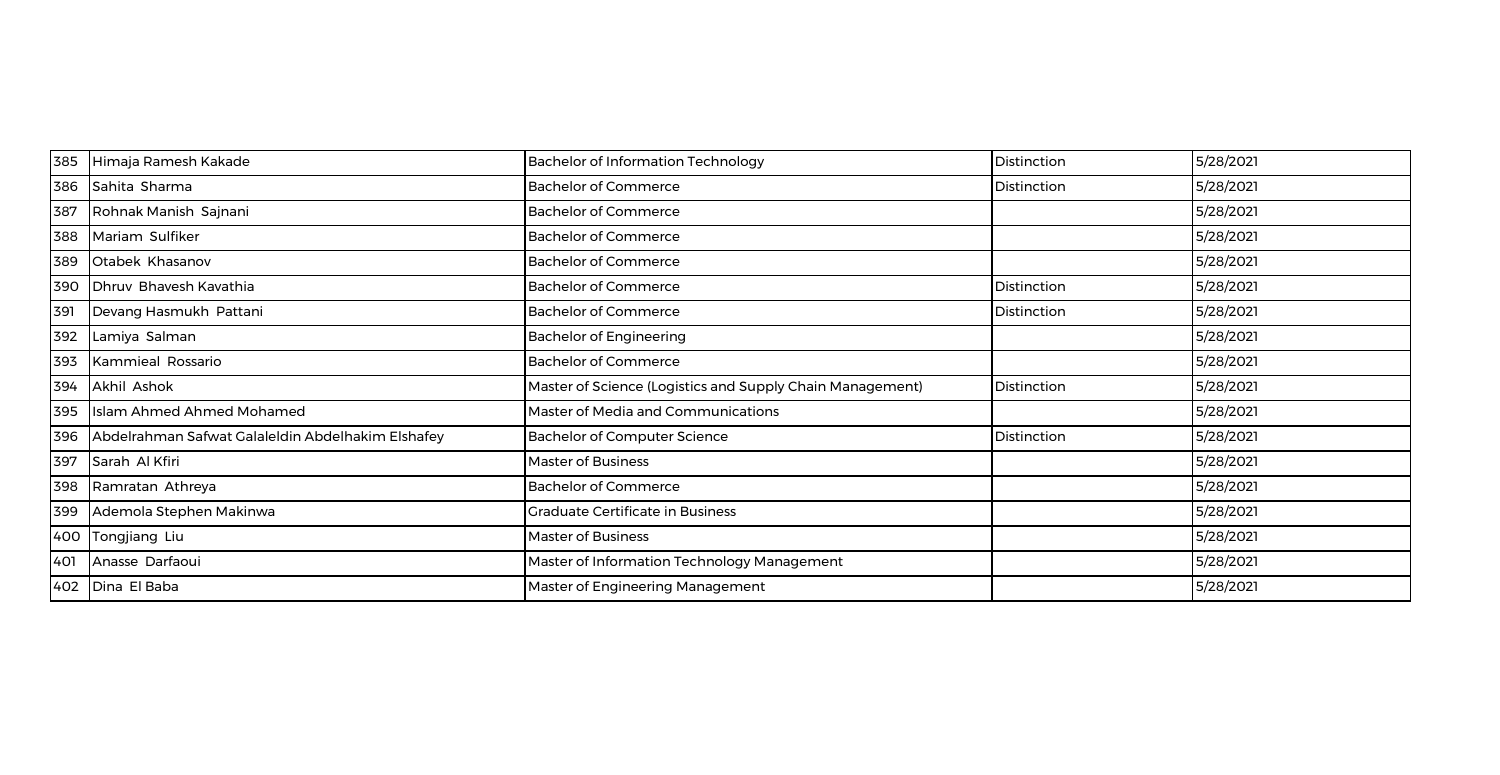| 403 | Anish Manohar                                 | Master of Science (Logistics and Supply Chain Management) | <b>Distinction</b> | 5/28/2021 |
|-----|-----------------------------------------------|-----------------------------------------------------------|--------------------|-----------|
| 404 | <b>Chazaleh Saeid Cholami</b>                 | Master of Engineering Management                          | Distinction        | 5/28/2021 |
| 405 | Hazem Hesham Saad Abdeltawab Bashr            | Master of Media and Communications                        |                    | 5/28/2021 |
| 406 | Zakaria Ben Feddoul                           | Master of Information Technology Management               |                    | 5/28/2021 |
| 407 | Rania Hisham Ansari                           | <b>Bachelor of Commerce</b>                               | Distinction        | 5/28/2021 |
|     | 408   Maksat Kizat                            | Master of Information Technology Management               |                    | 5/28/2021 |
| 409 | Mohamed Zakaria El Fassi                      | Master of Business                                        |                    | 5/28/2021 |
| 410 | Xinnan Xie                                    | Master of Business                                        |                    | 5/28/2021 |
| 411 | Aashique Fazal                                | Master of Business                                        |                    | 5/28/2021 |
| 412 | Dana Jamal Mohammad Awadallah                 | Master of Business                                        |                    | 5/28/2021 |
| 413 | Ahmed Wael Ahmed Fahmy Mohamed Rashad Darwish | Master of Business                                        |                    | 5/28/2021 |
| 414 | Hamed Abdallah Ali Agina                      | Master of Business Administration                         |                    | 5/28/2021 |
| 415 | Aasir Ahmed Siraj                             | Master of Information Technology Management               |                    | 5/28/2021 |
| 416 | Youssef Lahkim Bennani                        | <b>Master of Business</b>                                 |                    | 5/28/2021 |
| 417 | Hussein T. H. Hrezat                          | Master of Applied Finance                                 | Distinction        | 5/28/2021 |
| 418 | Abhyendra Singh                               | Master of Information Technology Management               |                    | 5/28/2021 |
| 419 | Jingru Xu                                     | Master of Business                                        | Distinction        | 5/28/2021 |
| 420 | Shiying Zhang                                 | Master of Business Administration                         |                    | 5/28/2021 |
|     |                                               |                                                           |                    |           |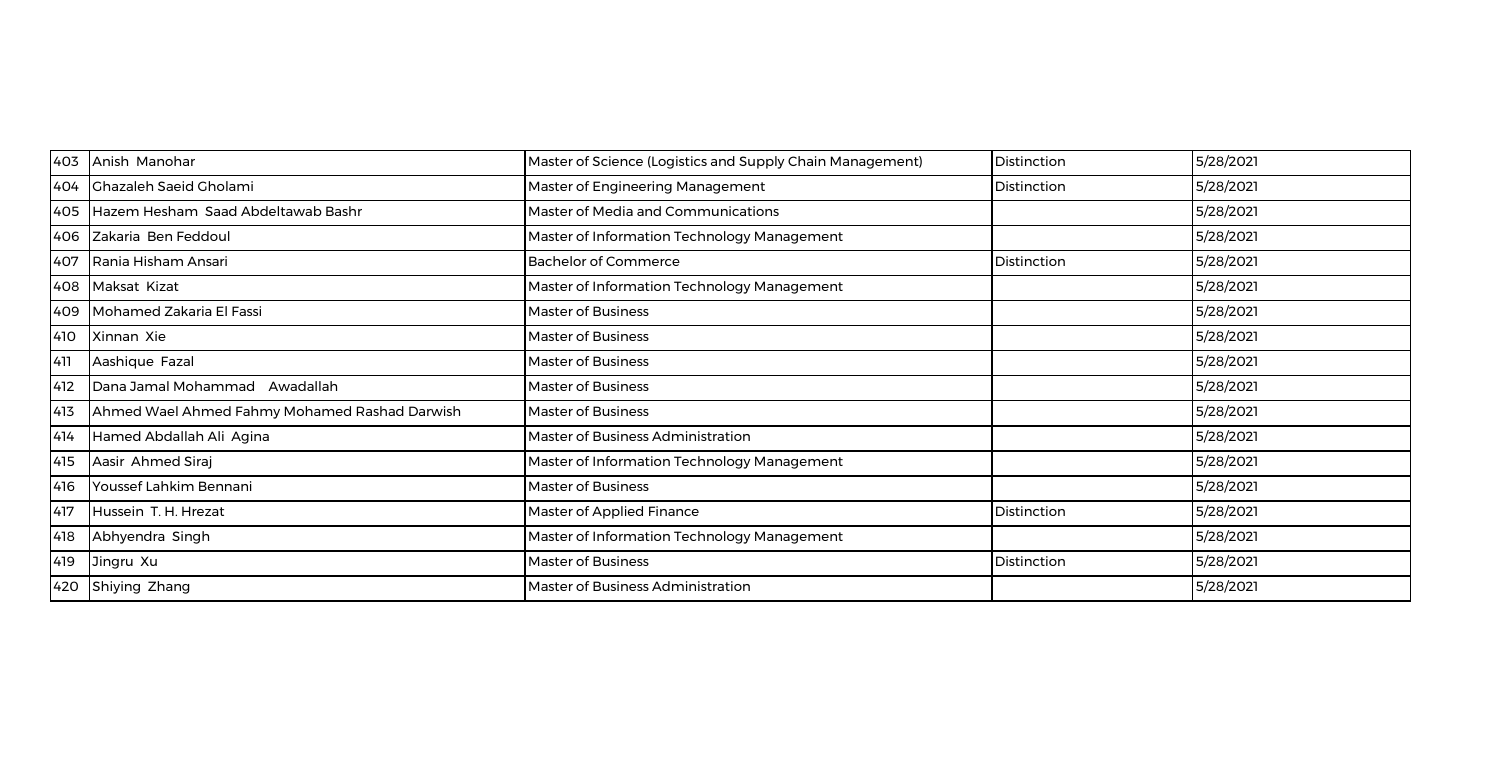| 421 | Razan Mahmood Ahmed       | <b>Master of Business</b>                                 |             | 5/28/2021 |
|-----|---------------------------|-----------------------------------------------------------|-------------|-----------|
| 422 | Jiju Abraham Cholattu     | Master of Science (Logistics and Supply Chain Management) |             | 5/28/2021 |
| 423 | Rukayat Hashim Alako      | Master of Science (Logistics and Supply Chain Management) | Distinction | 5/28/2021 |
| 424 | Nabiha Asim Faruqui       | <b>Master of Educational Studies</b>                      | Distinction | 5/28/2021 |
| 425 | Majda Ahmed Y Fallata     | Master of Engineering Management                          | Distinction | 5/28/2021 |
| 426 | Mohammed H. A. Khader     | Master of Quality Management                              | Distinction | 5/28/2021 |
| 427 | Ruchita Sharma            | <b>Master of Business Administration</b>                  |             | 5/28/2021 |
| 428 | Younes Benhammouda        | Master of Science (Logistics and Supply Chain Management) |             | 5/28/2021 |
| 429 | Stefan Mateen             | Master of Media and Communications                        |             | 5/28/2021 |
| 430 | Leen Raed Sami Al-Fityani | Master of Quality Management                              |             | 5/28/2021 |
| 431 | Nouran Shedid Aly Shedid  | Master of Engineering Management                          | Distinction | 5/28/2021 |
| 432 | Luan Kyle Serge Kearns    | Master of Science (Logistics and Supply Chain Management) |             | 5/28/2021 |
| 433 | Kenza Ghazouli Gdoudou    | <b>Master of Business</b>                                 |             | 5/28/2021 |
| 434 | Aju John                  | Master of Engineering Management                          |             | 5/28/2021 |
| 435 | Manish Gupta              | Master of Engineering Management                          | Distinction | 5/28/2021 |
| 436 | Wiame El Khachia          | <b>Master of Business</b>                                 |             | 5/28/2021 |
| 437 | Jobin Shaji Varghese      | Master of Business Administration                         | Distinction | 5/28/2021 |
| 438 | Mille Kjaer Nielsen       | Master of Media and Communications                        | Distinction | 5/28/2021 |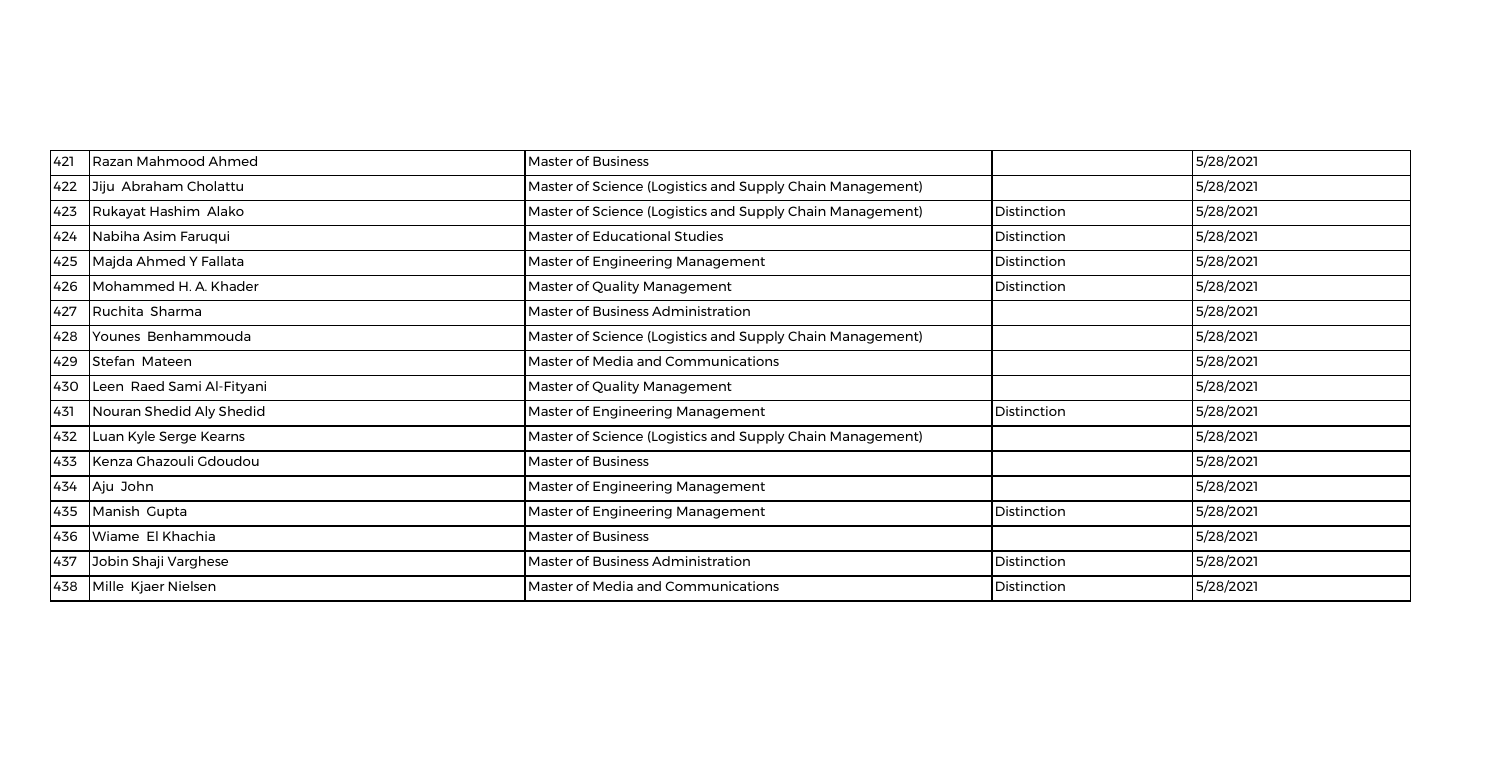| 439 | Elvin Ealias Kuroor                        | Master of Engineering Management                          |             | 5/28/2021 |
|-----|--------------------------------------------|-----------------------------------------------------------|-------------|-----------|
| 440 | Marwa Zaki                                 | Master of Engineering Management                          |             | 5/28/2021 |
| 441 | Khaled Mohamed Ahmed Fouad Selim ElAwady   | Master of Engineering Management                          | Distinction | 5/28/2021 |
| 442 | Raghav Agarwal                             | <b>Master of Business</b>                                 |             | 5/28/2021 |
| 443 | Noor Hazim Abdallah Suwwan Suwwan          | Master of International Relations                         | Distinction | 5/28/2021 |
| 444 | Kevin Joseph Palladan                      | Master of Engineering Management                          |             | 5/28/2021 |
| 445 | Nouran Tarek Mohamed Yehia Abdelrahman     | Master of Engineering Management                          | Distinction | 5/28/2021 |
| 446 | Imane Amrani Nedjar                        | Master of Quality Management                              | Distinction | 5/28/2021 |
| 447 | Ameerudeen Kamaludeen                      | Master of Engineering Management                          |             | 5/28/2021 |
| 448 | Ahlam Hassan Kaddoura                      | <b>Master of Business</b>                                 | Distinction | 5/28/2021 |
| 449 | Mohamed Hamid Ali Al Hindwan               | Master of Engineering Management                          |             | 5/28/2021 |
| 450 | Nidhi Patil                                | Master of Engineering Management                          |             | 5/28/2021 |
| 451 | Aisha Usman Mohammed                       | Master of Science (Logistics and Supply Chain Management) |             | 5/28/2021 |
| 452 | Ashwin Chandran                            | Graduate Certificate in Engineering Asset Management      |             | 5/28/2021 |
| 453 | <b>Chanem Ahmed Ali Ghanem Al Mazrouei</b> | Master of Quality Management                              |             | 7/4/2021  |
| 454 | Jad Makhol                                 | <b>Bachelor of Engineering</b>                            |             | 7/4/2021  |
| 455 | Salem Khamis Salem Binhasher AlMehrzi      | Master of International Relations                         |             | 7/4/2021  |
| 456 | Hamad Mohammad Chuloom Ali Hassan          | Master of International Relations                         |             | 7/4/2021  |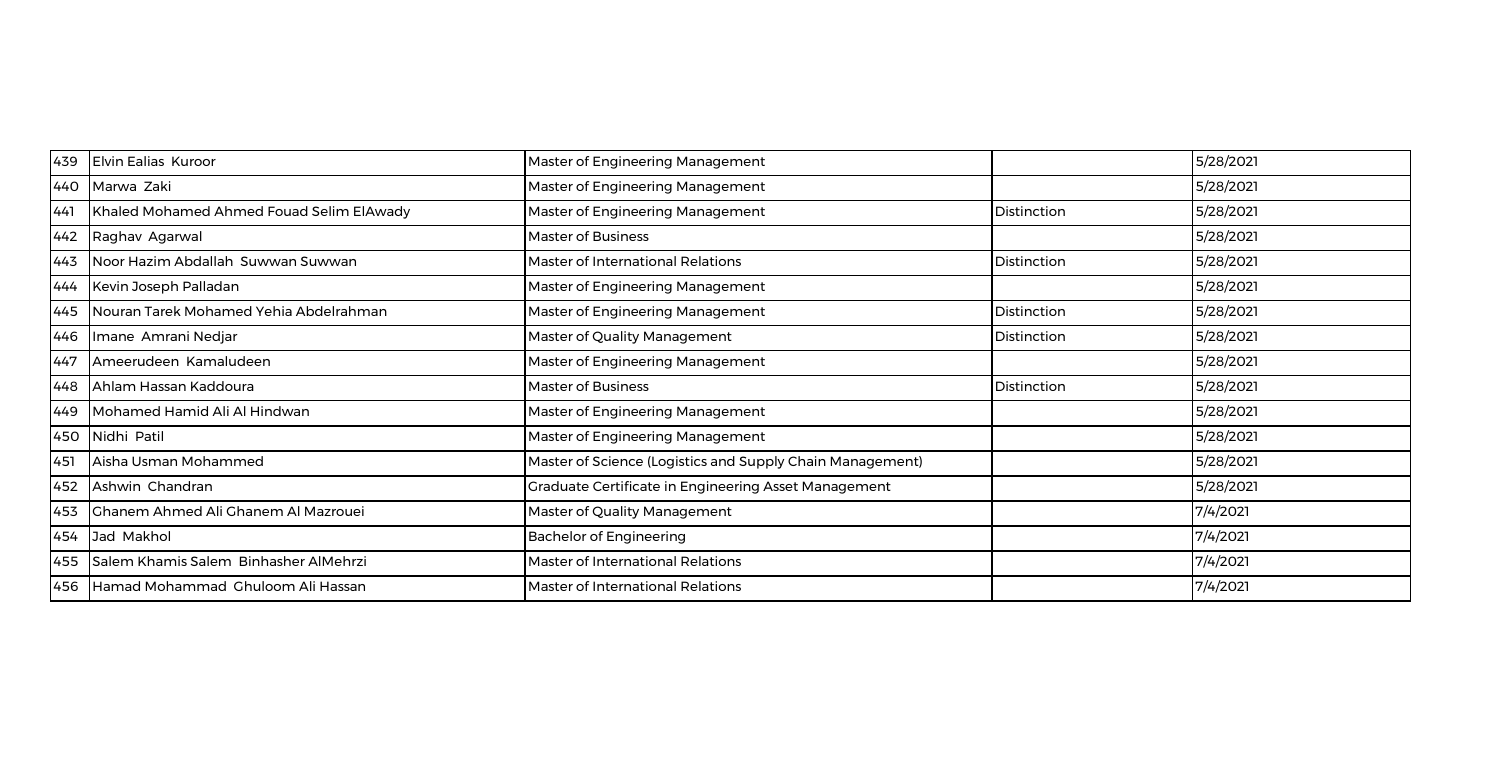| 457 | Vahideh Baradaran Rafiee           | Doctor of Philosophy in Business                          |                    | 7/20/2021 |
|-----|------------------------------------|-----------------------------------------------------------|--------------------|-----------|
| 458 | Jemila Hassan Yakubu               | Master of Strategic Human Resource Management             |                    | 7/20/2021 |
| 459 | Jonathan Paul Lancaster            | Master of International Relations                         | <b>Distinction</b> | 7/20/2021 |
| 460 | Ayoub Mohammed                     | <b>Bachelor of Business Administration</b>                |                    | 7/20/2021 |
| 461 | Ayman Buraie Mohamed Sidahmed      | <b>Bachelor of Engineering</b>                            |                    | 7/20/2021 |
| 462 | Abdussamee Ansari                  | Master of Engineering Management                          |                    | 7/20/2021 |
| 463 | Kavitha Thomas                     | Master of Information Technology Management               |                    | 7/20/2021 |
| 464 | Tejas Mahesh Nikam                 | Master of Information Technology Management               |                    | 7/20/2021 |
| 465 | Rafic Ismail                       | Master of Science (Logistics and Supply Chain Management) |                    | 7/20/2021 |
| 466 | Deena Ahmed Mohamed Mohamed Fayad  | Graduate Diploma in Educational Studies                   |                    | 7/20/2021 |
| 467 | Svirina Anna                       | Graduate Certificate in Human Resource Management         |                    | 7/20/2021 |
| 468 | Anan Mousa Ahmad Al-Najmi          | <b>Master of Applied Finance</b>                          | Distinction        | 9/5/2021  |
| 469 | Muna Abdelhakim Mohamed AlSeeni    | Doctor of Philosophy                                      |                    | 9/5/2021  |
| 470 | Enas Emran Ahmad Hamdan            | <b>Master of Business</b>                                 | Distinction        | 9/5/2021  |
| 471 | Magdeldin Mohamed Magdeldin Nassar | <b>Bachelor of Commerce</b>                               |                    | 9/5/2021  |
| 472 | Aisulu Bulgynova                   | <b>Master of Business</b>                                 |                    | 9/5/2021  |
| 473 | Dayne Brito                        | <b>Bachelor of Business Administration</b>                | Distinction        | 9/5/2021  |
| 474 | Shariqullah Khan                   | <b>Bachelor of Computer Science</b>                       |                    | 9/5/2021  |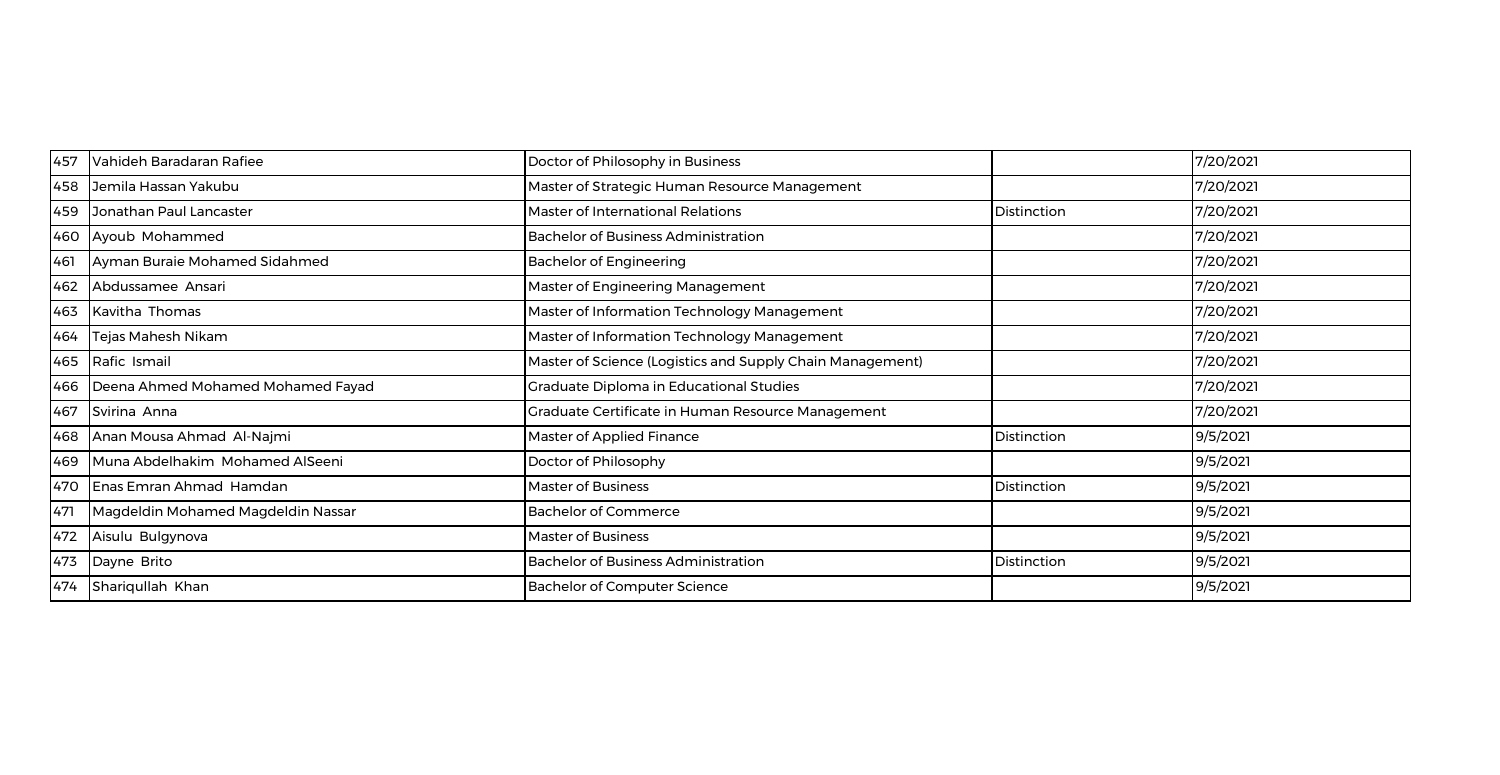| 475 | Yasmeen Al Khalil                   | <b>Bachelor of Commerce</b>                 |             | 9/5/2021 |
|-----|-------------------------------------|---------------------------------------------|-------------|----------|
| 476 | Bilal Sajiran Passela               | <b>Bachelor of Computer Science</b>         |             | 9/5/2021 |
| 477 | Esha Rohit Oza                      | <b>Bachelor of Commerce</b>                 | Distinction | 9/5/2021 |
| 478 | Haris Anwar                         | <b>Bachelor of Information Technology</b>   |             | 9/5/2021 |
| 479 | Hessa Mohammed Ali Abdulla AlEassa  | Master of International Relations           | Distinction | 9/5/2021 |
| 480 | Mariam Hamad Saif Mohammed AlGhfeli | Master of Information Technology Management |             | 9/5/2021 |
| 481 | Muskan Jiten Kheskani               | <b>Bachelor of Commerce</b>                 | Distinction | 9/5/2021 |
| 482 | Hira Tariq                          | <b>Bachelor of Engineering</b>              | Distinction | 9/5/2021 |
| 483 | Kartik Manohar Lal Sabhnani         | <b>Bachelor of Commerce</b>                 |             | 9/5/2021 |
| 484 | Mohammed Zafwan Bin Shahul          | <b>Bachelor of Commerce</b>                 |             | 9/5/2021 |
| 485 | Rami Yousef Said Taha               | <b>Bachelor of Commerce</b>                 |             | 9/5/2021 |
| 486 | Rakshit Jayendrakumar Gediya        | <b>Bachelor of Commerce</b>                 |             | 9/5/2021 |
| 487 | Burhanuddin Sunelwala               | Bachelor of Business Administration         |             | 9/5/2021 |
| 488 | Azzam Mubarak Abdulla AlBinjawi     | <b>Bachelor of Commerce</b>                 |             | 9/5/2021 |
| 489 | Seif Alatteili                      | <b>Bachelor of Commerce</b>                 |             | 9/5/2021 |
| 490 | Azin Ghasemi Rad                    | <b>Bachelor of Commerce</b>                 |             | 9/5/2021 |
| 491 | Nour AlMouradi                      | <b>Bachelor of Commerce</b>                 |             | 9/5/2021 |
| 492 | Mu'ath Mousa Abdel Rahman Al-Azzah  | Master of International Relations           |             | 9/5/2021 |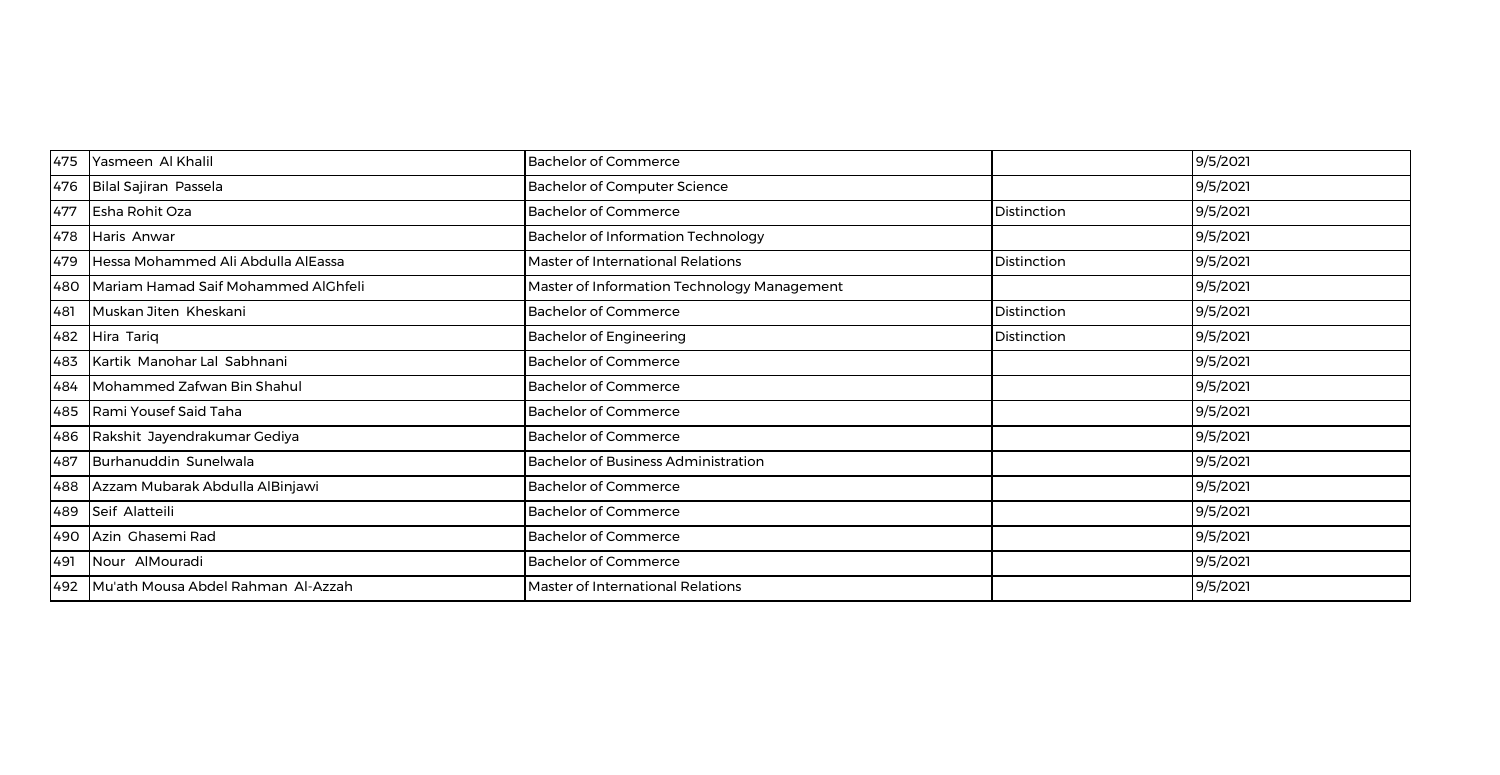| 493 | Mohannad Abdel Naser Yasin Rahhal                | <b>Bachelor of Commerce</b>                |                    | 9/5/2021 |
|-----|--------------------------------------------------|--------------------------------------------|--------------------|----------|
| 494 | Muhammad Faizan Nafis                            | <b>Bachelor of Commerce</b>                | Distinction        | 9/5/2021 |
| 495 | Mohamed Ahmed Aly Aly Gomaa                      | <b>Bachelor of Engineering</b>             |                    | 9/5/2021 |
| 496 | Athary Mahesh Arvikar                            | <b>Bachelor of Commerce</b>                | Distinction        | 9/5/2021 |
| 497 | Anisha Dewan                                     | <b>Bachelor of Business Administration</b> | Distinction        | 9/5/2021 |
| 498 | Hamda Mohammed Abdulrahman Bin Qatami Al Suwaidi | Master of Media and Communications         | Distinction        | 9/5/2021 |
| 499 | Akansha Prashant Deshpande                       | <b>Bachelor of Business Administration</b> | Distinction        | 9/5/2021 |
| 500 | Hanan Hassan Ahmad Jassem Ghaith                 | Master of Media and Communications         | Distinction        | 9/5/2021 |
| 501 | Aishwarya Chockalingam                           | <b>Bachelor of Commerce</b>                | Distinction        | 9/5/2021 |
| 502 | Sahil Sanjay Punjabi                             | <b>Bachelor of Business Administration</b> | <b>Distinction</b> | 9/5/2021 |
| 503 | Tarun Tiwari                                     | <b>Bachelor of Commerce</b>                | Distinction        | 9/5/2021 |
| 504 | Harsh Niraj Sharma                               | <b>Bachelor of Commerce</b>                | Distinction        | 9/5/2021 |
|     | 505 Satvik Kundra                                | <b>Bachelor of Commerce</b>                |                    | 9/5/2021 |
|     | 506 Raina Lalit Shah                             | <b>Bachelor of Commerce</b>                | Distinction        | 9/5/2021 |
|     | 507 Shenell Delna Mathias                        | <b>Bachelor of Commerce</b>                | Distinction        | 9/5/2021 |
| 508 | Jaime Cruz Leo                                   | <b>Bachelor of Engineering</b>             | Distinction        | 9/5/2021 |
| 509 | Saleh Sa'ed Mohammad Suleiman                    | <b>Master of Business</b>                  |                    | 9/5/2021 |
| 510 | Maitha Rashed Obaid Rashed AlNaddas              | Master of Engineering Asset Management     |                    | 9/5/2021 |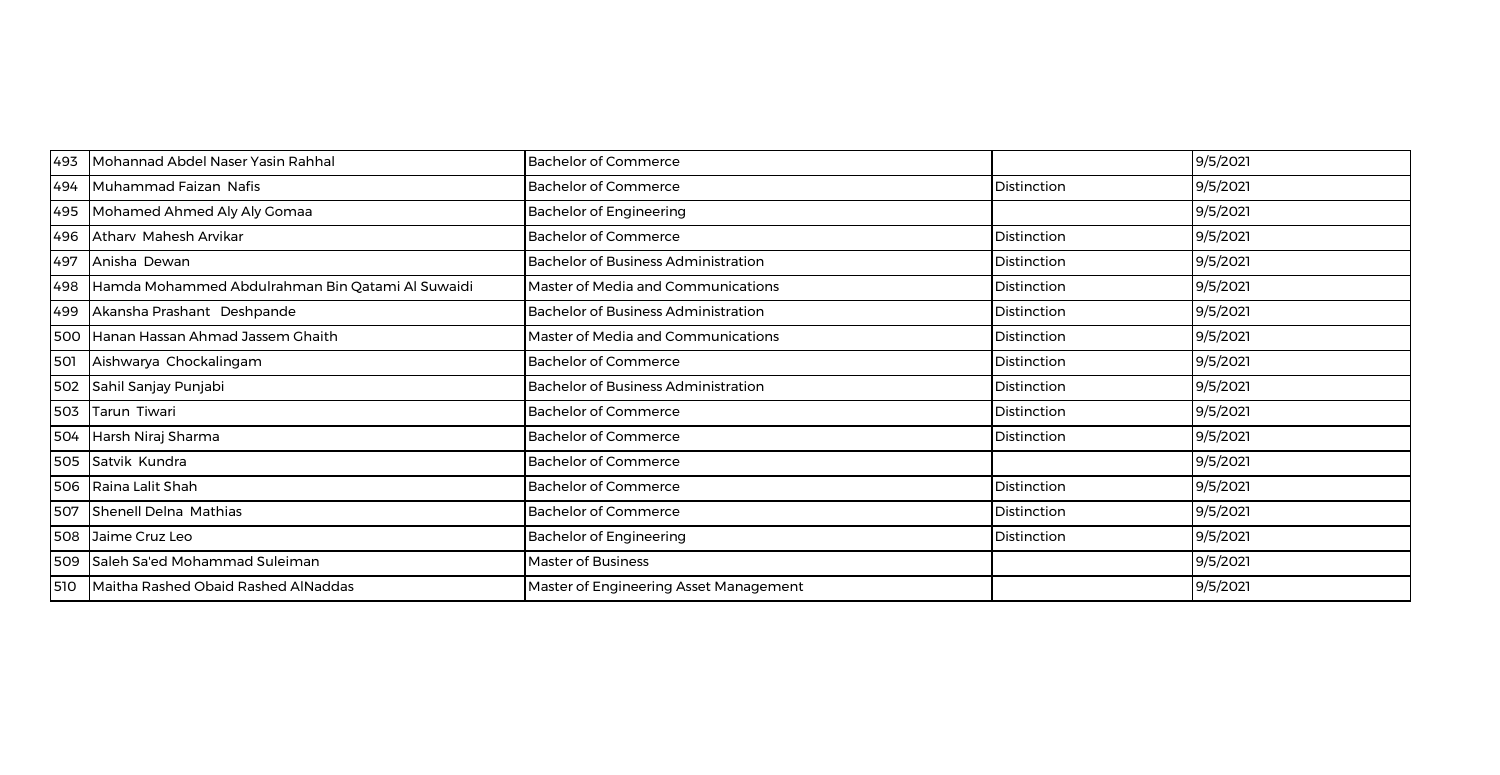| 511 | Muhammad Badar Raza                        | Master of Engineering Management                          |             | 9/5/2021 |
|-----|--------------------------------------------|-----------------------------------------------------------|-------------|----------|
| 512 | Rohit Rajkumar                             | Master of Science (Logistics and Supply Chain Management) |             | 9/5/2021 |
| 513 | Tethkar Yousif Abdulla AlQayd AlHammadi    | Master of Engineering Management                          |             | 9/5/2021 |
| 514 | Osama Ziad Nofel                           | Master of Engineering Management                          | Distinction | 9/5/2021 |
| 515 | Heba K. M. ElHangouri                      | <b>Bachelor of Nursing</b>                                | Distinction | 9/5/2021 |
| 516 | Fatima Abdulraheem Saeed Bakran            | <b>Bachelor of Nursing</b>                                | Distinction | 9/5/2021 |
| 517 | Nadeen Ma'mon Saleh Omar                   | Master of Nursing                                         |             | 9/5/2021 |
| 518 | Shaker Sulaiman Salman Abu-Samhadanah      | Master of Nursing                                         | Distinction | 9/5/2021 |
| 519 | Latifa Abdulla Husain Barshouta AlMarzooqi | Master of Media and Communications                        | Distinction | 9/5/2021 |
| 520 | Manal Alami                                | Master of Quality Management                              | Distinction | 9/5/2021 |
| 521 | Afaf Ibrahiem Fetyan                       | <b>Bachelor of Nursing</b>                                | Distinction | 9/5/2021 |
| 522 | Abeer K. M. AlKahlout                      | <b>Bachelor of Nursing</b>                                | Distinction | 9/5/2021 |
| 523 | Asma Mohammed Saleh Qasem                  | Master of Quality Management                              |             | 9/5/2021 |
| 524 | Alia Farid Ahmad Saleh AlRasheed           | <b>Master of Business</b>                                 |             | 9/5/2021 |
| 525 | Qassim Mahmoud Ahmed Al-Hayek              | Master of Quality Management                              | Distinction | 9/5/2021 |
| 526 | Liji Thomas                                | <b>Bachelor of Nursing</b>                                | Distinction | 9/5/2021 |
| 527 | Rana Mohammad Ass'ad Alzaben               | Master of Quality Management                              | Distinction | 9/5/2021 |
| 528 | Reem Abdulraoof Mahmood Abdulla AlAwadhi   | <b>Master of Business</b>                                 | Distinction | 9/5/2021 |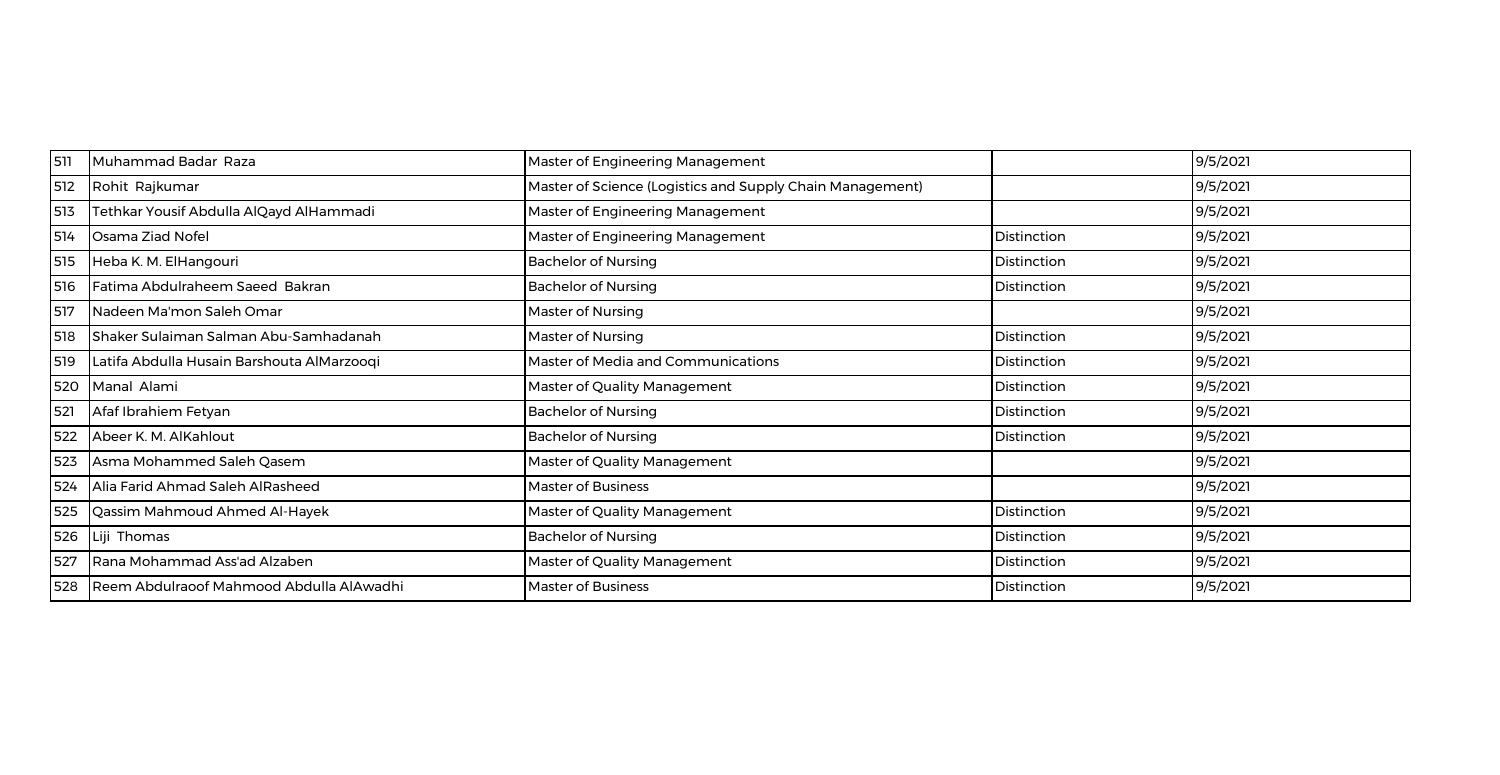| 529 | Jiss Mary Varughese                   | <b>Bachelor of Nursing</b>             |             | 9/5/2021 |
|-----|---------------------------------------|----------------------------------------|-------------|----------|
| 530 | Khalifa Saeed Thani AlBader AlMheiri  | Master of Engineering Management       |             | 9/5/2021 |
| 531 | Reham Jafer Khader AlHajjeh           | <b>Bachelor of Nursing</b>             | Distinction | 9/5/2021 |
| 532 | Sana'a Mustafa Mousa AlOmari          | <b>Bachelor of Nursing</b>             |             | 9/5/2021 |
| 533 | Wessam Salman Darwich                 | <b>Bachelor of Nursing</b>             | Distinction | 9/5/2021 |
| 534 | Fatima Mohammed Obaid Mubark Koot     | <b>Bachelor of Nursing</b>             | Distinction | 9/5/2021 |
| 535 | Alya Ghaleb Ali Humaid                | <b>Bachelor of Nursing</b>             | Distinction | 9/5/2021 |
| 536 | Chinchu Lazar                         | <b>Bachelor of Nursing</b>             | Distinction | 9/5/2021 |
| 537 | Reeja Thomas                          | <b>Bachelor of Nursing</b>             | Distinction | 9/5/2021 |
| 538 | Tintu Karimpanackal Eskiel            | <b>Bachelor of Nursing</b>             | Distinction | 9/5/2021 |
| 539 | Soosamma George                       | <b>Bachelor of Nursing</b>             | Distinction | 9/5/2021 |
| 540 | Mohamed Saeed Ahmed ElDarandaly       | Master of Engineering Asset Management | Distinction | 9/5/2021 |
| 541 | Kavitha Biju                          | <b>Bachelor of Nursing</b>             | Distinction | 9/5/2021 |
| 542 | Muna Jamal Mohammed Ali AlAmeri       | Master of Nursing                      |             | 9/5/2021 |
| 543 | Misha Anto Mundanmany                 | <b>Bachelor of Nursing</b>             | Distinction | 9/5/2021 |
| 544 | Maitha Hamad Ahmad AlRahoomi AlMheiri | Master of Business Administration      |             | 9/5/2021 |
| 545 | Khawla Ali Eissa Khalfan AlNuaimi     | <b>Master of Business</b>              |             | 9/5/2021 |
| 546 | Nidhin Purushothaman                  | <b>Bachelor of Nursing</b>             | Distinction | 9/5/2021 |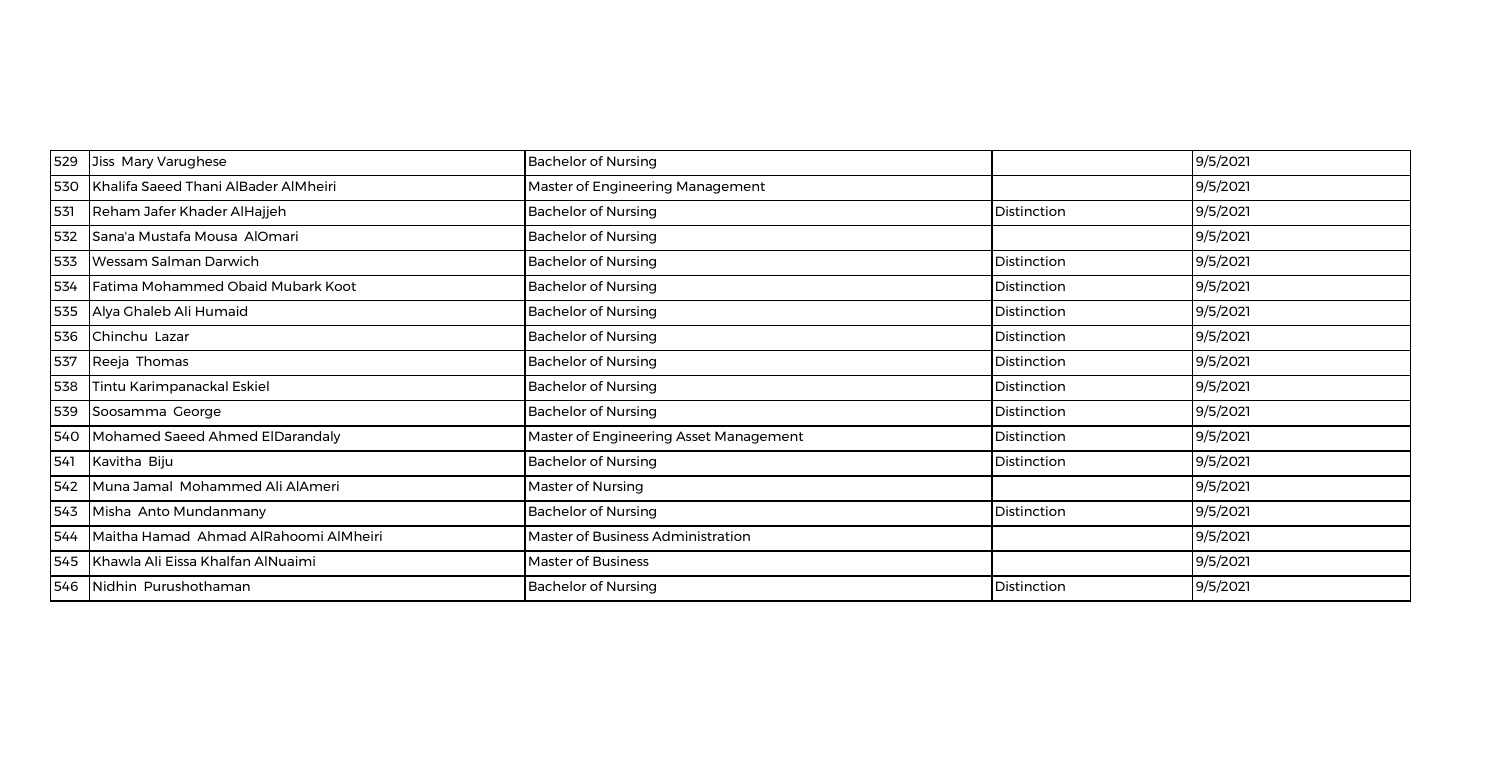| 547 | Asha Abdikafi Dalmar                       | <b>Bachelor of Nursing</b>             |                    | 9/5/2021 |
|-----|--------------------------------------------|----------------------------------------|--------------------|----------|
| 548 | Miaad Said Mafazy                          | Master of Nursing                      | <b>Distinction</b> | 9/5/2021 |
| 549 | <b>Amel Ahmed Awad Omer</b>                | <b>Bachelor of Nursing</b>             |                    | 9/5/2021 |
|     | 550 Asma Saleh Ali Naqi AlAhmed            | Master of Engineering Asset Management | Distinction        | 9/5/2021 |
| 551 | Tahira Mohamed Abdella Beshir              | Master of Nursing                      | Distinction        | 9/5/2021 |
| 552 | Amna Abdalla Hummed                        | <b>Bachelor of Nursing</b>             |                    | 9/5/2021 |
| 553 | Yousef Soud Abo Mughdeb                    | <b>Bachelor of Nursing</b>             | Distinction        | 9/5/2021 |
| 554 | Hussam Eden Mohammed Hasan Al Sorakhy      | <b>Bachelor of Nursing</b>             | Distinction        | 9/5/2021 |
| 555 | Riam Mohammed Naji Qasem                   | <b>Bachelor of Nursing</b>             | Distinction        | 9/5/2021 |
| 556 | Moustafa Farouk AlMousa                    | <b>Bachelor of Nursing</b>             |                    | 9/5/2021 |
| 557 | Boosy ElHossiny Hassan ElHossiny Eladasy   | Master of Engineering Management       | Distinction        | 9/5/2021 |
| 558 | Abdullghfar AlKhalaf                       | Master of Media and Communications     |                    | 9/5/2021 |
| 559 | Hani Mohamad Zeidan                        | <b>Bachelor of Nursing</b>             | Distinction        | 9/5/2021 |
| 560 | Mohamed Mabkhoot Mubarak AlAmeri           | Master of Quality Management           |                    | 9/5/2021 |
| 561 | Ahmed Mohamed Moneer Jehnjeer Khan Mohamed | <b>Master of Business</b>              | Distinction        | 9/5/2021 |
| 562 | Najla Rahma Ibrahim AlGhazal AlShamsi      | <b>Master of Business</b>              | Distinction        | 9/5/2021 |
| 563 | Mohamed Abdulla Saleh AlMansoori           | <b>Master of Business</b>              | Distinction        | 9/5/2021 |
| 564 | Abdulla Ibrahim Murad Abdulla AlBlooshi    | <b>Master of Business</b>              |                    | 9/5/2021 |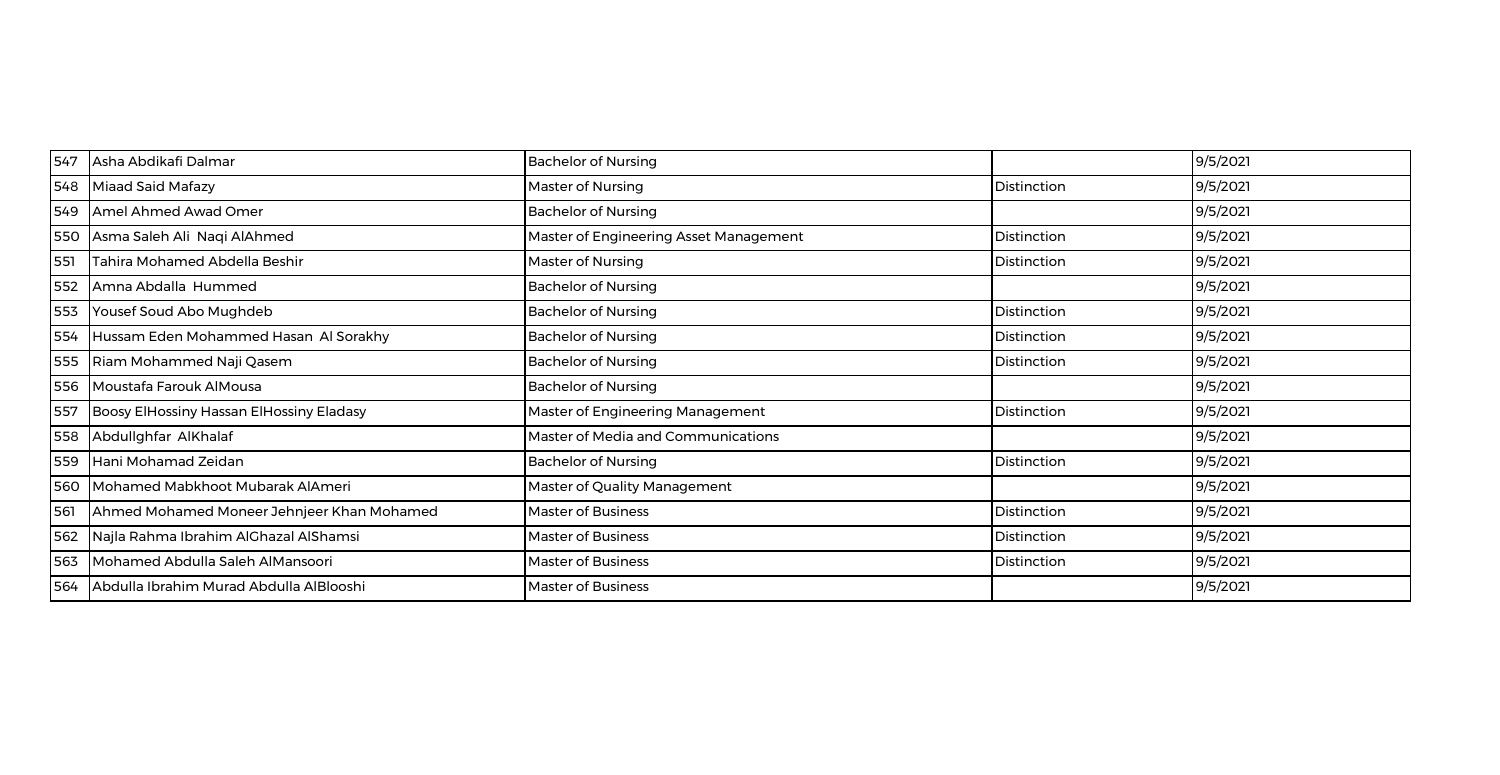| 565 | Sultan Abdulaziz Khalifa Bin Hussain       | <b>Master of Business</b>                  |             | 9/5/2021  |
|-----|--------------------------------------------|--------------------------------------------|-------------|-----------|
| 566 | Mounia Sabasse                             | <b>Bachelor of Nursing</b>                 | Distinction | 9/5/2021  |
| 567 | AlJawhara Sultan Ibrahim Abdalla AlJuwaied | Master of International Relations          | Distinction | 9/5/2021  |
| 568 | Ali Ahmed Ali Alhusaini                    | Master of Business Administration          |             | 9/5/2021  |
| 569 | Mohammad Ali Tahir                         | Master of Business Administration          |             | 9/17/2021 |
| 570 | Hedieh Mohammadreza Hosseinianshirvan      | Master of Business (Double Specialisation) |             | 9/17/2021 |
| 571 | Aqib Saleem                                | <b>Master of Business</b>                  |             | 9/17/2021 |
| 572 | Shahroz Danish                             | <b>Bachelor of Engineering</b>             |             | 9/17/2021 |
| 573 | Syed Muhammad Owais Qadri                  | Bachelor of Computer Science               |             | 9/17/2021 |
| 574 | Abdul Qader Khanani                        | Master of Applied Finance                  | Distinction | 9/17/2021 |
| 575 | Rakan Hisham H Abdullatif                  | <b>Bachelor of Information Technology</b>  |             | 9/17/2021 |
| 576 | Hala Munir Musa Lutfi                      | Master of Engineering Management           | Distinction | 9/17/2021 |
| 577 | Saad Munir Musa Lutfi                      | Master of Engineering Management           | Distinction | 9/17/2021 |
| 578 | Nayab Sohail Nadeem                        | <b>Bachelor of Engineering</b>             |             | 9/17/2021 |
| 579 | Ayesha Salim Khan                          | Master of Educational Studies              |             | 9/17/2021 |
| 580 | Deepesh Rajkumar Khemnani                  | <b>Master of Business</b>                  |             | 9/17/2021 |
| 581 | Yiwen Zhang                                | <b>Bachelor of Commerce</b>                |             | 9/17/2021 |
| 582 | Mohamed Ashraf Mohamed Noureldeen Ibrahim  | <b>Bachelor of Engineering</b>             |             | 9/17/2021 |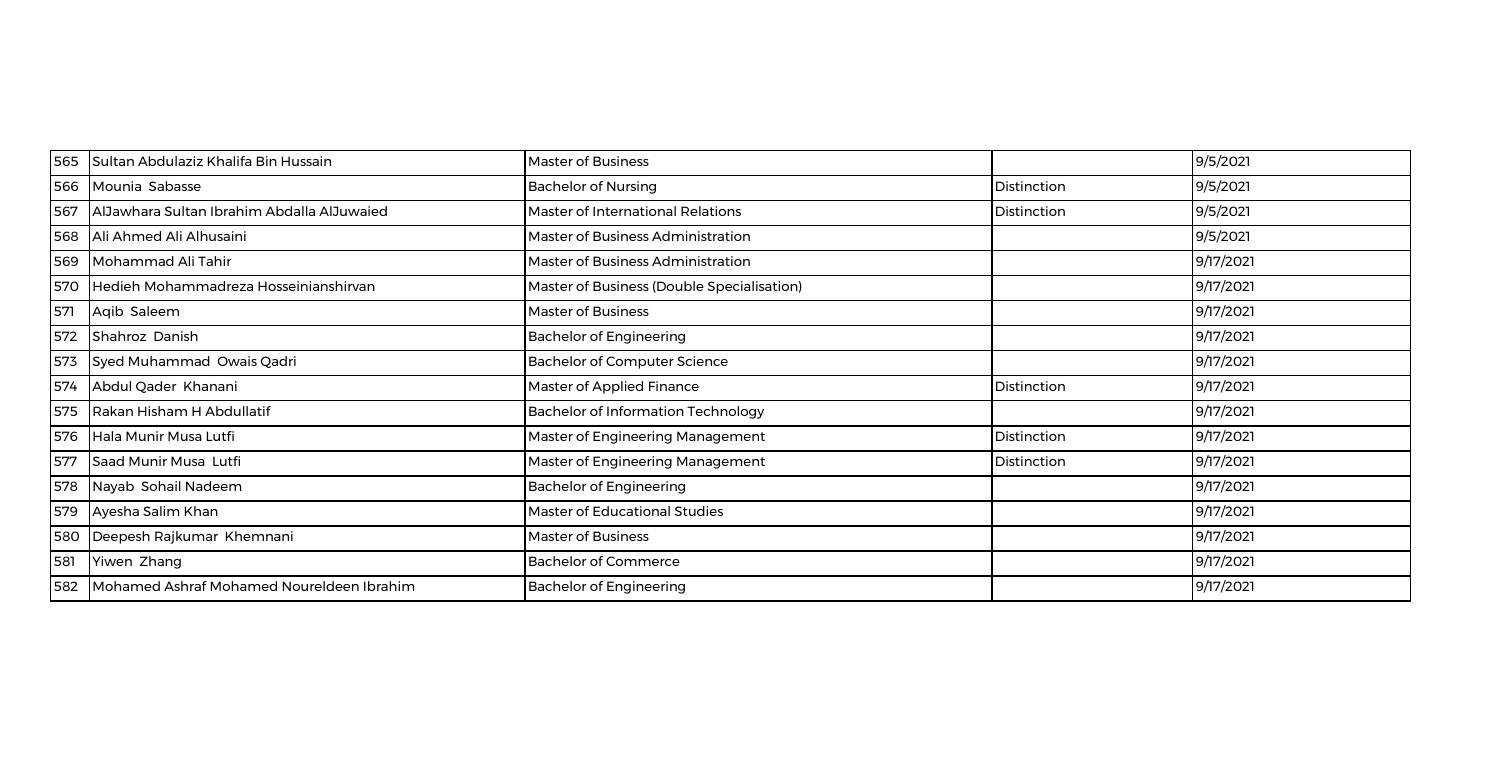| 583 | Rand Yasin                       | Master of Engineering Management           | Distinction | 9/17/2021 |
|-----|----------------------------------|--------------------------------------------|-------------|-----------|
| 584 | Swetha Karthikeyan Vijayalakshmi | Master of Media and Communications         | Distinction | 9/17/2021 |
| 585 | Anam Fatima                      | <b>Master of Business</b>                  |             | 9/17/2021 |
| 586 | Ali Moheyaldeen Mahmoud          | Master of Media and Communications         |             | 9/17/2021 |
| 587 | Nadia Rayhan                     | <b>Bachelor of Commerce</b>                |             | 9/17/2021 |
| 588 | Ahmad Adly Ahmad Al-Zoubi        | Master of Engineering Management           | Distinction | 9/17/2021 |
| 589 | Farhiya Ahmed Mohamud            | <b>Bachelor of Information Technology</b>  |             | 9/17/2021 |
| 590 | Rizwan Shaukat Ali Vallani       | <b>Master of Applied Finance</b>           |             | 9/17/2021 |
| 591 | Hao Jiang                        | <b>Bachelor of Computer Science</b>        |             | 9/17/2021 |
| 592 | Hamza Abounacer                  | <b>Bachelor of Business Administration</b> |             | 9/17/2021 |
| 593 | Abdullah Ahmad Mahmoud Jaber     | <b>Bachelor of Engineering</b>             |             | 9/17/2021 |
| 594 | Fahim Abdul Gafoor               | <b>Master of Business</b>                  |             | 9/17/2021 |
| 595 | Shravan Girija Ramachandran      | <b>Bachelor of Business Administration</b> |             | 9/17/2021 |
| 596 | Mahmoud Faisal Mohd Salih        | <b>Bachelor of Commerce</b>                |             | 9/17/2021 |
| 597 | Alireza Rahmatollah Pour Babaee  | <b>Bachelor of Commerce</b>                |             | 9/17/2021 |
| 598 | Aysath Nooriya Noordeen          | <b>Bachelor of Commerce</b>                |             | 9/17/2021 |
| 599 | Sheikh Ahad Kabir                | <b>Bachelor of Information Technology</b>  |             | 9/17/2021 |
| 600 | Dinara Suleimenova               | <b>Bachelor of Commerce</b>                |             | 9/17/2021 |
|     |                                  |                                            |             |           |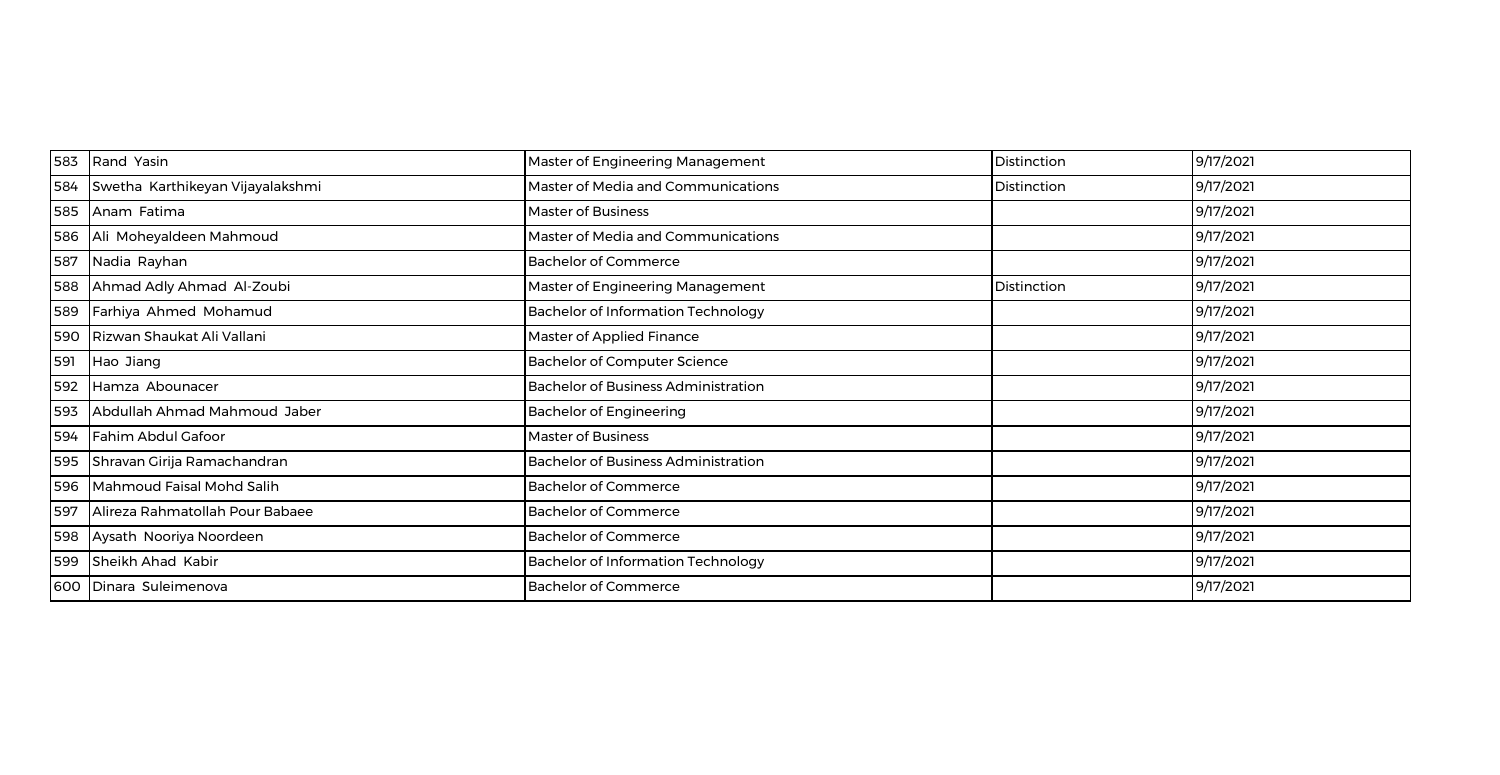| 601 | Junhui Lee                             | <b>Bachelor of Commerce</b>                |             | 9/17/2021 |
|-----|----------------------------------------|--------------------------------------------|-------------|-----------|
| 602 | Keshav Mathur                          | <b>Bachelor of Computer Science</b>        |             | 9/17/2021 |
| 603 | Mohamed Khaled Mohamed Elsayed Hamouda | <b>Bachelor of Computer Science</b>        |             | 9/17/2021 |
| 604 | Zineddine Haitaamar                    | <b>Bachelor of Engineering</b>             | Distinction | 9/17/2021 |
|     | 605 Khojiakbar Solikhov                | <b>Bachelor of Business Administration</b> |             | 9/17/2021 |
| 606 | Sevara Usmanova                        | <b>Bachelor of Commerce</b>                |             | 9/17/2021 |
| 607 | Murtaza Husainy Sharbat                | <b>Bachelor of Information Technology</b>  |             | 9/17/2021 |
|     | 608 Ayush Mishra                       | <b>Master of Business</b>                  |             | 9/17/2021 |
| 609 | Asmaa Ben Ali Kaddour                  | <b>Bachelor of Engineering</b>             | Distinction | 9/17/2021 |
| 610 | Nejad M.Y. AlAgha                      | <b>Bachelor of Engineering</b>             | Distinction | 9/17/2021 |
| 611 | Hesham Jamil Talab                     | <b>Bachelor of Engineering</b>             |             | 9/17/2021 |
| 612 | Nour Toufic Bakkar                     | <b>Bachelor of Commerce</b>                |             | 9/17/2021 |
| 613 | Sandra Abbas                           | <b>Bachelor of Engineering</b>             |             | 9/17/2021 |
| 614 | Ahmed Tarek Hassan Hosney              | <b>Bachelor of Commerce</b>                |             | 9/17/2021 |
| 615 | Wenjing Zhang                          | <b>Master of Business</b>                  |             | 9/17/2021 |
| 616 | Benjamin Biju Joseph                   | <b>Bachelor of Commerce</b>                |             | 9/17/2021 |
| 617 | Orkhan Huseynov                        | <b>Master of Business</b>                  |             | 9/17/2021 |
| 618 | Wania Khan                             | <b>Bachelor of Commerce</b>                |             | 9/17/2021 |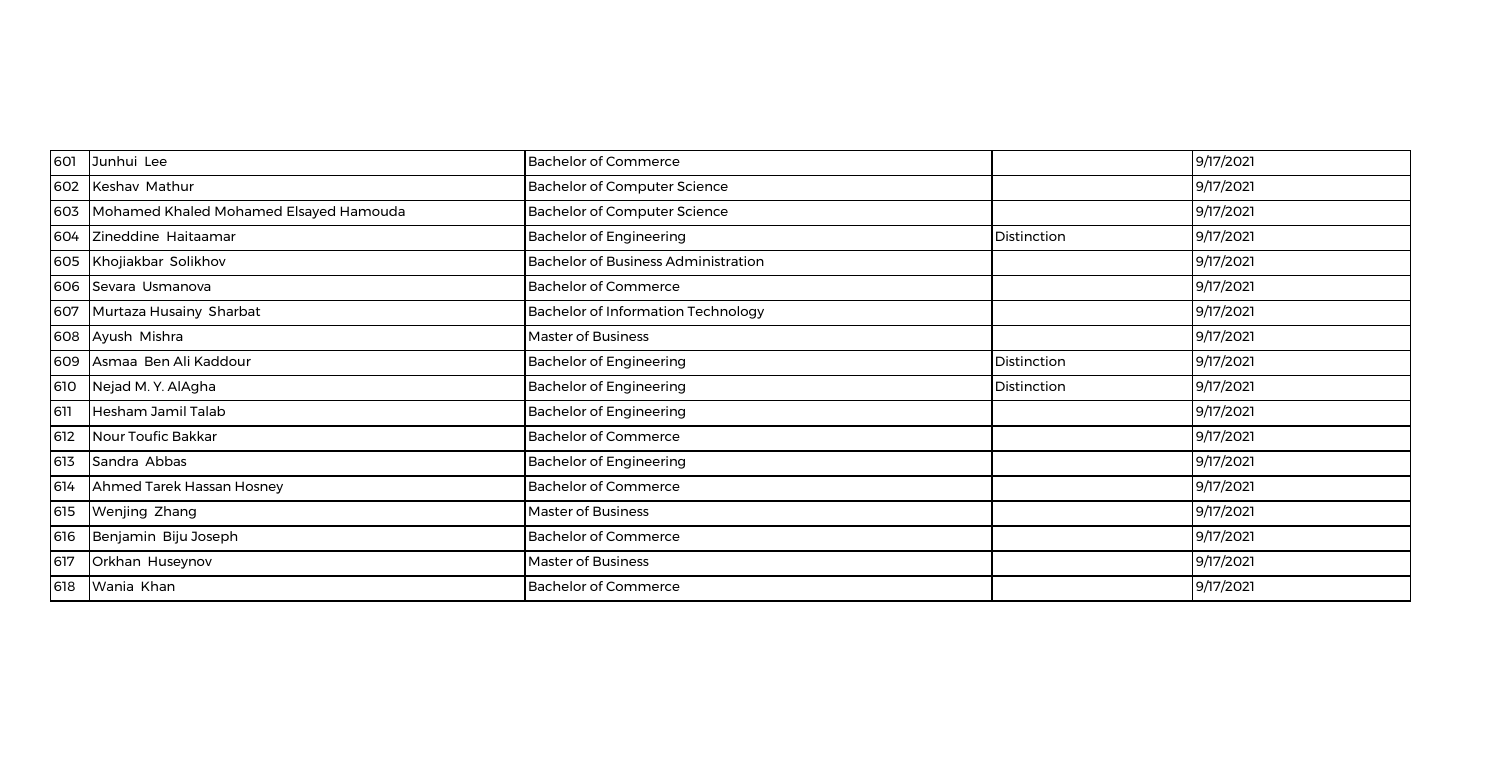| 619 | Tania Hussain                      | <b>Bachelor of Commerce</b>                | Distinction | 9/17/2021 |
|-----|------------------------------------|--------------------------------------------|-------------|-----------|
| 620 | Rashmi Rajgopal                    | <b>Bachelor of Commerce</b>                | Distinction | 9/17/2021 |
| 621 | Mayur Dayal Gianchandani           | <b>Bachelor of Engineering</b>             | Distinction | 9/17/2021 |
| 622 | Nazia Naser Diba                   | <b>Bachelor of Commerce</b>                | Distinction | 9/17/2021 |
| 623 | Ghanashyam Nair Narendra Kumar     | <b>Bachelor of Engineering</b>             | Distinction | 9/17/2021 |
| 624 | Helen Chinenye Nkwegu              | <b>Bachelor of Commerce</b>                | Distinction | 9/17/2021 |
| 625 | Muhammad Anas Akbar                | <b>Bachelor of Commerce</b>                |             | 9/17/2021 |
| 626 | Santa Elias                        | <b>Bachelor of Commerce</b>                |             | 9/17/2021 |
| 627 | Sania Shehzad                      | <b>Bachelor of Computer Science</b>        | Distinction | 9/17/2021 |
| 628 | Khaled Abbasi                      | <b>Bachelor of Engineering</b>             | Distinction | 9/17/2021 |
| 629 | Hadjer Boukhari                    | <b>Bachelor of Computer Science</b>        |             | 9/17/2021 |
| 630 | Jay Shailesh Kumar Dhakan          | <b>Bachelor of Commerce</b>                |             | 9/17/2021 |
| 631 | Zainab Aahad                       | <b>Bachelor of Business Administration</b> | Distinction | 9/17/2021 |
| 632 | Omar M. A. AlAgha                  | <b>Bachelor of Commerce</b>                |             | 9/17/2021 |
| 633 | Ahmed Farid Shawki Moussa          | <b>Bachelor of Commerce</b>                |             | 9/17/2021 |
| 634 | Zahra Saeid Difarko                | <b>Bachelor of Information Technology</b>  |             | 9/17/2021 |
| 635 | Mohammed Qassim Mohammed Al-Zo'ubi | Master of Business Administration          |             | 9/17/2021 |
| 636 | Suthin Thankachan                  | Master of Engineering Management           |             | 9/17/2021 |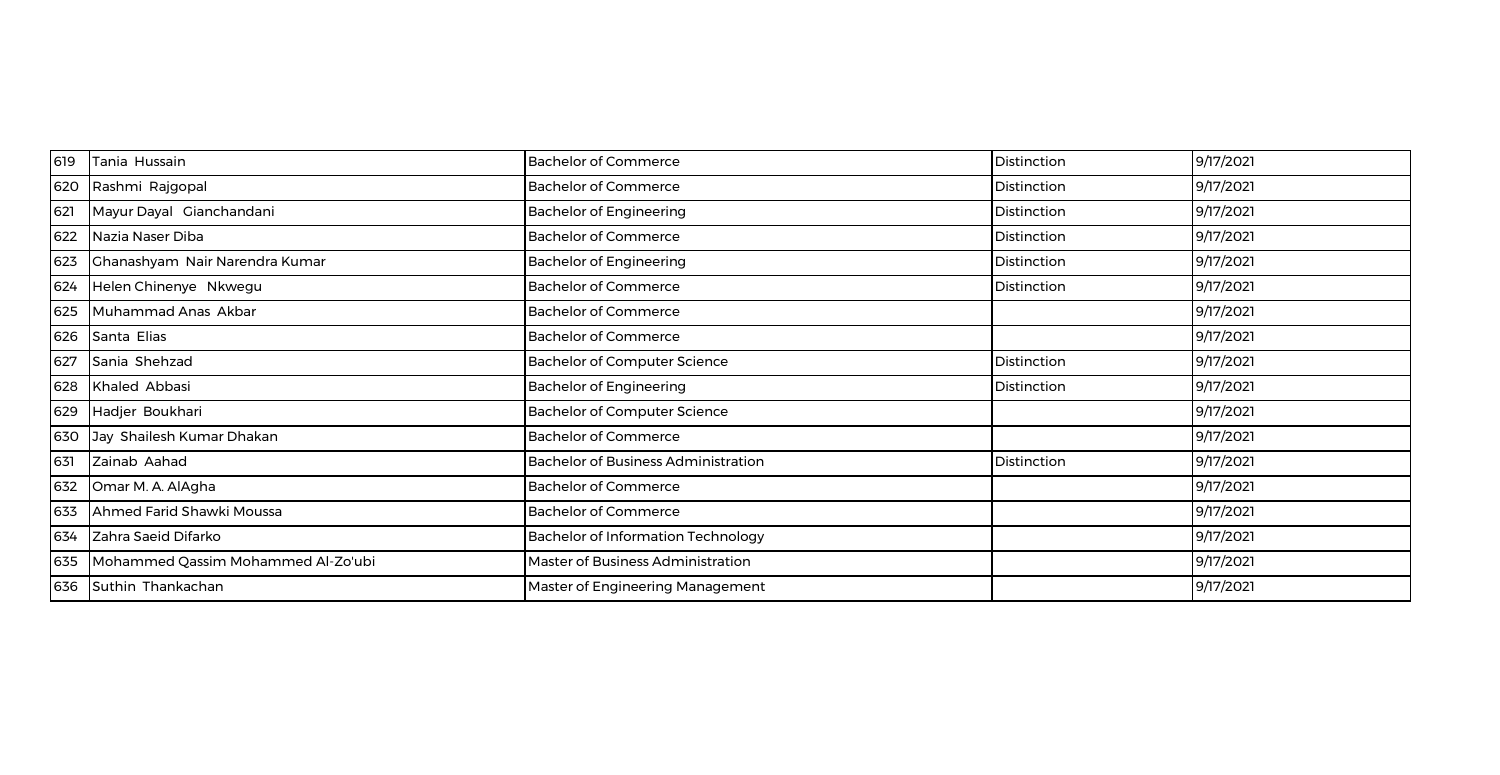| 637 | Swaetha Nagarajan                    | Master of Science (Logistics and Supply Chain Management) | Distinction | 9/17/2021 |
|-----|--------------------------------------|-----------------------------------------------------------|-------------|-----------|
| 638 | Abu Mohammed Aqeb                    | <b>Bachelor of Commerce</b>                               | Distinction | 9/17/2021 |
| 639 | Afrin Sahabudin Ashvani              | <b>Bachelor of Business Administration</b>                |             | 9/17/2021 |
| 640 | Eihab Ayman Mahmoud Mohamed Elghanam | <b>Bachelor of Engineering</b>                            |             | 9/17/2021 |
| 641 | Duaa Wael Ibrahim Al Nimer           | <b>Master of Business</b>                                 | Distinction | 9/17/2021 |
| 642 | John Vinod Anthraper                 | <b>Bachelor of Commerce</b>                               |             | 9/17/2021 |
| 643 | Oumayma Lakroucha                    | <b>Master of Applied Finance</b>                          |             | 9/17/2021 |
| 644 | Ritesh Venugopal Iyengar             | <b>Bachelor of Commerce</b>                               | Distinction | 9/17/2021 |
| 645 | Zeerak Haroon                        | <b>Bachelor of Computer Science</b>                       | Distinction | 9/17/2021 |
| 646 | Aishwarya Rangamani                  | <b>Bachelor of Commerce</b>                               | Distinction | 9/17/2021 |
| 647 | Muhammad Subhan                      | <b>Bachelor of Commerce</b>                               | Distinction | 9/17/2021 |
| 648 | Aditya Deepak Kamat                  | Master of Media and Communications                        |             | 9/17/2021 |
| 649 | Shriya Rao                           | <b>Bachelor of Commerce</b>                               | Distinction | 9/17/2021 |
| 650 | Mehak Jitendra Kumar Sangtani        | <b>Bachelor of Commerce</b>                               | Distinction | 9/17/2021 |
| 651 | Sanae Mejdoubi                       | Master of Media and Communications                        |             | 9/17/2021 |
| 652 | Nikhil Ghansham Wadhwa               | <b>Bachelor of Commerce</b>                               | Distinction | 9/17/2021 |
| 653 | Paul Antony Kuttikkat                | <b>Bachelor of Commerce</b>                               |             | 9/17/2021 |
| 654 | Urvashi Harish Janiani               | Master of Media and Communications                        | Distinction | 9/17/2021 |
|     |                                      |                                                           |             |           |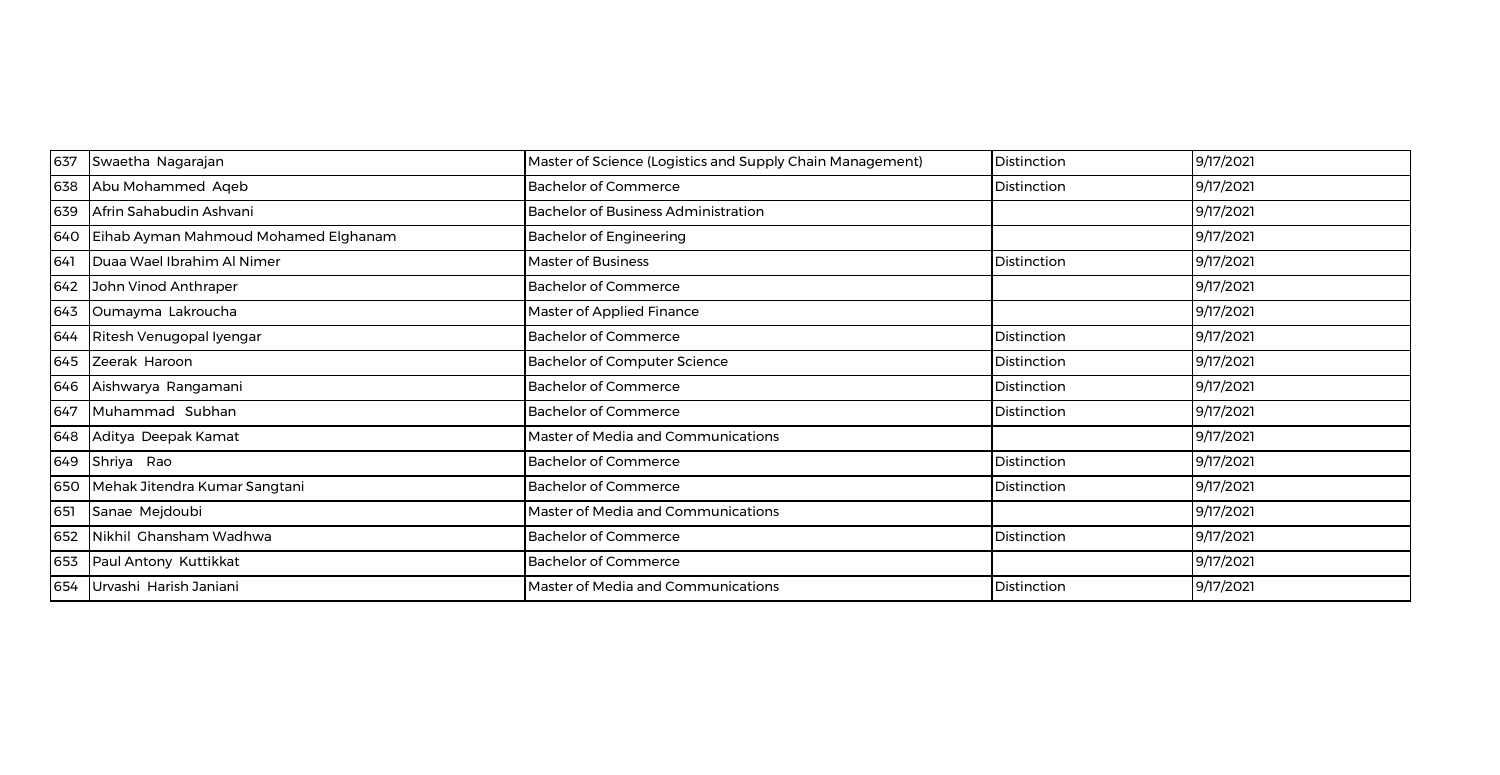| 655 | Sabreen Sulaiman                      | <b>Bachelor of Commerce</b>                 | Distinction | 9/17/2021 |
|-----|---------------------------------------|---------------------------------------------|-------------|-----------|
| 656 | Muhammed Rizan Peedikayulla Parambath | <b>Master of Business</b>                   |             | 9/17/2021 |
| 657 | Edwin Joseph Kattiprayil              | <b>Bachelor of Commerce</b>                 |             | 9/17/2021 |
| 658 | Kimberley Jade Marika Fernandes       | <b>Master of Business</b>                   |             | 9/17/2021 |
| 659 | Mohammad Saleh Ahmad AlBadarneh       | Master of Information Technology Management |             | 9/17/2021 |
| 660 | Amer Kamal Abdelrazaq Abdelrazaq      | Master of Information Technology Management |             | 9/17/2021 |
| 661 | Ahmed Nour Ahmed Mohamed Nour         | Master of Business Administration           |             | 9/17/2021 |
| 662 | Manu Sharma                           | Master of Media and Communications          |             | 9/17/2021 |
| 663 | <b>Sherin Mary Shanley</b>            | <b>Master of Business</b>                   |             | 9/17/2021 |
| 664 | Elham Oveisi Rastabi                  | <b>Bachelor of Engineering</b>              | Distinction | 9/17/2021 |
| 665 | Prajakta Sagar Sambhare               | <b>Master of Business Administration</b>    |             | 9/17/2021 |
| 666 | Reynold Sebastian Viegas              | Master of Business Administration           |             | 9/17/2021 |
| 667 | Muhammad Zohair Ahmed                 | Master of Quality Management                |             | 9/17/2021 |
| 668 | Vandana Shantaram Valanju             | <b>Master of Educational Studies</b>        |             | 9/17/2021 |
| 669 | Mahmood Fayaz Khalid                  | Master of Business Administration           |             | 9/17/2021 |
| 670 | Stephanie Elaine Martin               | Master of Educational Studies               | Distinction | 9/17/2021 |
| 671 | Soumia Kouini                         | Master of Educational Studies               |             | 9/17/2021 |
| 672 | Fasika Mekonen Getaneh                | <b>Bachelor of Nursing</b>                  |             | 9/17/2021 |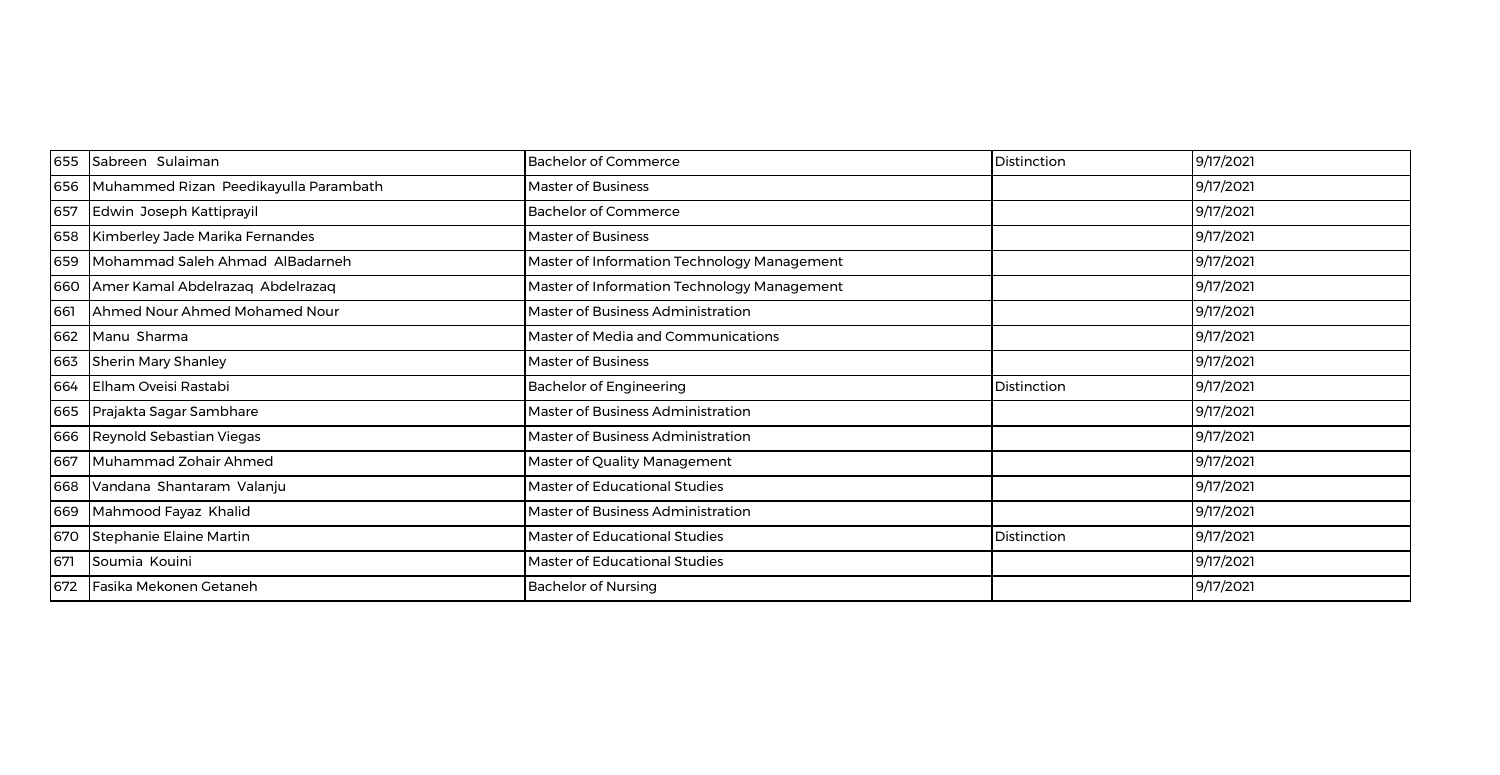| 673 | AbdoulRahman Abdikarim Mohamed             | Master of Engineering Management  |             | 9/17/2021 |
|-----|--------------------------------------------|-----------------------------------|-------------|-----------|
| 674 | Vani Vijayan Menon                         | <b>Master of Business</b>         |             | 9/17/2021 |
| 675 | <b>Tingting Luo</b>                        | Master of Applied Finance         |             | 9/17/2021 |
| 676 | King Joseph Roy                            | <b>Master of Business</b>         |             | 9/17/2021 |
| 677 | Jessica Mars                               | Master of Business Administration | Distinction | 9/17/2021 |
| 678 | Manal Bakkali                              | Master of Engineering Management  |             | 9/17/2021 |
| 679 | Maroua Srij                                | Master of Engineering Management  |             | 9/17/2021 |
| 680 | Yifan Song                                 | Master of Business Administration |             | 9/17/2021 |
| 681 | Yao Meng                                   | Master of Educational Studies     | Distinction | 9/17/2021 |
| 682 | Bavani Chettiar                            | Master of Educational Studies     |             | 9/17/2021 |
| 683 | Daniel Luis Garcia Gonzalez                | Master of Educational Studies     |             | 9/17/2021 |
| 684 | Juwaira Bashir El-Rufai                    | <b>Master of Business</b>         | Distinction | 9/17/2021 |
| 685 | Aravind Viswanathan                        | Master of Business Administration |             | 9/17/2021 |
| 686 | Islam Ahmed Abdelaal Mahmoud Ibrahim Eltor | <b>Bachelor of Engineering</b>    | Distinction | 9/17/2021 |
| 687 | Engi Hassan Mahmoud Ahmed ElShobasi        | Master of Educational Studies     |             | 9/17/2021 |
| 688 | Peter White                                | Master of Educational Studies     | Distinction | 9/17/2021 |
| 689 | Sriyaa Ajay Shah                           | <b>Master of Business</b>         | Distinction | 9/17/2021 |
| 690 | <b>Ereny Yousry Fahmy Botros</b>           | Master of Business Administration | Distinction | 9/17/2021 |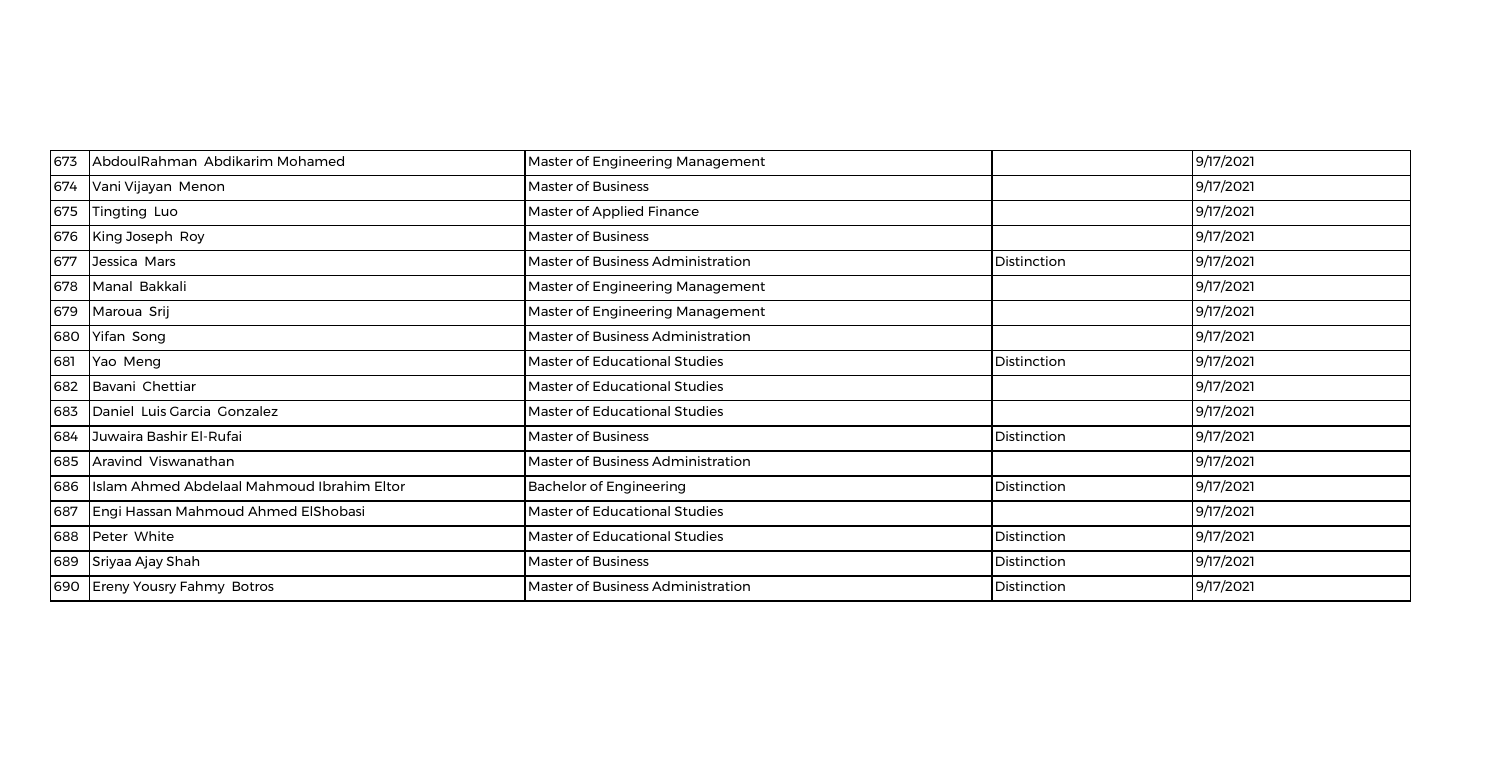| 691 | Yara Medhat Hussein ElSherbiny | <b>Master of Business</b>                                 | Distinction | 9/17/2021 |
|-----|--------------------------------|-----------------------------------------------------------|-------------|-----------|
| 692 | Jing Liu                       | Master of Educational Studies                             | Distinction | 9/17/2021 |
| 693 | Shubham Subhash Shivde         | Master of Science (Logistics and Supply Chain Management) |             | 9/17/2021 |
| 694 | Zaina Ahmad Mohammad Qatmir    | Master of Business Administration                         | Distinction | 9/17/2021 |
| 695 | Aparna Baburaj                 | Master of Media and Communications                        |             | 9/17/2021 |
| 696 | Moataz Fawzy Mohamed Ahmed     | Master of Engineering Asset Management                    | Distinction | 9/17/2021 |
| 697 | Taoyin Wang                    | <b>Master of Educational Studies</b>                      |             | 9/17/2021 |
| 698 | Shani Haneef                   | <b>Master of Business</b>                                 |             | 9/17/2021 |
| 699 | Joel Philip George             | <b>Master of Business</b>                                 | Distinction | 9/17/2021 |
| 700 | Shiny Narayanan                | Master of Quality Management                              | Distinction | 9/17/2021 |
| 701 | He Li                          | Master of Educational Studies                             |             | 9/17/2021 |
| 702 | Layth Baher Abdullah Salah     | Master of Engineering Management                          | Distinction | 9/17/2021 |
| 703 | Rounak Bhutra                  | <b>Master of Business</b>                                 | Distinction | 9/17/2021 |
| 704 | Rebhea Daif Ullah N Ismail     | Master of Quality Management                              |             | 9/17/2021 |
| 705 | Fangyuan Liu                   | <b>Master of Educational Studies</b>                      |             | 9/17/2021 |
| 706 | Hazem (H.E) (M.A) Kawasmi      | Master of Business Administration                         | Distinction | 9/17/2021 |
| 707 | Mireille Boyadjian             | <b>Master of Business Administration</b>                  | Distinction | 9/17/2021 |
| 708 | Sari Hassan                    | <b>Master of Engineering Management</b>                   |             | 9/17/2021 |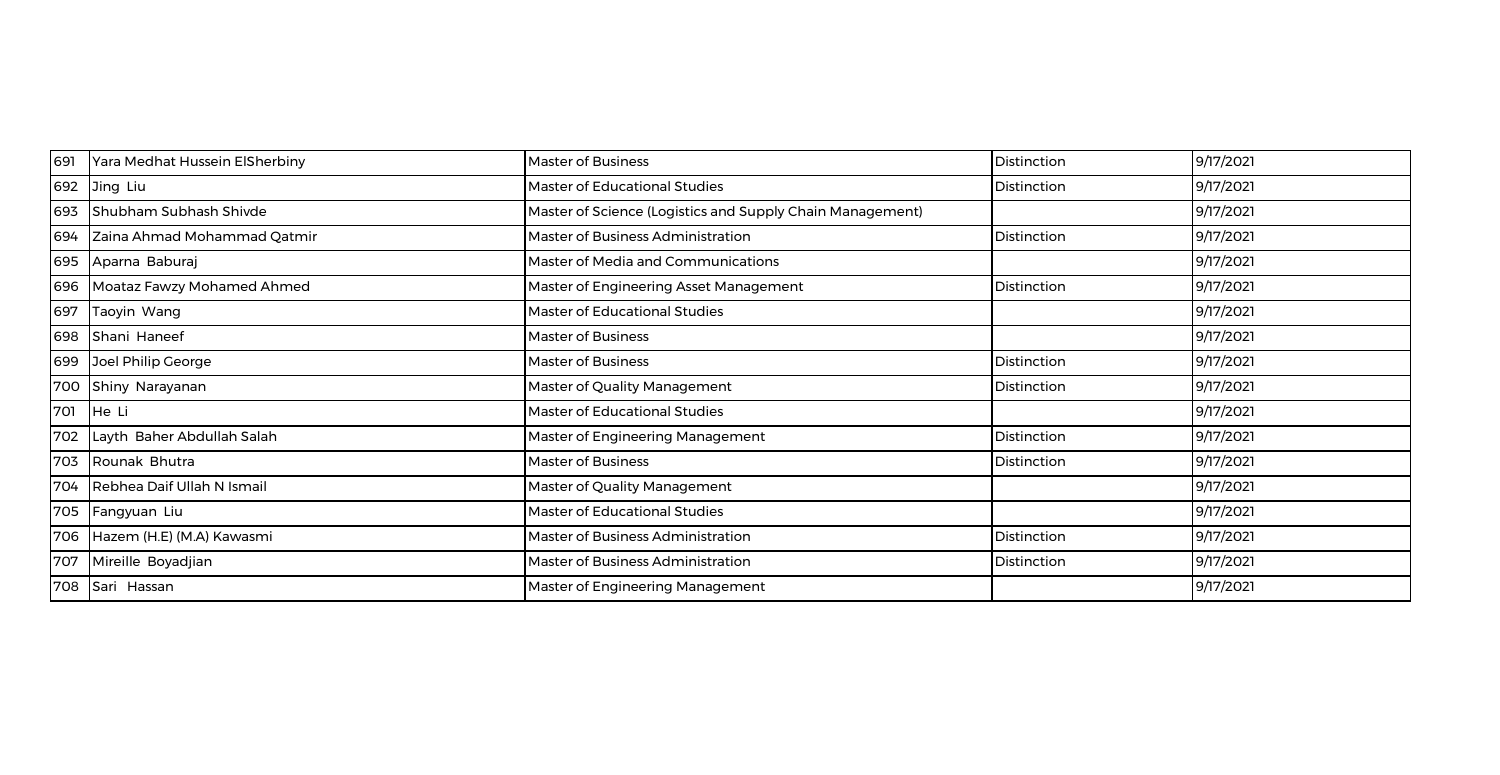| 709 | Marlous van Oorschot           | Master of International Relations          | Distinction      | 9/17/2021  |
|-----|--------------------------------|--------------------------------------------|------------------|------------|
| 710 | Tulshan Kumar Das              | <b>Bachelor of Business Administration</b> | with Distinction | 11/19/2021 |
| 711 | Mohammad Junaid Javed Mannan   | <b>Bachelor of Business Administration</b> |                  | 11/19/2021 |
| 712 | Sai Hrushikesh Mandapaka       | <b>Bachelor of Business Administration</b> |                  | 11/19/2021 |
| 713 | Abdoul Rachide Korgo           | <b>Bachelor of Commerce</b>                |                  | 11/19/2021 |
| 714 | Richa Ramesh Nambiar           | <b>Bachelor of Commerce</b>                | with Distinction | 11/7/2021  |
| 715 | Hongfei Li                     | <b>Bachelor of Commerce</b>                |                  | 11/19/2021 |
| 716 | Ahmed Jawad Kadhum Al-Bulanee  | <b>Bachelor of Commerce</b>                |                  | 11/7/2021  |
| 717 | Karan Kamal Manek              | <b>Bachelor of Commerce</b>                |                  | 11/7/2021  |
| 718 | Urusa Imran                    | <b>Bachelor of Commerce</b>                |                  | 11/19/2021 |
| 719 | Constantina Vouyouka           | <b>Bachelor of Commerce</b>                |                  | 11/19/2021 |
| 720 | Sari Slim                      | <b>Bachelor of Commerce</b>                |                  | 11/19/2021 |
| 721 | Maret Sami Abdelmalak Iskander | <b>Bachelor of Commerce</b>                |                  | 11/19/2021 |
| 722 | Muhammad Hashim Kazim          | <b>Bachelor of Commerce</b>                |                  | 11/19/2021 |
| 723 | Ekaterina Larchenkova          | Bachelor of Computer Science               | with Distinction | 11/19/2021 |
| 724 | Abhay Agarwal                  | <b>Bachelor of Computer Science</b>        |                  | 11/19/2021 |
| 725 | Ali Bassam Kawash              | <b>Bachelor of Engineering</b>             | with Distinction | 11/19/2021 |
| 726 | Huda Khalil Sidgi Ibrahim      | <b>Bachelor of Engineering</b>             |                  | 11/19/2021 |
|     |                                |                                            |                  |            |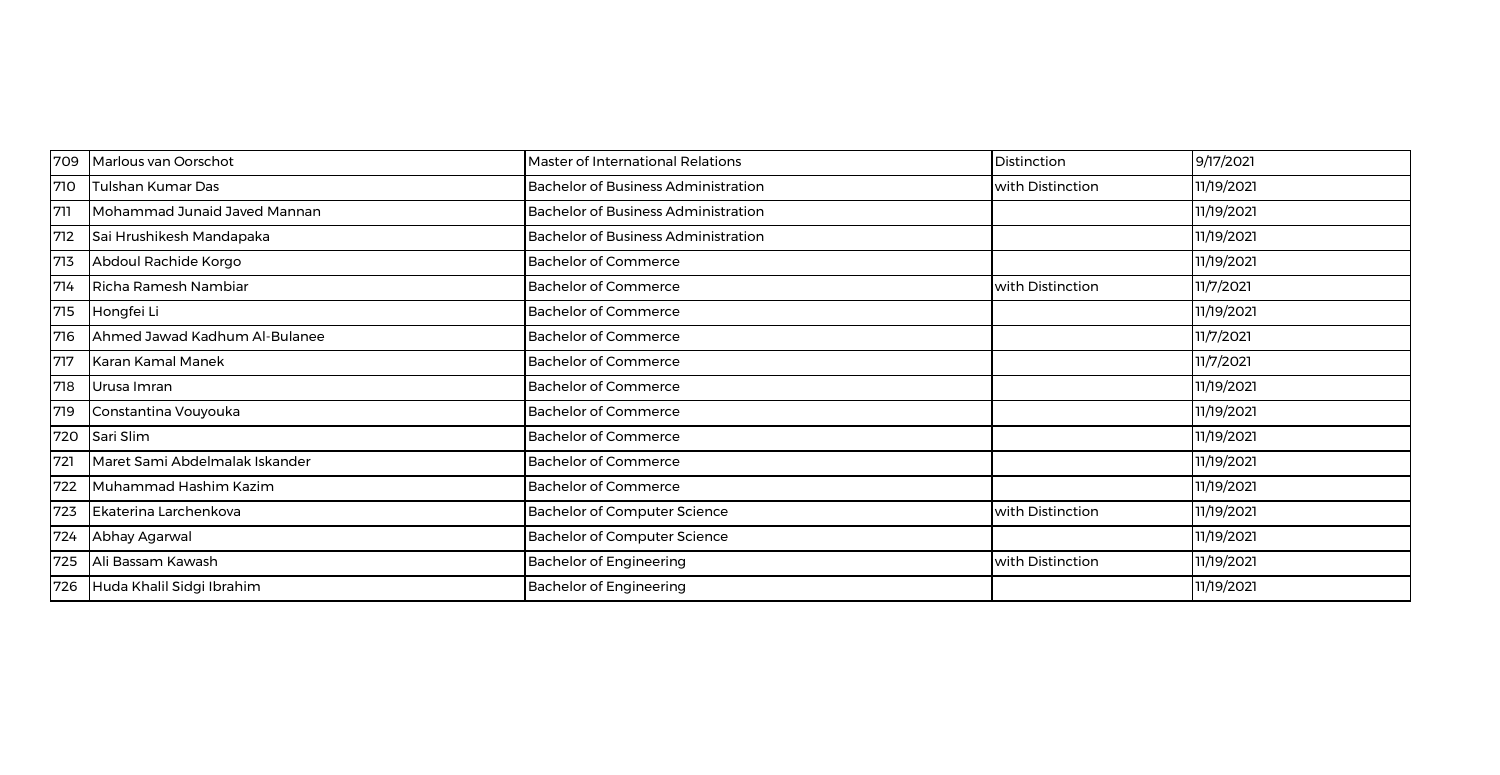| 727 | Avishkar Sharma                              | <b>Bachelor of Engineering</b>            | with Distinction | 11/19/2021 |
|-----|----------------------------------------------|-------------------------------------------|------------------|------------|
| 728 | Mohammad Kamal Zaki Safarini                 | <b>Bachelor of Engineering</b>            | with Distinction | 11/7/2021  |
| 729 | Saleh Salman S AlSulami                      | <b>Bachelor of Engineering</b>            |                  | 11/7/2021  |
| 730 | Hesham Ahmed Ibrahim AlHussaini Seraj        | <b>Bachelor of Engineering</b>            |                  | 11/19/2021 |
| 731 | Khadija Lawal Shuaib                         | <b>Bachelor of Information Technology</b> | with Distinction | 11/7/2021  |
| 732 | Muhammad Imad Raza                           | <b>Bachelor of Information Technology</b> |                  | 11/19/2021 |
| 733 | Mohamed Osama Mahmoud ElSaid Nada            | <b>Bachelor of Information Technology</b> |                  | 11/19/2021 |
| 734 | Sado Ali Ismail Abdi                         | <b>Bachelor of Nursing</b>                | with Distinction | 11/7/2021  |
| 735 | Mariam Abdullahi Mohamed                     | <b>Bachelor of Nursing</b>                | with Distinction | 11/7/2021  |
| 736 | Yasameen Ahmed Mohammed Manea                | <b>Bachelor of Nursing</b>                | with Distinction | 11/7/2021  |
| 737 | <b>Chul Nasa Hassan Rahim Dad Al Balushi</b> | <b>Bachelor of Nursing</b>                | with Distinction | 11/7/2021  |
| 738 | Hiba Adnan Asaad Al Ali                      | <b>Bachelor of Nursing</b>                | with Distinction | 11/7/2021  |
| 739 | Abdelhadi Mohammad Atallah Azaizeh           | <b>Bachelor of Nursing</b>                | with Distinction | 11/7/2021  |
| 740 | Mona Mansoureldin Abdelkarim Soliman Mohamed | <b>Bachelor of Nursing</b>                | with Distinction | 11/7/2021  |
| 741 | Jamila Saleh Saleh Al-Aqrai                  | <b>Bachelor of Nursing</b>                | with Distinction | 11/7/2021  |
| 742 | Meenamol K.                                  | <b>Bachelor of Nursing</b>                | with Distinction | 11/7/2021  |
| 743 | Maryam Abdulla Mohamed AlHelow AlYammahi     | <b>Bachelor of Nursing</b>                | with Distinction | 11/7/2021  |
| 744 | Saly Parecattil Thomas                       | <b>Bachelor of Nursing</b>                | with Distinction | 11/7/2021  |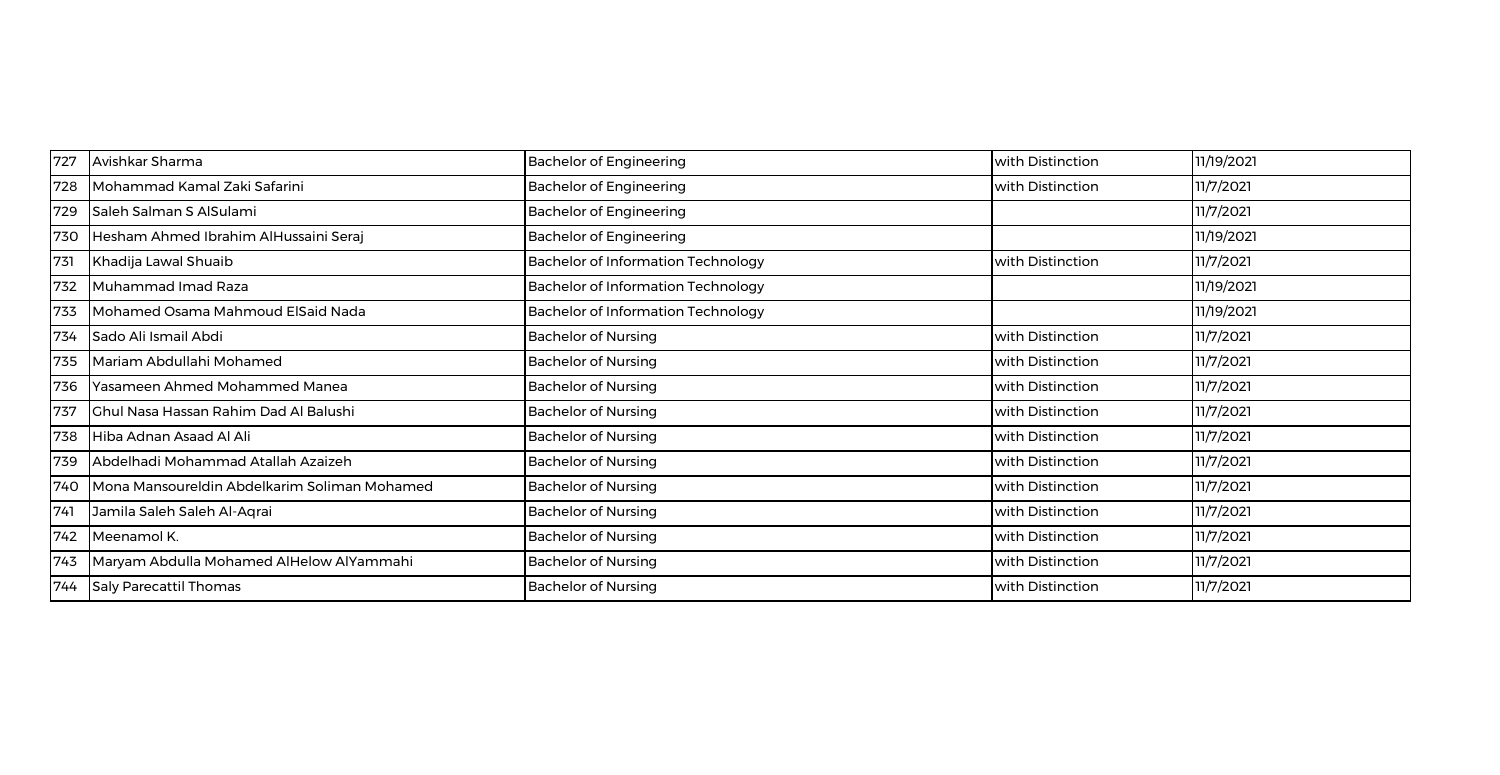| 745 | Shamsa Rashid Jasim Al-Maktoumi | <b>Bachelor of Nursing</b> | with Distinction | 11/7/2021 |
|-----|---------------------------------|----------------------------|------------------|-----------|
| 746 | Shiji Thekkekara John           | <b>Bachelor of Nursing</b> | with Distinction | 11/7/2021 |
| 747 | Stella Blossom Morah            | <b>Bachelor of Nursing</b> | with Distinction | 11/7/2021 |
| 748 | Racha El Taha                   | <b>Bachelor of Nursing</b> | with Distinction | 11/7/2021 |
| 749 | <b>Binu Mol Thomas</b>          | <b>Bachelor of Nursing</b> | with Distinction | 11/7/2021 |
| 750 | Deena Saleh Hassan Ashoor       | <b>Bachelor of Nursing</b> | with Distinction | 11/7/2021 |
| 751 | Nambradath Baby Sudha           | <b>Bachelor of Nursing</b> | with Distinction | 11/7/2021 |
| 752 | Jinimol Chacko                  | <b>Bachelor of Nursing</b> | with Distinction | 11/7/2021 |
| 753 | Miral M. O. Abdalbari           | <b>Bachelor of Nursing</b> | with Distinction | 11/7/2021 |
| 754 | Biji Varghese                   | <b>Bachelor of Nursing</b> | with Distinction | 11/7/2021 |
| 755 | <b>Ambily Paul</b>              | <b>Bachelor of Nursing</b> | with Distinction | 11/7/2021 |
| 756 | Asha Baby                       | <b>Bachelor of Nursing</b> | with Distinction | 11/7/2021 |
| 757 | Hanan Gomaa Hamed Elakad        | <b>Bachelor of Nursing</b> | with Distinction | 11/7/2021 |
| 758 | Liji Mathew                     | <b>Bachelor of Nursing</b> | with Distinction | 11/7/2021 |
| 759 | Marykutty Desini                | <b>Bachelor of Nursing</b> | with Distinction | 11/7/2021 |
| 760 | Reena Kurian                    | <b>Bachelor of Nursing</b> | with Distinction | 11/7/2021 |
| 761 | Anie Konganathu Thomas          | <b>Bachelor of Nursing</b> |                  | 11/7/2021 |
| 762 | Layla Zuhdi A. Suwan            | <b>Bachelor of Nursing</b> |                  | 11/7/2021 |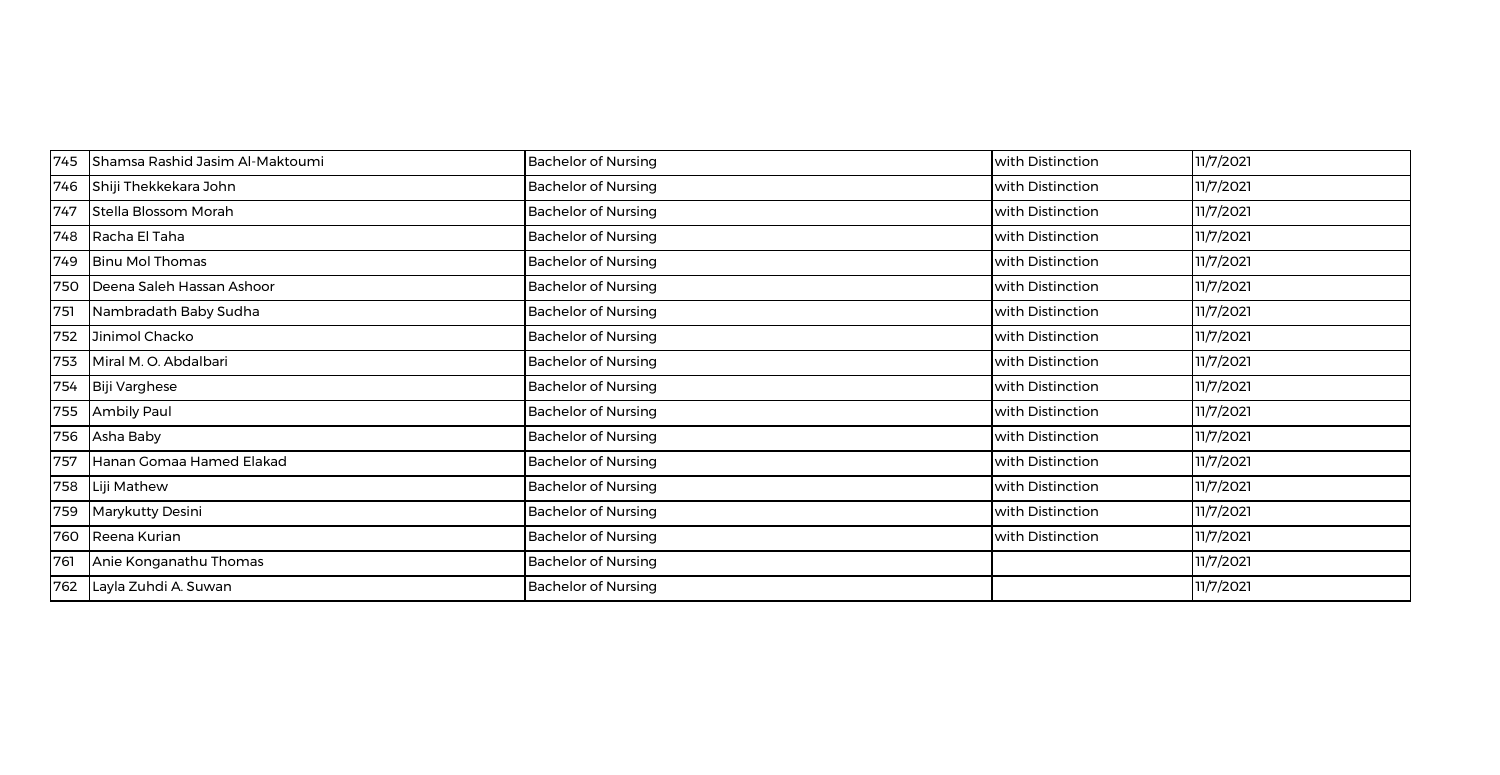| 763 | Mahima Valliyaparambil Jose       | <b>Bachelor of Nursing</b> | 11/7/2021 |
|-----|-----------------------------------|----------------------------|-----------|
| 764 | Fariba Haji Hussein Mohamad       | <b>Bachelor of Nursing</b> | 11/7/2021 |
| 765 | Rebh Omar Hamrouni                | <b>Bachelor of Nursing</b> | 11/7/2021 |
| 766 | Soumya Noble                      | <b>Bachelor of Nursing</b> | 11/7/2021 |
| 767 | Maha Khalid Abdullah              | <b>Bachelor of Nursing</b> | 11/7/2021 |
| 768 | Eman Suleiman A. AlManasrah       | <b>Bachelor of Nursing</b> | 11/7/2021 |
| 769 | Hanae Nahedh Wasfil Azzam         | <b>Bachelor of Nursing</b> | 11/7/2021 |
| 770 | Shayma Nahd Wasfi Azzam           | <b>Bachelor of Nursing</b> | 11/7/2021 |
| 771 | Sonia Simon                       | <b>Bachelor of Nursing</b> | 11/7/2021 |
| 772 | <b>Bilsy Boby</b>                 | <b>Bachelor of Nursing</b> | 11/7/2021 |
| 773 | Enas H. R. Hijji                  | <b>Bachelor of Nursing</b> | 11/7/2021 |
| 774 | Rejani Kochuvila Gopinatha Pillai | <b>Bachelor of Nursing</b> | 11/7/2021 |
| 775 | Salimol John                      | <b>Bachelor of Nursing</b> | 11/7/2021 |
| 776 | Sheeja Mathew                     | <b>Bachelor of Nursing</b> | 11/7/2021 |
| 777 | Sindhu Valliathekkethil Mathew    | <b>Bachelor of Nursing</b> | 11/7/2021 |
| 778 | Asha Susan Zachariah              | <b>Bachelor of Nursing</b> | 11/7/2021 |
| 779 | Sheeba Varghese                   | <b>Bachelor of Nursing</b> | 11/7/2021 |
| 780 | Tania Nirappukandathil Alias      | <b>Bachelor of Nursing</b> | 11/7/2021 |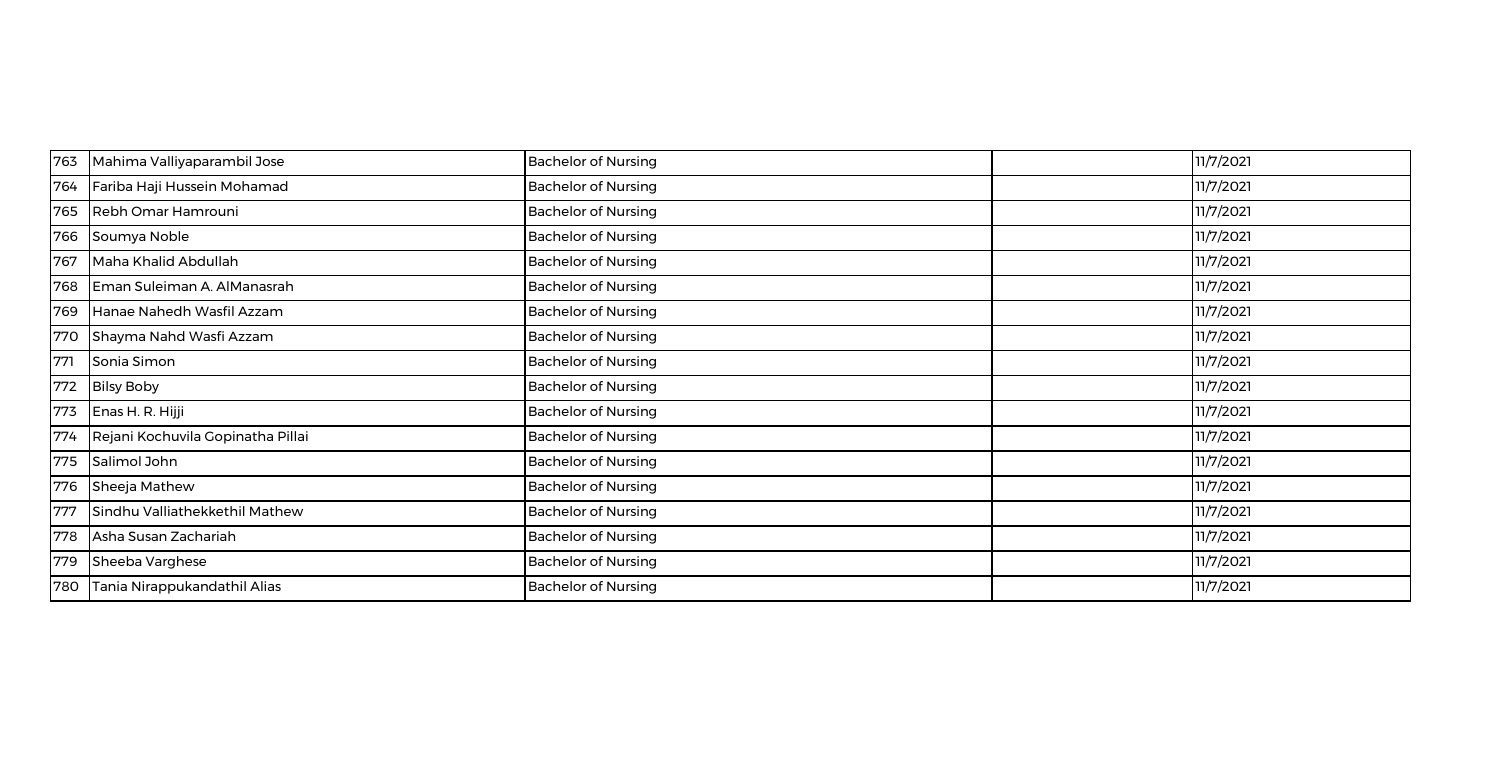| 781 | Dhanusha Anu Prakash               | <b>Bachelor of Nursing</b>                        |                  | 11/7/2021  |
|-----|------------------------------------|---------------------------------------------------|------------------|------------|
| 782 | Binu Shaji                         | <b>Bachelor of Nursing</b>                        |                  | 11/7/2021  |
| 783 | Sheena George                      | <b>Bachelor of Nursing</b>                        |                  | 11/7/2021  |
| 784 | Yassine Ferchichi                  | <b>Bachelor of Nursing</b>                        |                  | 11/7/2021  |
| 785 | Sheenu Moncy                       | <b>Bachelor of Nursing</b>                        |                  | 11/7/2021  |
| 786 | Shiyona Joseph                     | <b>Bachelor of Nursing</b>                        |                  | 11/7/2021  |
| 787 | Joanne Christine Mathews           | Bachelor of Nursing (Conversion)                  |                  | 11/19/2021 |
| 788 | Mohamed Kamal Rezk ElMetwalli      | <b>Graduate Certificate in Business</b>           |                  | 11/19/2021 |
| 789 | Natalia Sklika                     | Graduate Certificate in Human Resource Management | <b>NA</b>        | 11/19/2021 |
| 790 | Vivek Bhansali                     | <b>Master of Applied Finance</b>                  | with Distinction | 11/7/2021  |
| 791 | Mohammad Rahim Khan Laghari        | <b>Master of Applied Finance</b>                  | with Distinction | 11/19/2021 |
| 792 | Ankita Singh                       | Master of Applied Finance                         |                  | 11/19/2021 |
| 793 | Yue Tan                            | Master of Applied Finance (Double Specialisation) | with Distinction | 11/19/2021 |
| 794 | Oraib Ayman Mo'tasem Kamal         | <b>Master of Business</b>                         | with Distinction | 11/19/2021 |
| 795 | Hoda Naser Youssef Barakat         | <b>Master of Business</b>                         |                  | 11/19/2021 |
| 796 | Youssouf Kamal                     | <b>Master of Business</b>                         |                  | 11/19/2021 |
| 797 | Ahmad Obaid Saqer Antar AlNuaimi   | <b>Master of Business</b>                         |                  | 11/19/2021 |
| 798 | Omar Mohamed Mostafa Mokhtar Ahmed | <b>Master of Business</b>                         |                  | 11/7/2021  |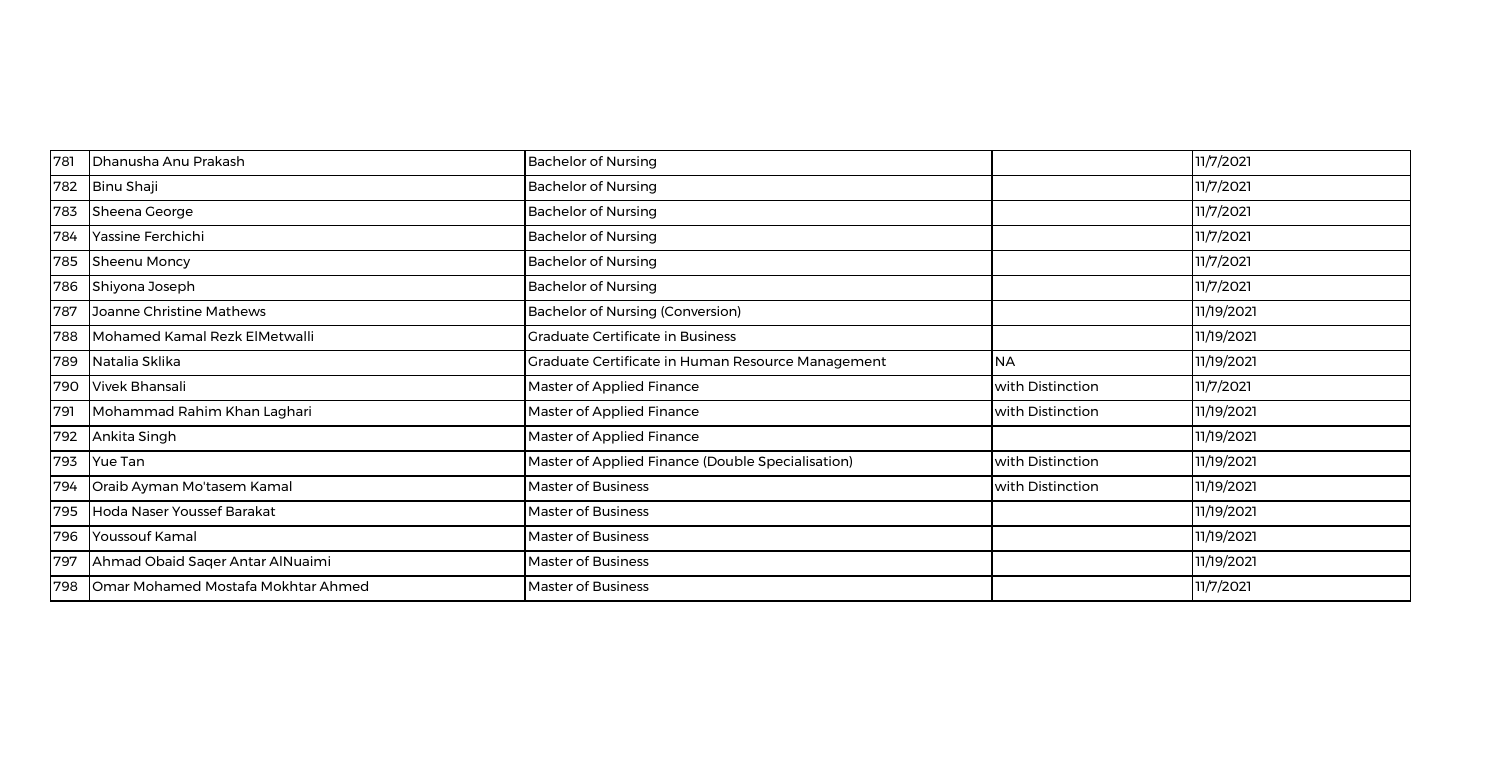| 799 | Rasha Ismail Mohsen                        | <b>Master of Business</b>                   |                  | 11/7/2021  |
|-----|--------------------------------------------|---------------------------------------------|------------------|------------|
| 800 | Yousuf Ali Salem Abdulla AlBlooshi         | <b>Master of Business</b>                   |                  | 11/7/2021  |
| 801 | Nadjet Khodja                              | <b>Master of Business</b>                   |                  | 11/19/2021 |
| 802 | Moutaz Mustafa Kaddourah Kaddourah         | Master of Business Administration           | with Distinction | 11/19/2021 |
| 803 | Abdelhamid Abdelelah A. AlHadidi           | Master of Business Administration           | with Distinction | 11/19/2021 |
| 804 | Ammar Ilyan Gharbi                         | Master of Engineering Management            | with Distinction | 11/19/2021 |
| 805 | Abdulla Esam Faraj Amralla Abdulla         | Master of Engineering Management            | with Distinction | 11/7/2021  |
| 806 | Karim Alaaeldin Mohamed Abdelsalam Elahwal | Master of Engineering Management            | with Distinction | 11/19/2021 |
| 807 | Yousef Musallam Hussein Al Tartouri        | Master of Engineering Management            | with Distinction | 11/19/2021 |
| 808 | Yousef Ahmed Hassan ElBeltagi              | Master of Engineering Management            |                  | 11/19/2021 |
| 809 | Amjad Ebrahim Mkarim                       | Master of Engineering Management            |                  | 11/19/2021 |
| 810 | Marwan Rashid Mohamed AlGhazal AlSuwaidi   | Master of Engineering Management            |                  | 11/7/2021  |
| 811 | Qasim Rifaat Qasim Al-Nidawi               | Master of Engineering Management            |                  | 11/19/2021 |
| 812 | Bakhit Suhail Saeed Khamis AlNeyadi        | Master of Engineering Management            |                  | 11/19/2021 |
| 813 | Mohamed Shahid Fazal Mohamed               | Master of Engineering Management            |                  | 11/19/2021 |
| 814 | Mohamad Yaser Yusef Abdullah               | Master of Engineering Management            |                  | 11/19/2021 |
| 815 | Fayyaz Imtiaz                              | Master of Information Technology Management |                  | 11/19/2021 |
| 816 | Ahmed Mouhammed Ahmed Zayd                 | Master of Information Technology Management |                  | 11/19/2021 |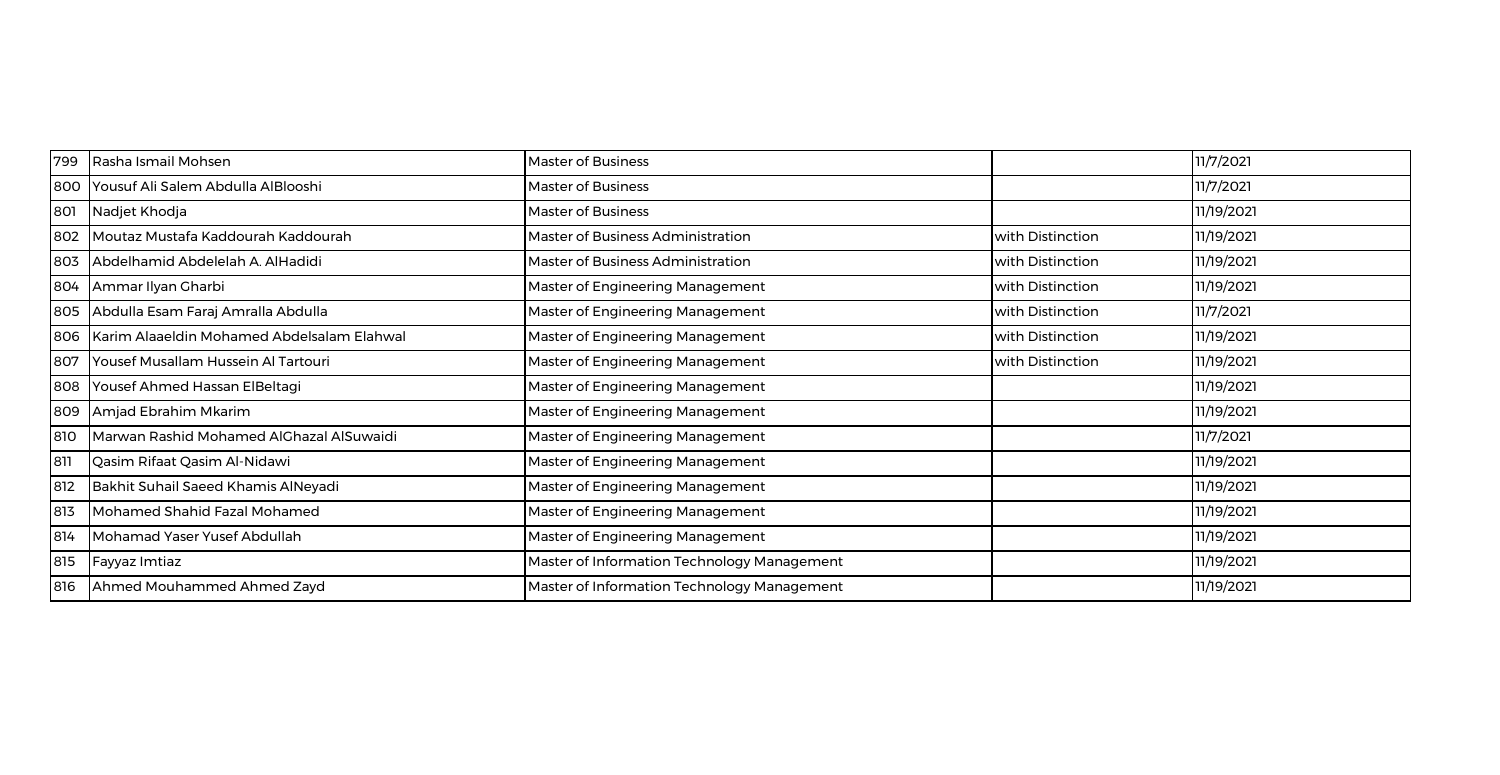| 817 | Devavrata Dixit                       | Master of Information Technology Management               | with Distinction | 11/19/2021 |
|-----|---------------------------------------|-----------------------------------------------------------|------------------|------------|
| 818 | Mebin Johnson                         | Master of Information Technology Management               |                  | 11/19/2021 |
| 819 | Abdulhakeem Mustapha                  | Master of Information Technology Management               |                  | 11/19/2021 |
| 820 | Salah Balkis                          | Master of International Relations                         | with Distinction | 11/19/2021 |
| 821 | Farah Belal Abdel Jabbar Abdel Razzaq | Master of Media and Communications                        | with Distinction | 11/7/2021  |
| 822 | Negin Chabook                         | Master of Media and Communications                        | with Distinction | 11/7/2021  |
| 823 | Khazeema Mahrukh                      | Master of Media and Communications                        |                  | 11/19/2021 |
| 824 | Fatima Abdullatif Issa Aljasmi        | Master of Quality Management                              |                  | 11/7/2021  |
| 825 | Hamzeh Mohammad Hassan AlGhoul        | Master of Quality Management                              |                  | 11/7/2021  |
| 826 | Shubham Kishor Diwan                  | Master of Science (Logistics and Supply Chain Management) |                  | 11/19/2021 |
| 827 | Vafa Dadashova                        | Master of Strategic Human Resource Management             |                  | 11/19/2021 |
| 828 | Tareq Abdulaziz Qasem Yahya           | Master of Information Technology Management               |                  | 7/12/2021  |
| 829 | Shojimoal Raju                        | <b>Bachelor of Nursing</b>                                | with Distinction | 7/12/2021  |
| 830 | Jyothilekshmi Mundukadu Radhakrishnan | <b>Bachelor of Nursing</b>                                | with Distinction | 7/12/2021  |
| 831 | Ancy Korattiparambil Jose             | <b>Bachelor of Nursing</b>                                | with Distinction | 7/12/2021  |
| 832 | Bhuvaneswari Anandan                  | <b>Bachelor of Nursing</b>                                |                  | 7/12/2021  |
| 833 | Jijimol Joseph                        | <b>Bachelor of Nursing</b>                                |                  | 7/12/2021  |
| 834 | Shinu Thomas                          | <b>Bachelor of Nursing</b>                                |                  | 7/12/2021  |